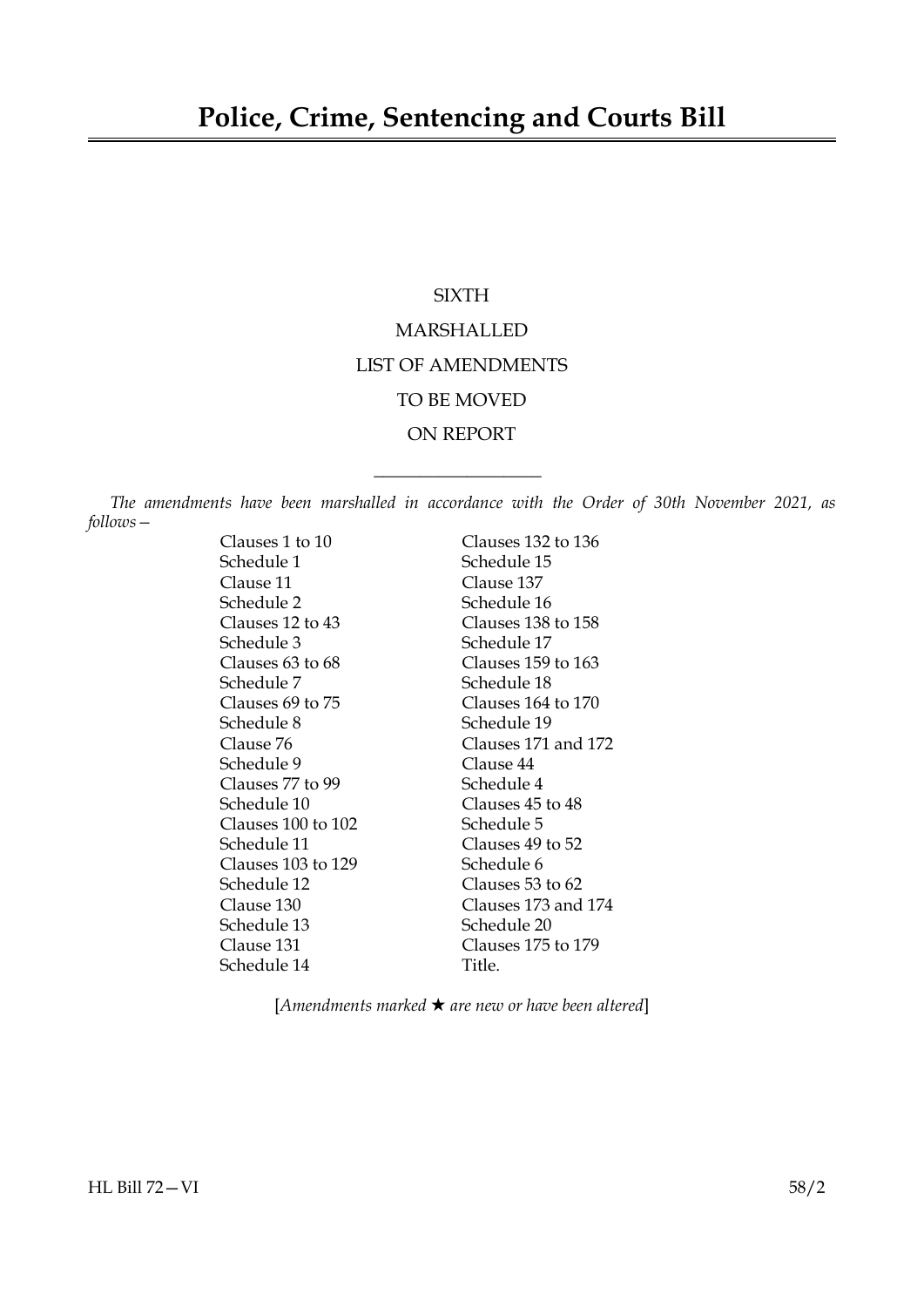| Amendment<br>No. | <b>After Clause 55</b>               |                                                                                                                                                                                                                                                                                                                                                               |  |  |
|------------------|--------------------------------------|---------------------------------------------------------------------------------------------------------------------------------------------------------------------------------------------------------------------------------------------------------------------------------------------------------------------------------------------------------------|--|--|
|                  | <b>BARONESS WILLIAMS OF TRAFFORD</b> |                                                                                                                                                                                                                                                                                                                                                               |  |  |
| 109B             | Insert the following new Clause -    |                                                                                                                                                                                                                                                                                                                                                               |  |  |
|                  |                                      | "Code of practice relating to non-criminal hate incidents                                                                                                                                                                                                                                                                                                     |  |  |
|                  |                                      | (1) The Secretary of State may issue a code of practice about the processing by a<br>relevant person of personal data relating to a hate incident.                                                                                                                                                                                                            |  |  |
|                  |                                      | (2) In this section "hate incident" means an incident or alleged incident which<br>involves or is alleged to involve an act by a person ("the alleged perpetrator")<br>which is perceived by a person other than the alleged perpetrator to be<br>motivated (wholly or partly) by hostility or prejudice towards persons with a<br>particular characteristic. |  |  |
|                  |                                      | (3) The provision that may be made by a code of practice under this section<br>includes, in particular, provision about -                                                                                                                                                                                                                                     |  |  |
|                  |                                      | (a) whether and how personal data relating to a hate incident should be<br>recorded;                                                                                                                                                                                                                                                                          |  |  |
|                  |                                      | (b) the persons who are to process such personal data;                                                                                                                                                                                                                                                                                                        |  |  |
|                  |                                      | (c) the circumstances in which a data subject should be notified of the<br>processing of such personal data;                                                                                                                                                                                                                                                  |  |  |
|                  |                                      | (d) the retention of such personal data, including the period for which it<br>should be retained and the circumstances in which and the procedures<br>by which that period might be changed;                                                                                                                                                                  |  |  |
|                  |                                      | (e) the consideration by a relevant person of requests by the data subject<br>relating to such personal data.                                                                                                                                                                                                                                                 |  |  |
|                  |                                      | (4) But a code of practice under this section must not make provision about –                                                                                                                                                                                                                                                                                 |  |  |
|                  |                                      | (a) the processing of personal data for the purposes of a criminal<br>investigation, or                                                                                                                                                                                                                                                                       |  |  |
|                  |                                      | (b) the processing of personal data relating to the alleged perpetrator of a<br>hate incident at any time after they have been charged with an offence<br>relating to the hate incident.                                                                                                                                                                      |  |  |
|                  |                                      | (5) A code of practice under this section may make different provision for<br>different purposes.                                                                                                                                                                                                                                                             |  |  |
|                  | (6)                                  | A relevant person must have regard to the code of practice that is for the time<br>being in force under this section in processing personal data relating to a hate<br>incident.                                                                                                                                                                              |  |  |
|                  | (7)                                  | In this section -                                                                                                                                                                                                                                                                                                                                             |  |  |
|                  |                                      | "data subject" has the meaning given by section 3(5) of the Data<br>Protection Act 2018;                                                                                                                                                                                                                                                                      |  |  |
|                  |                                      | "personal data" has the meaning given by section 3(2) of that Act;                                                                                                                                                                                                                                                                                            |  |  |
|                  |                                      | "processing" has the meaning given by section 3(4) of that Act.                                                                                                                                                                                                                                                                                               |  |  |
|                  |                                      | $(8)$ In this section "relevant person" means $-$                                                                                                                                                                                                                                                                                                             |  |  |
|                  |                                      | (a) a member of a police force in England and Wales,                                                                                                                                                                                                                                                                                                          |  |  |
|                  |                                      | (b) a special constable appointed under section 27 of the Police Act 1996,                                                                                                                                                                                                                                                                                    |  |  |
|                  |                                      | a member of staff appointed by the chief officer of police of a police<br>(c)<br>force in England and Wales,                                                                                                                                                                                                                                                  |  |  |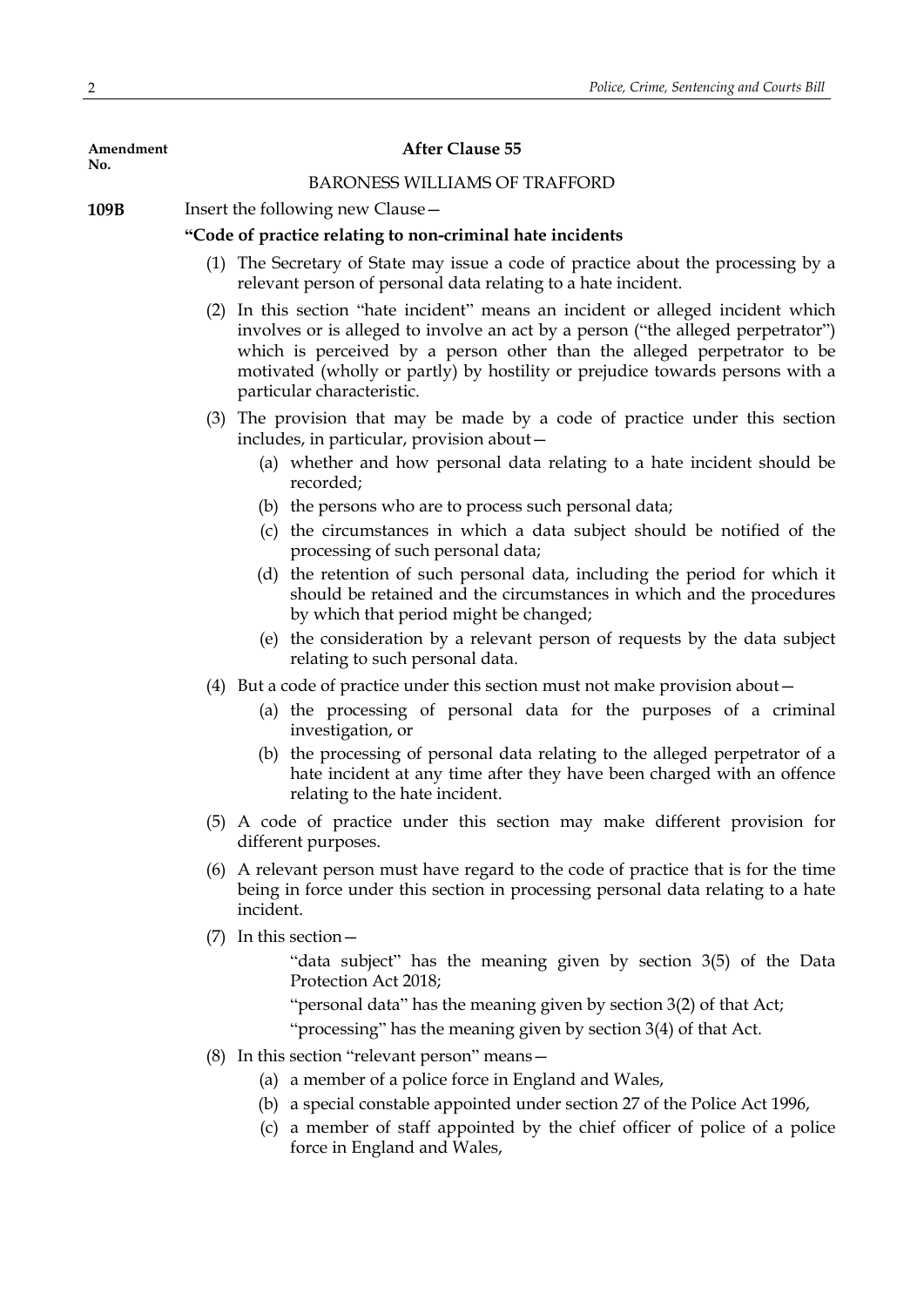- (d) a person designated as a community support volunteer or a policing support volunteer under section 38 of the Police Reform Act 2002,
- (e) an employee of the Common Council of the City of London who is under the direction and control of a chief officer of police,
- (f) a constable of the British Transport Police Force,
- (g) a special constable of the British Transport Police Force appointed under section 25 of the Railways and Transport Safety Act 2003,
- (h) an employee of the British Transport Police Authority appointed under section 27 of that Act,
- (i) a person designated as a community support volunteer or a policing support volunteer under section 38 of the Police Reform Act 2002 as applied by section 28 of the Railways and Transport Safety Act 2003, or
- (j) a National Crime Agency officer."

### *Member's explanatory statement*

*This amendment confers power on the Secretary of State to issue a code of practice about the processing by the police of personal data relating to a hate incident other than for the purposes of a criminal investigation.*

## LORD MOYLAN LORD PANNICK LORD MACDONALD OF RIVER GLAVEN *As an amendment to Amendment 109B*

**109C** In subsection (1), leave out "may" and insert "must"

## LORD BLENCATHRA

*As an amendment to Amendment 109B*

**109D** Leave out subsections (3) to (7)

## LORD MOYLAN LORD PANNICK LORD MACDONALD OF RIVER GLAVEN *As an amendment to Amendment 109B*

- **109E** In subsection (3), after paragraph (e) insert -
	- "(f) the importance of the right to freedom of expression and the extent to which that right is adversely affected by the processing of relevant data by any police authority."

## BARONESS WILLIAMS OF TRAFFORD

**109F** Insert the following new Clause –

**"Further provision about a code of practice under section (***Code of practice relating to non-criminal hate incidents***)**

(1) The Secretary of State may not issue a code of practice under section (*Code of practice relating to non-criminal hate incidents*) unless a draft of the code has been laid before and approved by a resolution of each House of Parliament.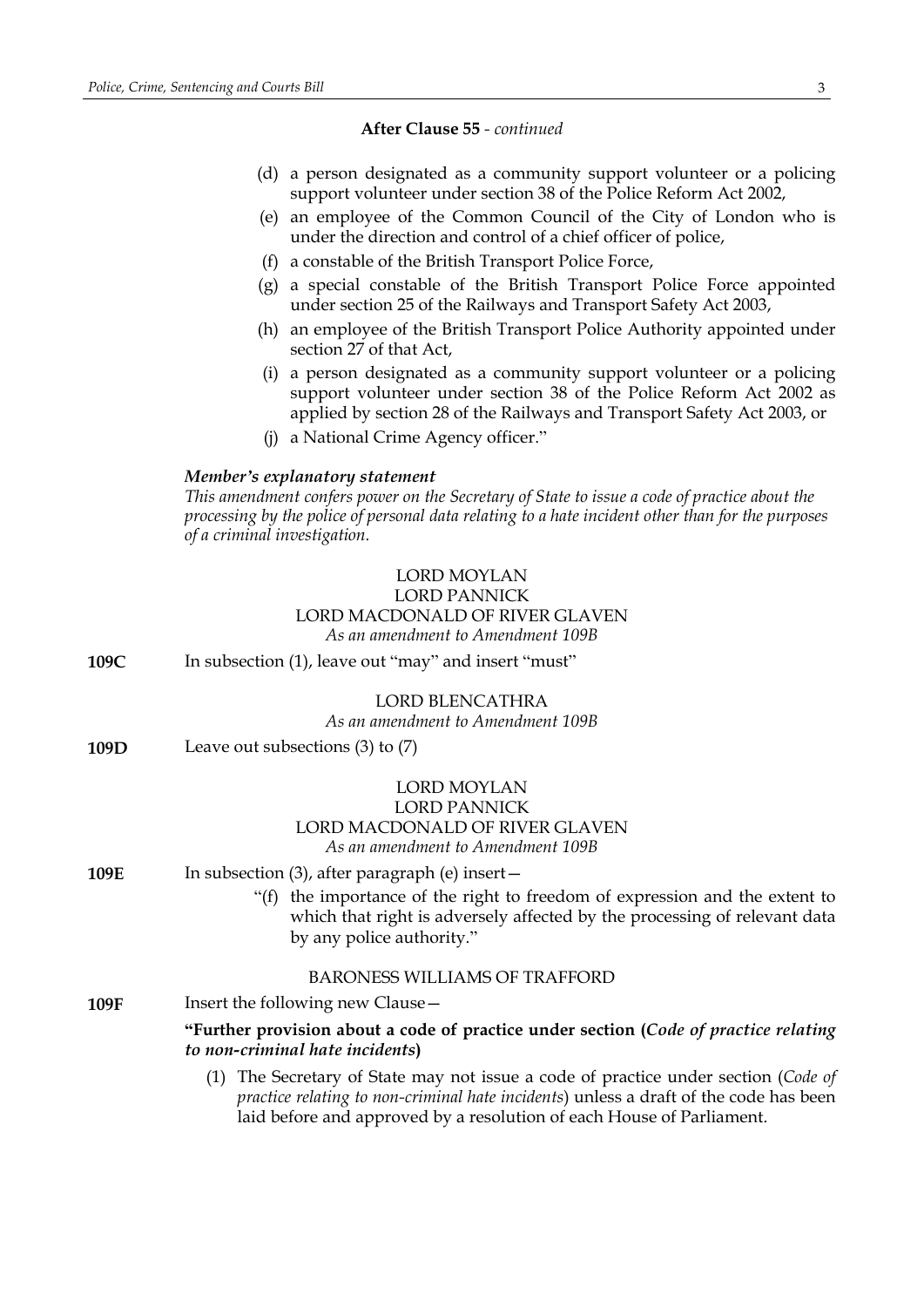- (2) The Secretary of State may from time to time revise and reissue a code of practice under section (*Code of practice relating to non-criminal hate incidents*).
- (3) Before reissuing a code of practice the Secretary of State must lay a draft of the code as proposed to be reissued before Parliament.
- (4) If, within the 40-day period, either House of Parliament resolves not to approve the code of practice laid under subsection  $(3)$  -
	- (a) the code is not to be reissued, and
	- (b) the Secretary of State may prepare another code.
- (5) If no such resolution is passed within the 40-day period, the Secretary of State may reissue the code of practice.
- (6) In this section "the 40-day period" means—
	- (a) the period of 40 days beginning with the day on which the draft is laid before Parliament, or
	- (b) if the draft is not laid before each House on the same day, the period of 40 days beginning with the later of the days on which it is laid before Parliament.
- (7) In calculating the 40-day period no account is to be taken of any period during which Parliament is dissolved or prorogued or during which both Houses of Parliament are adjourned for more than 4 days."

### *Member's explanatory statement*

*This amendment makes provision about the Parliamentary procedure applying to a code of practice issued by the Secretary of State under the new Clause in the name of Baroness Williams of Trafford to be inserted after Clause 55 and dealing with codes of practice relating to non-criminal hate incidents.*

**109G** Insert the following new Clause –

## **"Increase in penalty for offences related to game etc**

- (1) Section 1 of the Night Poaching Act 1828 (taking or destroying game or rabbits by night or entering land for that purpose) is amended in accordance with subsections (2) to (4).
- (2) The existing text becomes subsection (1).
- (3) In that subsection—
	- (a) after "conviction" insert "to imprisonment for a term not exceeding 51 weeks,", and
	- (b) for "not exceeding level 3 on the standard scale" substitute "or to both".
- (4) After that subsection insert—
	- "(2) In relation to an offence committed before the coming into force of section 281(5) of the Criminal Justice Act 2003 (alteration of penalties for certain summary offences: England and Wales), the reference in subsection (1) to 51 weeks is to be read as a reference to 6 months."
- (5) Section 30 of the Game Act 1831 (trespass in daytime in search of game etc) is amended in accordance with subsections (6) to (8).
- (6) The existing text becomes subsection (1).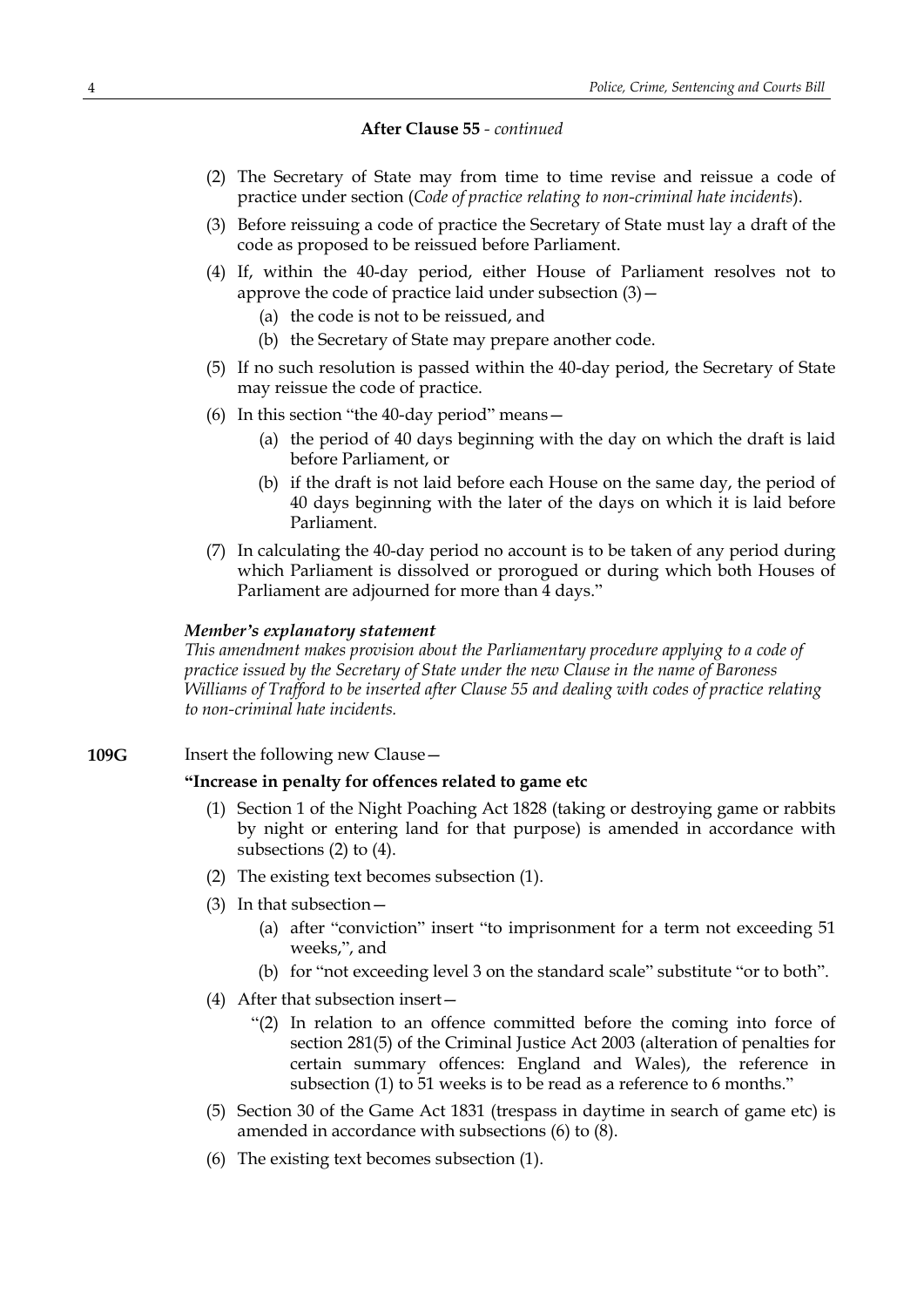- (7) In that subsection—
	- (a) for the words from "conviction", in the first place it occurs, to "seem meet", in the second place it occurs, substitute "summary conviction, be liable to imprisonment for a term not exceeding 51 weeks, to a fine or to both", and
	- (b) for "each of the two offences" substitute "the offence".
- (8) After that subsection insert—
	- "(2) In relation to an offence committed before the coming into force of section 281(5) of the Criminal Justice Act 2003 (alteration of penalties for certain summary offences: England and Wales), the reference in subsection (1) to 51 weeks is to be read as a reference to 6 months."
- (9) In section 4A of the Game Laws (Amendment) Act 1960 (forfeiture of vehicles), in subsection (1), omit "as one of five or more persons liable under that section".
- (10) The amendments made by this section have effect only in relation to offences committed on or after the day on which this section comes into force."

### *Member's explanatory statement*

*This amendment increases the penalty for committing an offence under section 1 of the Night Poaching Act 1828 (taking or destroying game or rabbits by night or entering land for that purpose) or under section 30 of the Game Act 1831 (trespass in daytime in search of game etc).*

## **109H** Insert the following new Clause -

### **"Trespass with intent to search for or to pursue hares with dogs etc**

- (1) A person commits an offence if they trespass on land with the intention of  $-$ 
	- (a) using a dog to search for or to pursue a hare,
	- (b) facilitating or encouraging the use of a dog to search for or to pursue a hare, or
	- (c) enabling another person to observe the use of a dog to search for or to pursue a hare.
- (2) It is a defence for a person charged with an offence under subsection (1) to prove that they had a reasonable excuse for the trespass mentioned in that subsection.
- (3) A person guilty of an offence under subsection (1) is liable on summary conviction to imprisonment for a term not exceeding 51 weeks, to a fine or to both.
- (4) In relation to an offence committed before the coming into force of section 281(5) of the Criminal Justice Act 2003 (alteration of penalties for certain summary offences: England and Wales), the reference in subsection (3) to 51 weeks is to be read as a reference to 6 months."

### *Member's explanatory statement*

*This amendment creates a new offence of trespassing on land with the intention of using a dog to search for or to pursue a hare or with the intention of facilitating, encouraging or enabling another person to observe the use of a dog to search for or to pursue a hare.*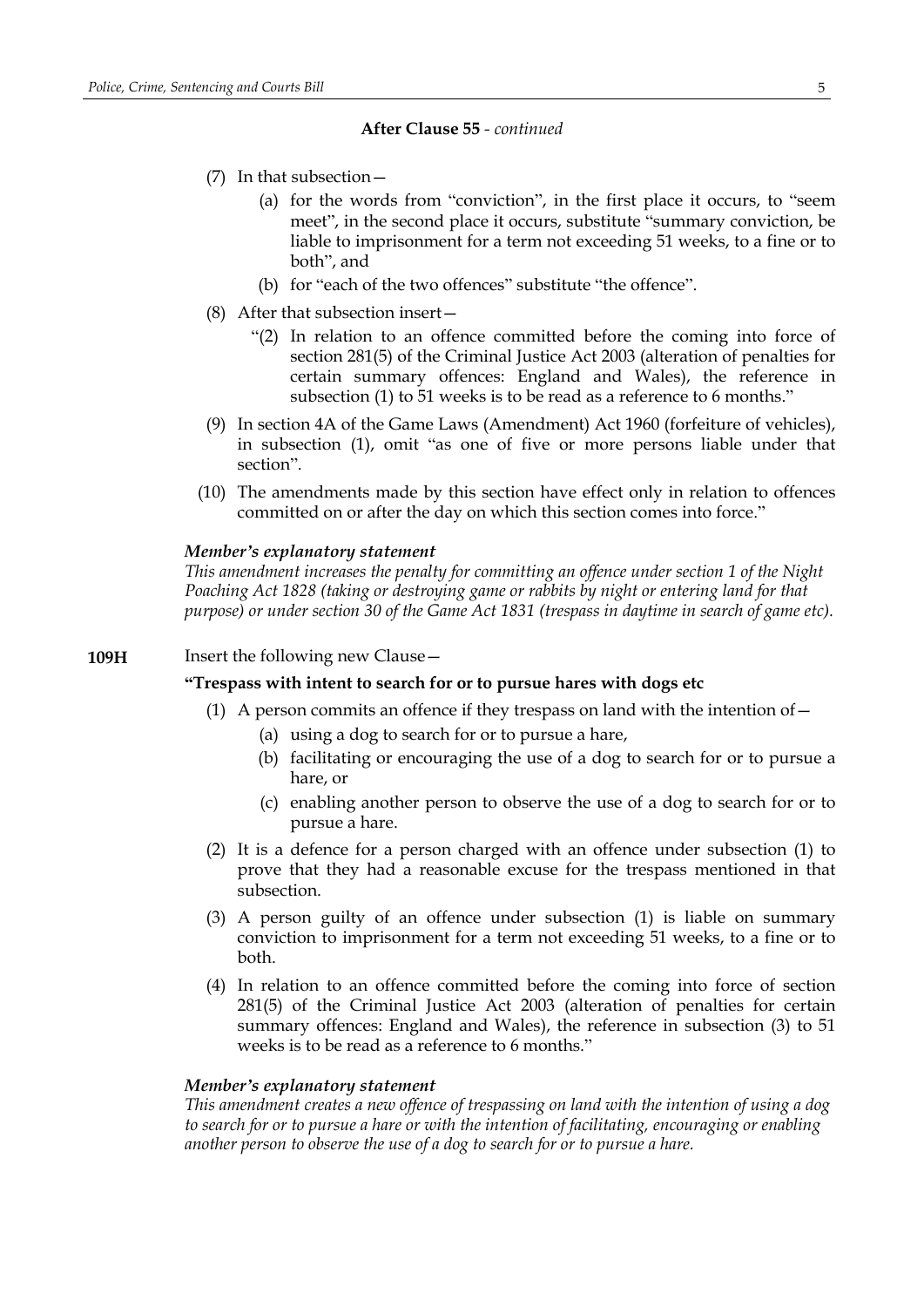**109J** Insert the following new Clause -

## **"Being equipped for searching for or pursuing hares with dogs etc**

- (1) A person commits an offence if they have an article with them in a place other than a dwelling with the intention that it will be used in the course of or in connection with the commission by any person of an offence under section ( *Trespass with intent to search for or to pursue hares with dogs etc*) (trespass with intent to search for or to pursue hares with dogs etc).
- (2) Where a person is charged with an offence under subsection (1), proof that the person had with them any article made or adapted for use in committing an offence under section (*Trespass with intent to search for or to pursue hares with dogs etc*) is evidence that the person had it with them with the intention that it would be used in the course of or in connection with the commission by any person of an offence under that section.
- (3) A person guilty of an offence under subsection (1) is liable on summary conviction to imprisonment for a term not exceeding 51 weeks, to a fine or to both.
- (4) In relation to an offence committed before the coming into force of section 281(5) of the Criminal Justice Act 2003 (alteration of penalties for certain summary offences: England and Wales), the reference in subsection (3) to 51 weeks is to be read as a reference to 6 months.
- (5) In this section—

"article" includes a vehicle and, except in subsection (2), an animal;

"dwelling" means—

(a) a building or structure which is used as a dwelling, or

(b) a part of a building or structure, if the part is used as a dwelling, and includes any yard, garden, garage or outhouse belonging to and used with a dwelling."

## *Member's explanatory statement*

*This amendment creates a new offence where a person has an article with them in a place other* than a dwelling with the intention that it will be used in the course of or in connection with *the commission by any person of an offence under the new Clause in the name of Baroness Williams of Trafford to be inserted after Clause 55 and relating to trespass with intent to search for or to pursue hares with dogs etc.*

- **109K** [*Withdrawn*]
- **109KA** Insert the following new Clause -

## **"Recovery order on conviction for certain offences involving dogs**

- (1) This section applies where—
	- (a) a person is convicted of an offence within subsection (5) which was committed on or after the day on which this section comes into force,
	- (b) a dog was used in or was present at the commission of the offence, and
	- (c) the dog was lawfully seized and detained in connection with the offence.
- (2) The court may make an order (a "recovery order") requiring the offender to pay all the expenses incurred by reason of the dog's seizure and detention.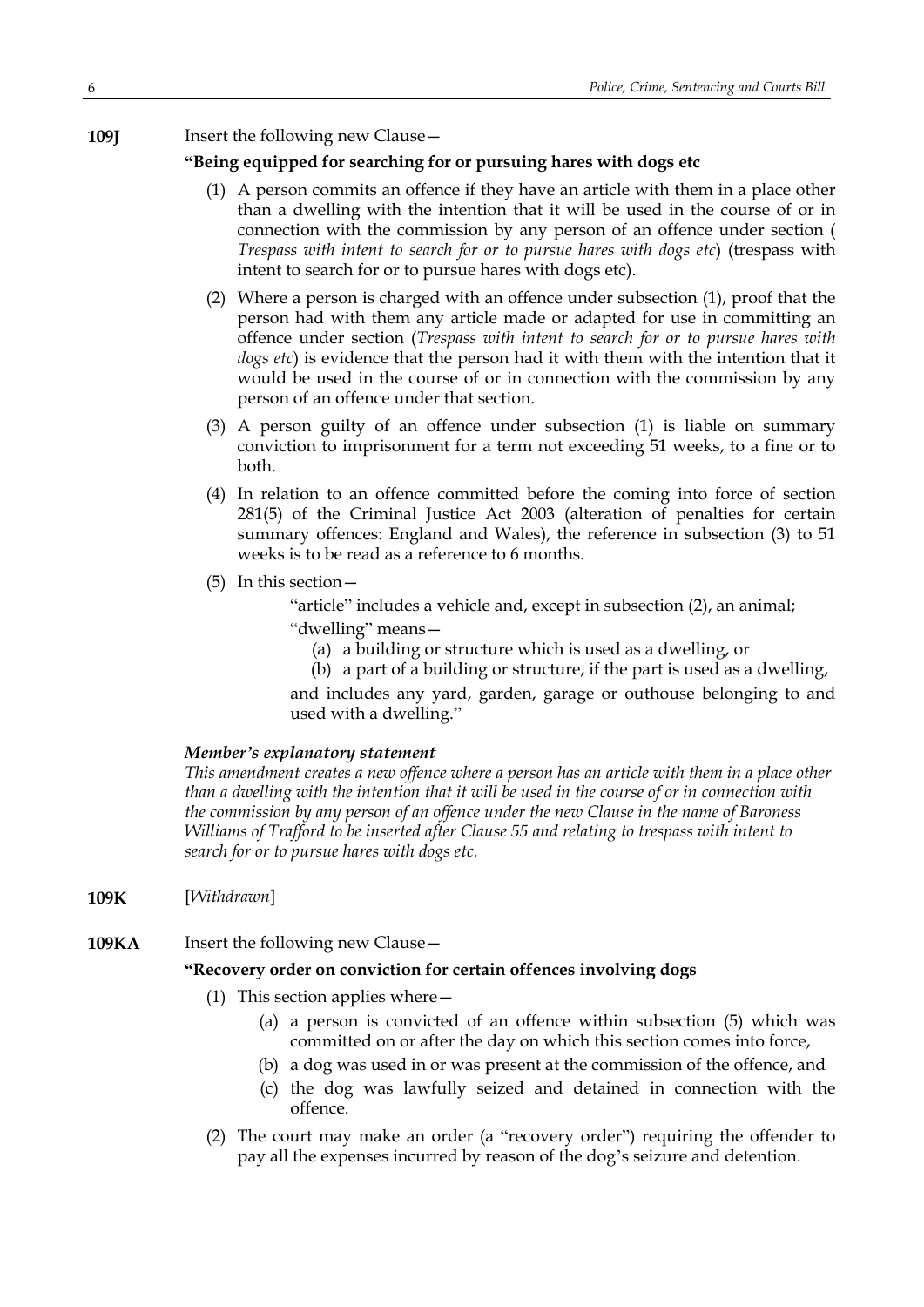- (3) Any sum required to be paid under subsection (2) is to be treated for the purposes of enforcement as if it were a fine imposed on conviction.
- (4) Where a recovery order is available for an offence, the court may make such an order whether or not it deals with the offender in any other way for the offence.
- (5) The following offences are within this subsection—
	- (a) an offence under section 1 of the Night Poaching Act 1828 (taking or destroying game or rabbits by night or entering land for that purpose);
	- (b) an offence under section 30 of the Game Act 1831 (trespass in daytime in search of game etc);
	- (c) an offence under section (*Trespass with intent to search for or to pursue hares with dogs etc*) (trespass with intent to search for or to pursue hares with dogs etc);
	- (d) an offence under section (*Being equipped for searching for or pursuing hares with dogs etc*) (being equipped for searching for or pursuing hares with dogs etc)."

### *Member's explanatory statement*

*This amendment provides for a court to order an offender to pay for the costs of seizing and detaining a dog where the dog has been lawfully seized and detained in connection with certain offences involving dogs.*

## **109L** Insert the following new Clause -

## **"Disqualification order on conviction for certain offences involving dogs**

- (1) This section applies where—
	- (a) a person is convicted of an offence within subsection (9) which was committed on or after the day on which this section comes into force, and
	- (b) a dog was used in or was present at the commission of the offence.
- (2) The court may make an order (a "disqualification order") disqualifying the offender, for such period as the court thinks fit, from—
	- (a) owning dogs,
	- (b) keeping dogs, or
	- (c) both.
- (3) The disqualification order may specify a period during which the offender may not make an application under section (*Termination of disqualification order*) to terminate the order.
- (4) The court may, where it appears to the court that the offender owns or keeps a dog, suspend the operation of the disqualification order for such period as it thinks necessary for enabling alternative arrangements to be made in respect of the dog.
- (5) Where a court makes a disqualification order, it must—
	- (a) give its reasons for making the order in open court, and
	- (b) cause them to be entered in the register of its proceedings.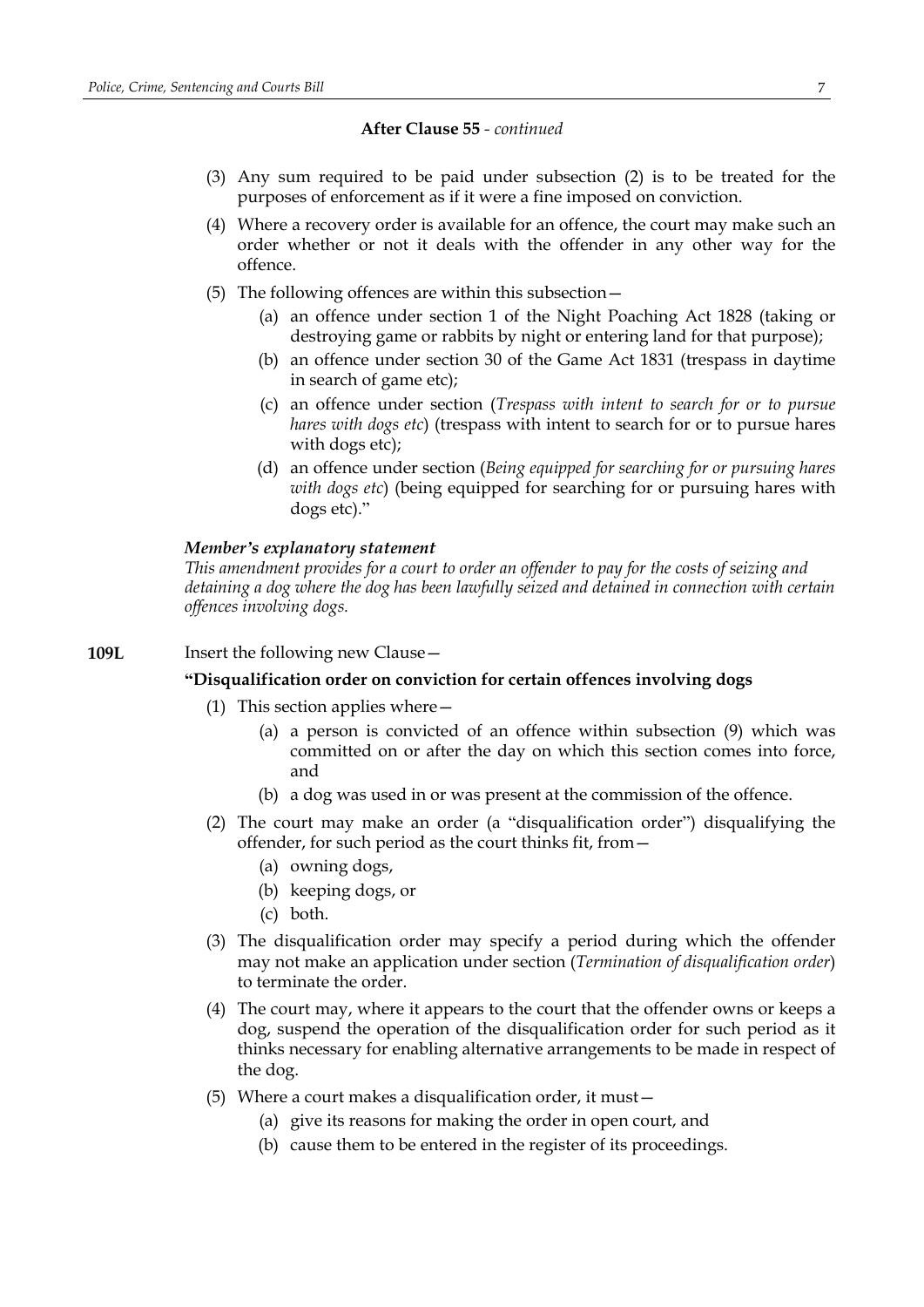- (6) A person who breaches a disqualification order commits an offence.
- (7) A person guilty of an offence under subsection (6) is liable on summary conviction to a fine not exceeding level 3 on the standard scale.
- (8) Where a disqualification order is available for an offence, the court may make such an order whether or not it deals with the offender in any other way for the offence.
- (9) The following offences are within this subsection—
	- (a) an offence under section 1 of the Night Poaching Act 1828 (taking or destroying game or rabbits by night or entering land for that purpose);
	- (b) an offence under section 30 of the Game Act 1831 (trespass in daytime in search of game etc);
	- (c) an offence under section (*Trespass with intent to search for or to pursue hares with dogs etc*) (trespass with intent to search for or to pursue hares with dogs etc);
	- (d) an offence under section (*Being equipped for searching for or pursuing hares with dogs etc*) (being equipped for searching for or pursuing hares with dogs etc).
- (10) In section 171 of the Sentencing Code (offences relating to animals), after subsection (2) insert—
	- "(3) See section (*Disqualification order on conviction for certain offences involving dogs*) of the Police, Crime, Sentencing and Courts Act 2022 (disqualification order on conviction for certain offences involving dogs) for orders relating to disqualification in the case of offences involving dogs under that Act, the Night Poaching Act 1828 and the Game Act 1831.""

### *Member's explanatory statement*

*This amendment provides for a court to make a disqualification order preventing an offender from owning or keeping a dog where the offender is convicted of certain offences involving dogs.*

**109M** Insert the following new Clause –

### **"Seizure and disposal of dogs in connection with disqualification order**

- (1) Where, on a court making a disqualification order, it appears to the court that the person to whom the order applies owns or keeps a dog contrary to the order, the court may order that the dog be taken into possession.
- (2) Where a person is convicted of an offence under section (*Disqualification order on conviction for certain offences involving dogs*) (6) by reason of owning or keeping a dog in breach of a disqualification order, the court by which the person is convicted may order that all dogs owned or kept in breach of the order be taken into possession.
- (3) An order under subsection (1) or (2), so far as relating to any dog owned by the person to whom the disqualification order applies, must make provision for disposal of the dog.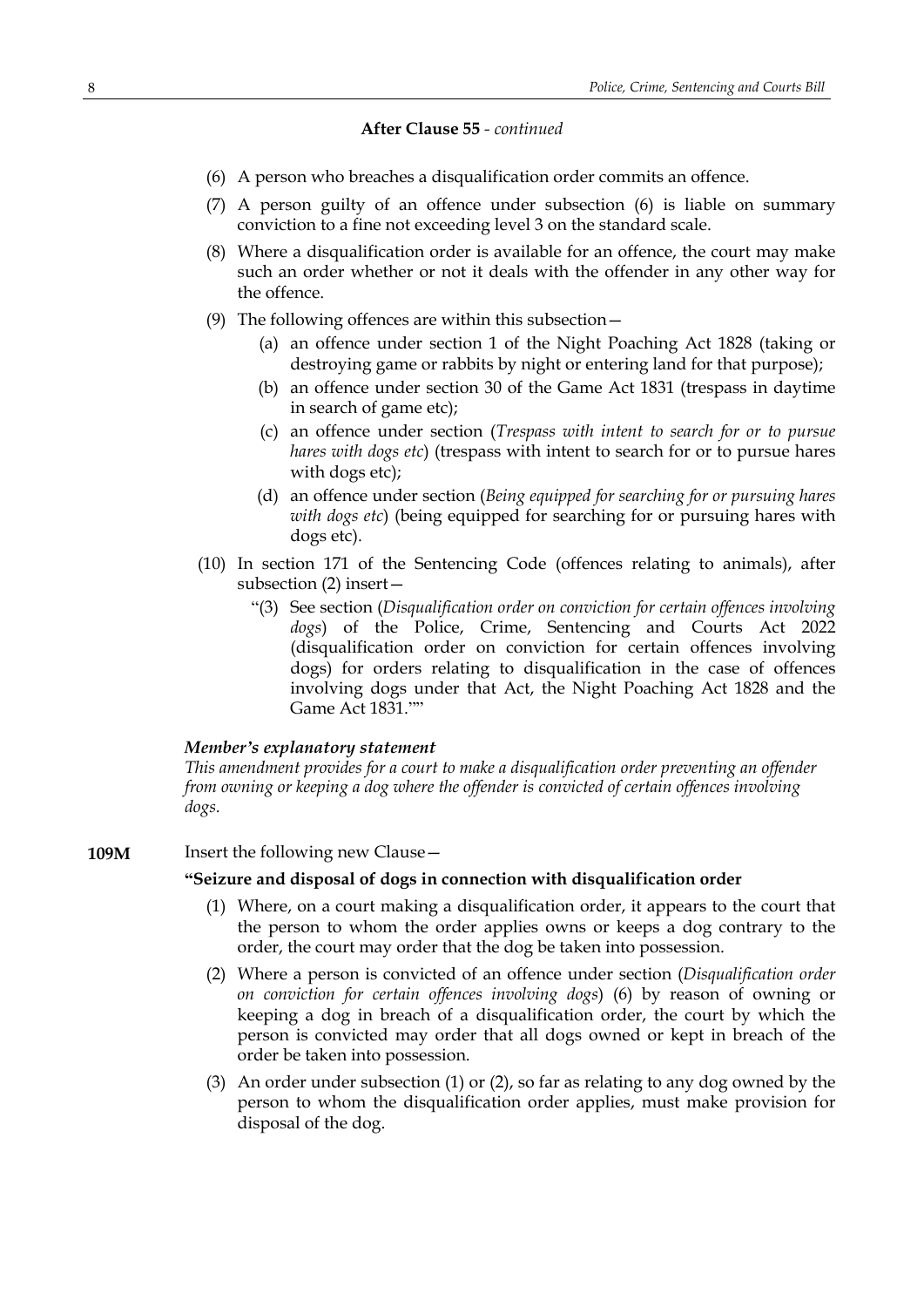- (4) Any dog taken into possession in pursuance of an order under subsection (1) or (2) that is not owned by the person subject to the disqualification order is to be dealt with in such manner as an appropriate court may order.
- (5) But an order under subsection (4) may not provide for the dog to be  $-$ 
	- (a) destroyed, or
	- (b) disposed of for the purposes of vivisection.
- (6) A court may not make an order for disposal of the dog under subsection (4) unless—
	- (a) it has given the owner of the dog an opportunity to be heard, or
	- (b) it is satisfied that it is not reasonably practicable to communicate with the owner.
- (7) Where a court makes an order under subsection (4) for the disposal of the dog, the owner of the dog may appeal against the order to the Crown Court.
- (8) In this section—

"appropriate court" means—

- (a) the magistrates' court which made the order under subsection (1) or (2), or
- (b) another magistrates' court acting for the same local justice area as that court;

"disqualification order" has the same meaning as in section ( *Disqualification order on conviction for certain offences involving dogs*).

- (9) In this section references to disposing of a dog do not include—
	- (a) destroying it, or
	- (b) disposing of it for the purposes of vivisection."

### *Member's explanatory statement*

*This amendment provides for a court to make an order for a dog to be taken into possession where a person owns or keeps the dog in contravention of a disqualification order made under the new Clause in the name of Baroness Williams of Trafford to be inserted after Clause 55 and relating to disqualification orders on conviction for certain offences involving dogs.*

### **109N** Insert the following new Clause –

### **"Termination of disqualification order**

- (1) A person who is subject to a disqualification order may apply to an appropriate court for the order to be terminated.
- (2) No application under subsection (1) may be made—
	- (a) before the end of the period of one year beginning with the date on which the disqualification order was made,
	- (b) where a previous application under that subsection has been made in relation to the same order, before the end of the period of one year beginning with the date on which the previous application was determined, or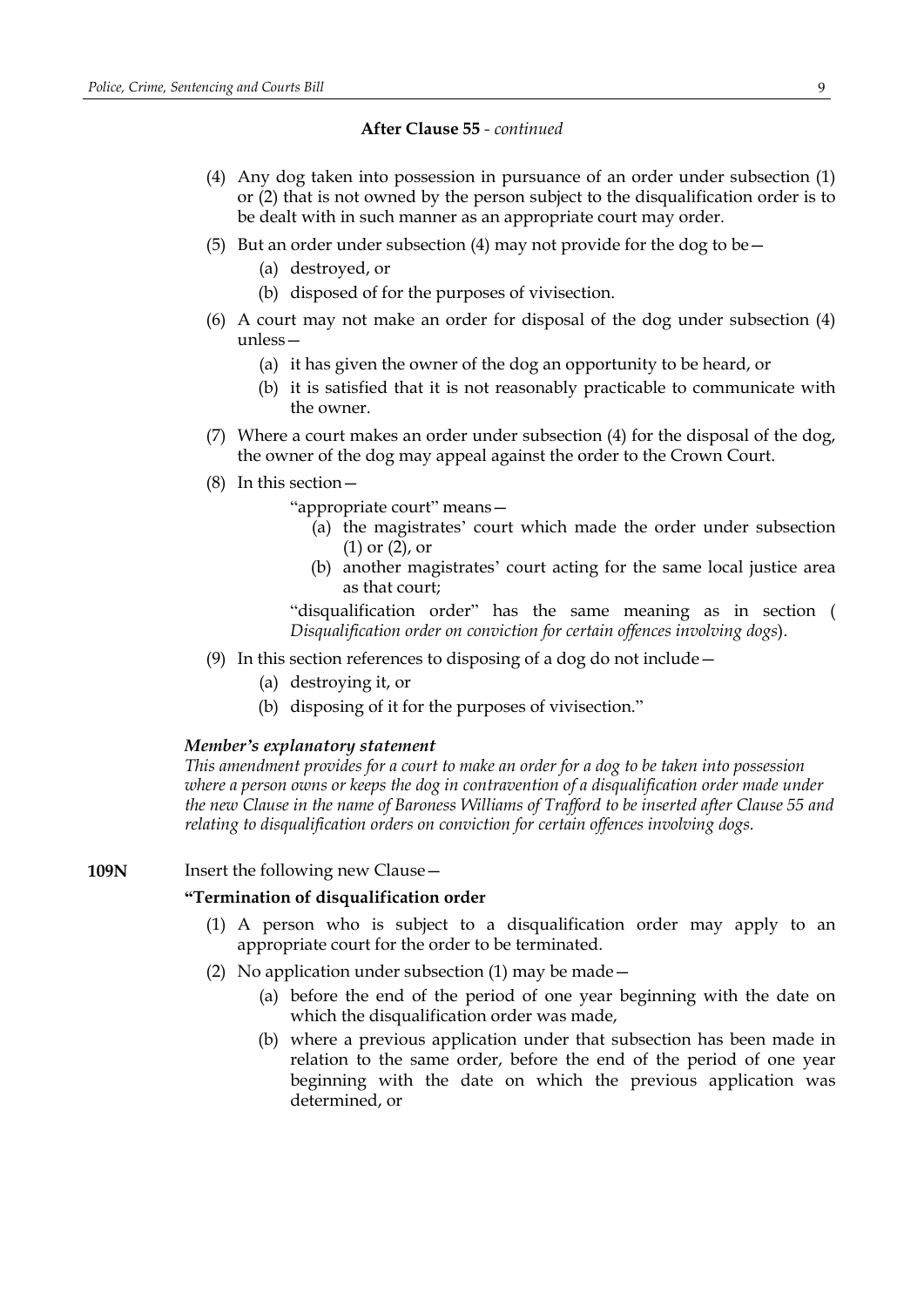- (c) before the end of any period specified under section (*Disqualification order on conviction for certain offences involving dogs*) (3), or subsection (5), in relation to the order.
- (3) On an application under subsection (1), the court may  $-$ 
	- (a) terminate the disqualification order.
	- (b) vary the order so as to make it less onerous, or
	- (c) refuse the application.
- (4) When determining an application under subsection (1), the court is to have regard to—
	- (a) the character of the applicant,
	- (b) the applicant's conduct since the disqualification order was made, and
	- (c) any other relevant circumstances.
- (5) Where the court refuses an application under subsection (1) or varies a disqualification order on such an application, it may specify a period during which the applicant may not make a further application under that subsection in relation to the order concerned.
- (6) The court may order an applicant to pay all or part of the costs of an application.
- (7) In this section—

"appropriate court" means—

- (a) the magistrates' court which made the disqualification order, or
- (b) another magistrates' court acting for the same local justice area as that court;

"disqualification order" has the same meaning as in section ( *Disqualification order on conviction for certain offences involving dogs*)."

### *Member's explanatory statement*

*This amendment makes provision in relation to the termination or variation of a disqualification order made under the new Clause in the name of Baroness Williams of Trafford to be inserted after Clause 55 and relating to disqualification orders on conviction for certain offences involving dogs.*

- **109P** [*Withdrawn*]
- **109PA** Insert the following new Clause -

## **"Section (***Seizure and disposal of dogs in connection with disqualification order***): supplementary**

- (1) The court by which an order under section (*Seizure and disposal of dogs in connection with disqualification order*) is made may—
	- (a) appoint a person to carry out, or arrange for the carrying out of, the order;
	- (b) require any person who has possession of a dog to which the order applies to deliver it up to enable the order to be carried out;
	- (c) give directions with respect to the carrying out of the order;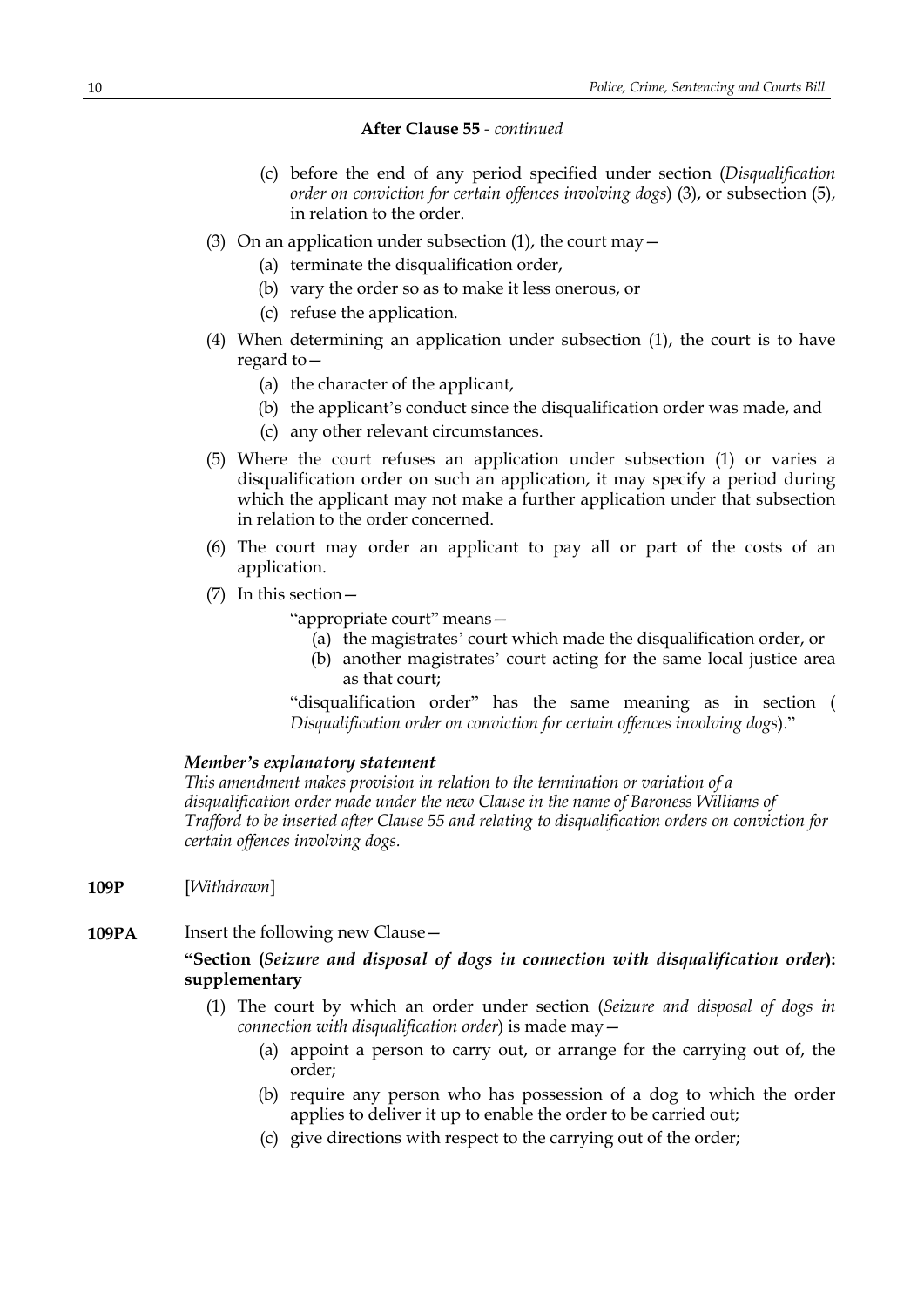- (d) confer additional powers (including power to enter premises where a dog to which the order applies is being kept) for the purpose of, or in connection with, the carrying out of the order;
- (e) order the person who committed the offence in relation to which the order was made, or another person, to reimburse the expenses of carrying out the order.
- (2) A person who fails to comply with a requirement imposed under subsection (1)(b) commits an offence.
- (3) A person guilty of an offence under subsection (2) is liable on summary conviction to a fine not exceeding level 3 on the standard scale.
- (4) Directions under subsection  $(1)(c)$  may  $-$ 
	- (a) specify the manner in which a dog is to be disposed of, or
	- (b) delegate the decision about the manner in which a dog is to be disposed of to a person appointed under subsection (1)(a).
- (5) In determining how to exercise its powers under section (*Seizure and disposal of dogs in connection with disqualification order*) and this section the court is to have regard (amongst other things) to—
	- (a) the desirability of protecting the value of any dog to which the order under section (*Seizure and disposal of dogs in connection with disqualification order*) applies, and
	- (b) the desirability of avoiding increasing any expenses which a person may be ordered to reimburse.
- (6) In determining how to exercise a power delegated under subsection (4)(b), a person is to have regard, amongst other things, to the things mentioned in subsection  $(5)(a)$  and  $(b)$ .
- (7) If the owner of a dog ordered to be disposed of under section (*Seizure and disposal of dogs in connection with disqualification order*) is subject to a liability by virtue of subsection  $(1)(e)$ , any amount to which the owner is entitled as a result of sale of the dog may be reduced by an amount equal to that liability.
- (8) Any sum ordered to be paid under subsection (1)(e) is to be treated for the purposes of enforcement as if it were a fine imposed on conviction.
- (9) In this section references to disposing of a dog do not include—
	- (a) destroying it, or
	- (b) disposing of it for the purposes of vivisection."

### *Member's explanatory statement*

*This amendment contains supplementary provisions in relation to a court making an order under the new clause in the name of Baroness Williams of Trafford to be inserted after Clause 55 and relating to seizure and disposal of dogs in connection with disqualification orders.*

**109Q** [*Withdrawn*]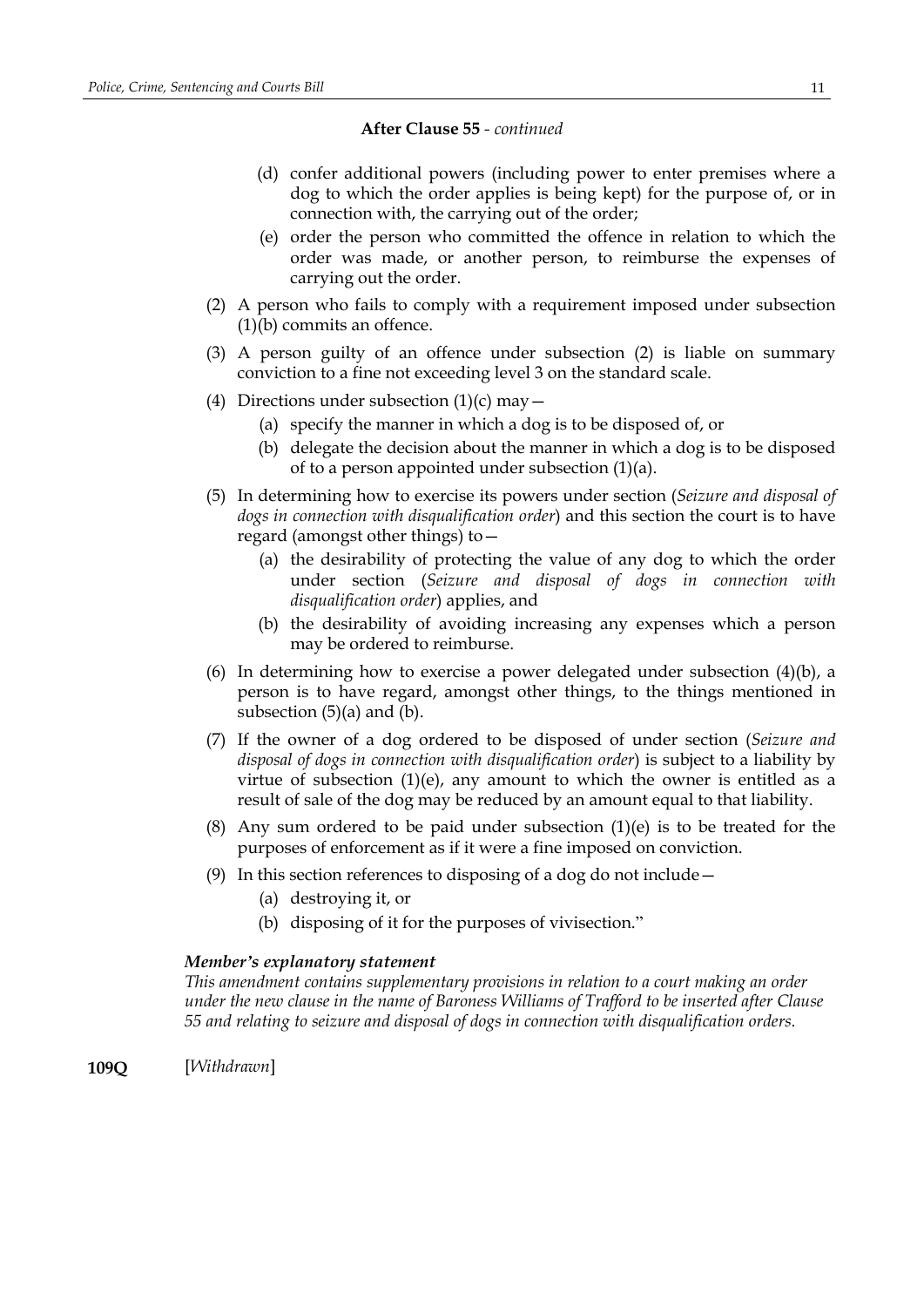**109R** Insert the following new Clause -

## **"Disqualification orders: appeals**

- (1) Nothing may be done under an order under section (*Disqualification order on conviction for certain offences involving dogs*) or (*Seizure and disposal of dogs in connection with disqualification order*) with respect to a dog unless—
	- (a) the period for giving notice of appeal against the order has expired,
	- (b) the period for giving notice of appeal against the conviction on which the order was made has expired, and
	- (c) if the order or conviction is the subject of an appeal, the appeal has been determined or withdrawn.
- (2) Where the effect of an order is suspended under subsection  $(1)$  -
	- (a) no requirement imposed or directions given in connection with the order have effect, but
	- (b) the court may give directions about how any dog to which the order applies is to be dealt with during the suspension.
- (3) Directions under subsection  $(2)(b)$  may, in particular  $-$ 
	- (a) authorise the dog to be taken into possession;
	- (b) authorise the dog to be cared for either on the premises where it was being kept when it was taken into possession or at some other place;
	- (c) appoint a person to carry out, or arrange for the carrying out of, the directions;
	- (d) require any person who has possession of the dog to deliver it up for the purposes of the directions;
	- (e) confer additional powers (including power to enter premises where the dog is being kept) for the purpose of, or in connection with, the carrying out of the directions;
	- (f) provide for the recovery of any expenses in relation to the removal or care of the dog which are incurred in carrying out the directions.
- (4) A person who fails to comply with a requirement imposed under subsection (3)(d) commits an offence.
- (5) A person guilty an offence under subsection (4) is liable on summary conviction to a fine not exceeding level 3 on the standard scale.
- (6) Any sum directed to be paid under subsection  $(3)(f)$  is to be treated for the purposes of enforcement as if it were a fine imposed on conviction."

## *Member's explanatory statement*

*This amendment makes provision in connection with appeals in relation to orders made under the new clauses in the name of Baroness Williams of Trafford to be inserted after Clause 55 and relating to disqualification orders on conviction for certain offences involving dogs and seizure and disposal of dogs in connection with disqualification orders.*

**110** [*Withdrawn*]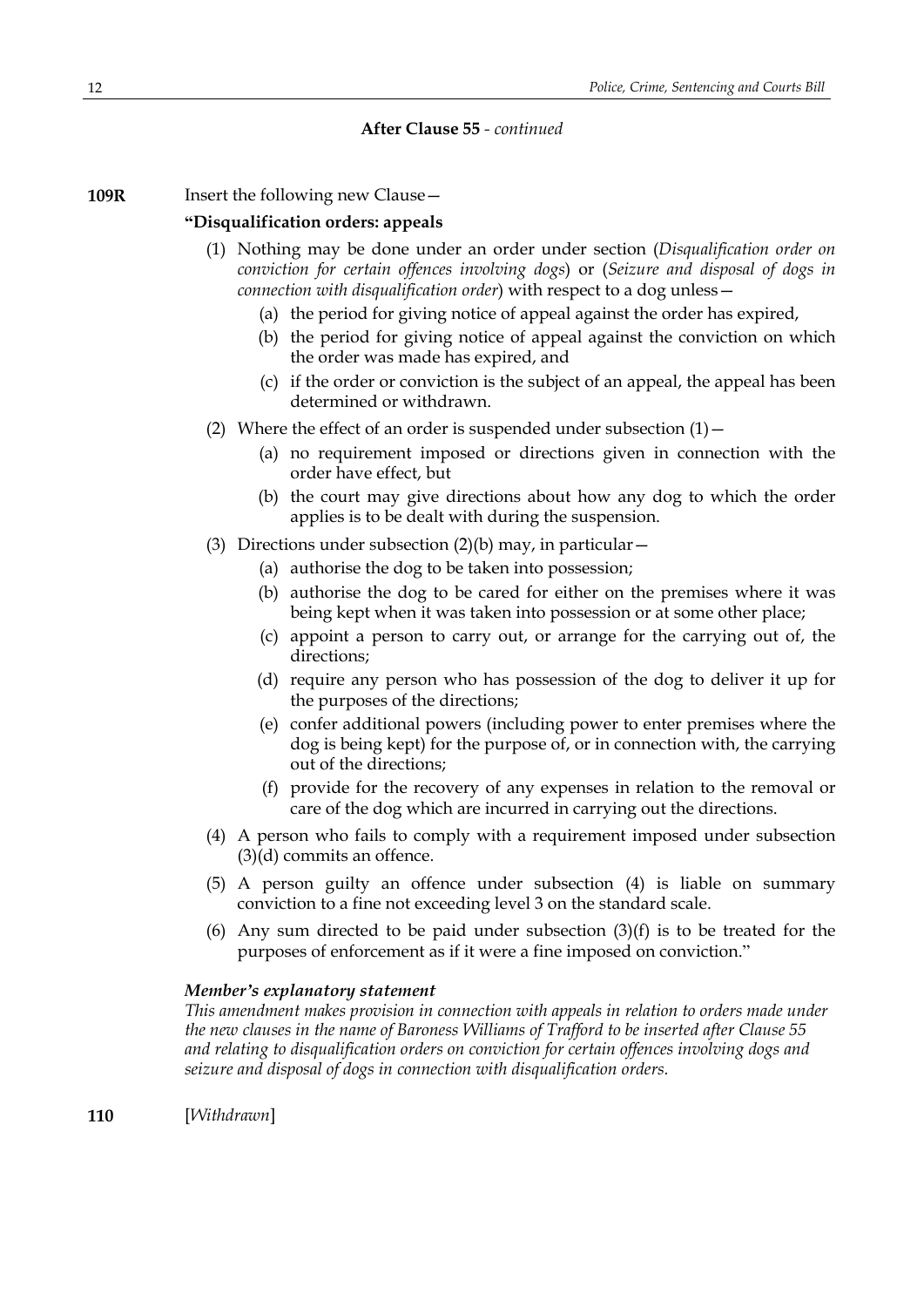**111** [*Withdrawn*]

## BARONESS HAYMAN BARONESS BRINTON LORD PANNICK BARONESS BENNETT OF MANOR CASTLE

### **112** Insert the following new Clause -

## **"Voyeurism: breastfeeding**

- (1) Section 67A of the Sexual Offences Act 2003 (voyeurism: additional offences) is amended in accordance with subsections (2) and (3).
- (2) After subsection (2), insert—
	- "(2A) A person (A) commits an offence if  $-$ 
		- (a) A records an image of another person (B) while B is breastfeeding;
		- (b) A does so with the intention that A or another person (C) will look at the image for a purpose mentioned in subsection (3), and
		- (c) A does so—
			- (i) without B's consent, and
			- (ii) without reasonably believing that B consents."
- (3) In subsection (3), for "subsections (1) and (2)" substitute "subsections (1), (2) and (2A)"."

### *Member's explanatory statement*

*This amendment would extend the definition of voyeurism in the Sexual Offences Act 2003 to make it an offence to take a photograph or video of a person breastfeeding without that person's consent.*

**113** [*Withdrawn*]

## LORD DHOLAKIA

## BARONESS HARRIS OF RICHMOND

**114** Insert the following new Clause –

## **"Low-value shoplifting**

- (1) The Anti-social Behaviour, Crime and Policing Act 2014 is amended as follows.
- (2) Omit section 176 (low-value shoplifting)."

#### *Member's explanatory statement*

*This new Clause repeals section 176 of the Anti-social Behaviour, Crime and Policing Act 2014, relating to low value shoplifting.*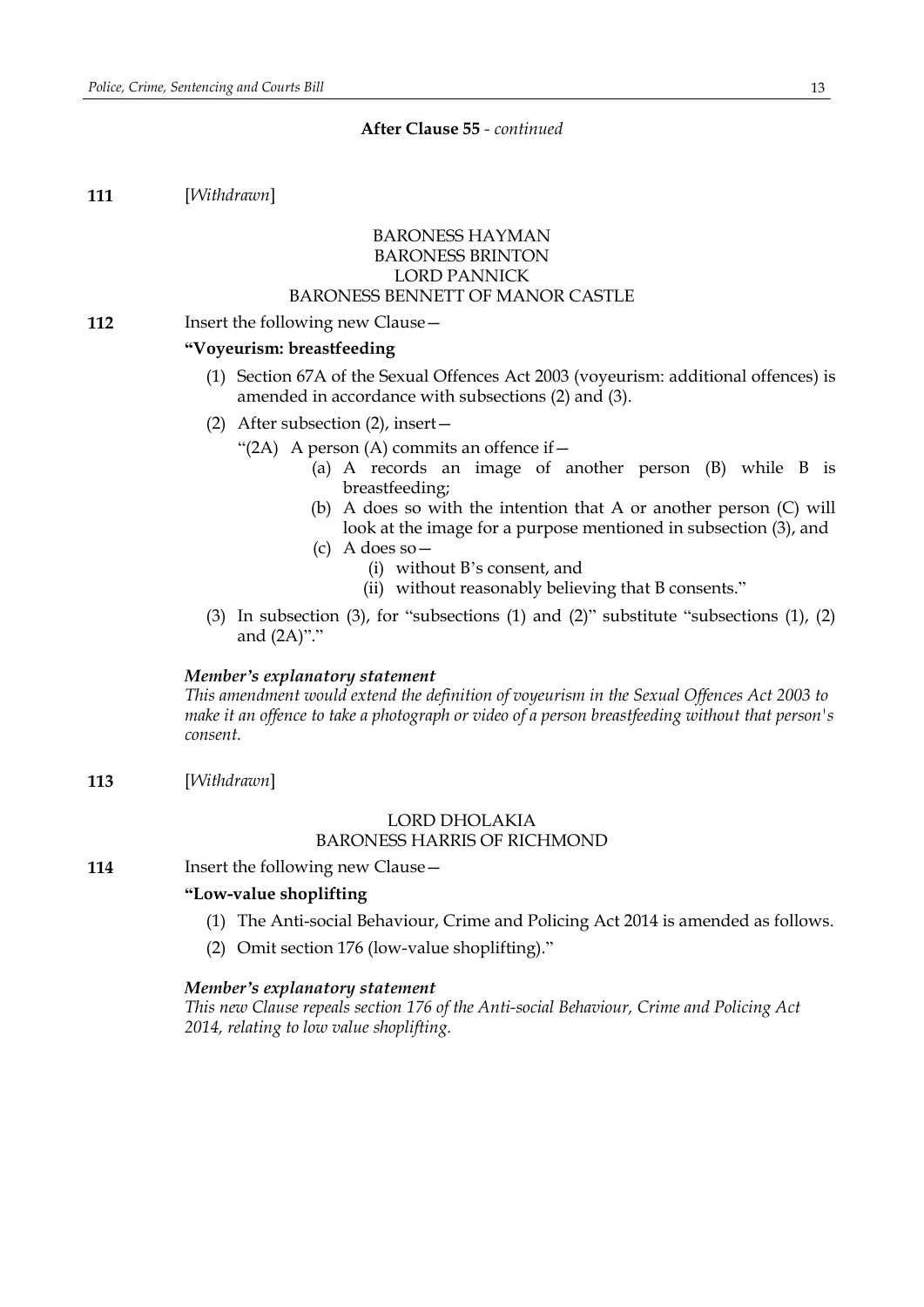## LORD PONSONBY OF SHULBREDE

**114A** Insert the following new Clause –

## **"Urgent review of offences under section 61 of the Sexual Offences Act 2003**

- (1) The Secretary of State must establish a review into the prevalence of, and the response of the criminal justice system to, the offence of administering a substance with intent under section 61 of the Sexual Offences Act 2003, within one month of the day on which this Act is passed.
- (2) A review under this section must consider—
	- (a) incidence rates and rates of reporting by victims;
	- (b) charging and prosecution rates for the offence;
	- (c) the adequacy of sentencing guidelines for the offence;
	- (d) the adequacy of police investigations into reports of the offence;
	- (e) reoffending rates, and rates of offenders who commit one or more other sexual offences following a charge or sentence for administering a substance with intent;
	- (f) the impact of the offence on victims.
- (3) A report on the findings of the review under this section, and any associated recommendations, must be published within six months of the day on which this Act is passed.
- (4) Where a report is published under subsection (3) a Minister of the Crown must make a statement to each House of Parliament on the contents of the report and associated recommendations.
- (5) Within three months of a report being published under subsection (3) a Minister of the Crown must make a statement to each House of Parliament on action that has been taken in response to recommendations made."
- **114B** Insert the following new Clause –

## **"Review of offences under section 66 of the Sexual Offences Act 2003**

- (1) The Secretary of State must establish a review of the offence of exposure, under section 66 of the Sexual Offences Act 2003, within two months of the day on which this Act is passed.
- (2) A review under this section must consider—
	- (a) the adequacy of sentencing guidelines for exposure,
	- (b) incidence rates and rates of reporting by victims of exposure,
	- (c) charging rates and prosecution rates for exposure,
	- (d) the adequacy of police investigations into reports of exposure,
	- (e) the use and effectiveness of custodial and non-custodial sentences handed down for the offence,
	- (f) reoffending rates for the offence,
	- (g) rates of offenders who commit one or more other sexual offences following a charge or sentence for exposure, and the category of those offences, and
	- (h) the impact of the offence on victims.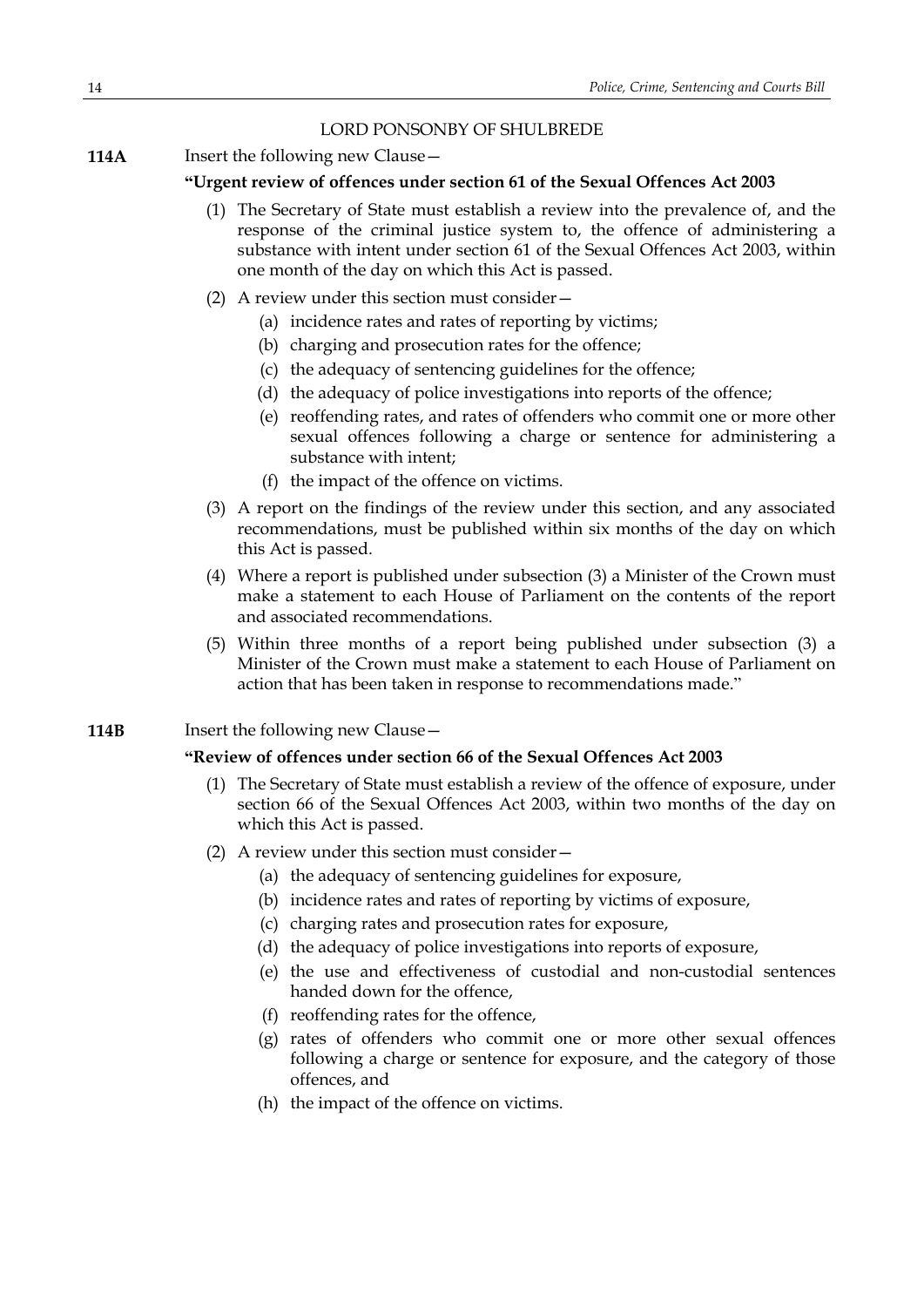- (3) A report on the findings of the review under this section, and any associated recommendations, must be published within one year of the day on which this Act is passed.
- (4) Where a report is published under subsection (3) a Minister of the Crown must make a statement to each House of Parliament on the contents of the report and associated recommendations.
- (5) Within six months of a report being published under subsection (3) a Minister of the Crown must make a statement to each House of Parliament on action that has been taken in response to any recommendations made."

## LORD ROSSER LORD PADDICK LORD THOMAS OF CWMGIEDD

**114C** Insert the following new Clause –

## **"Accountability of public authorities: duties on police workforce**

- (1) Members of the police workforce have a duty at all times to act within their powers—
	- (a) in the public interest, and
	- (b) with transparency, candour and frankness.
- (2) Members of the police workforce have a duty to assist court proceedings, official inquiries and investigations—
	- (a) relating to their own activities, or
	- (b) where their acts or omissions are or may be relevant.
- (3) In discharging the duty under subsection (2), members of the police workforce must—
	- (a) act with proper expedition,
	- (b) act with transparency, candour and frankness,
	- (c) act without favour to their own position,
	- (d) make full disclosure of relevant documents, material and facts,
	- (e) set out their position on the relevant matters at the outset of the proceedings, inquiry or investigation, and
	- (f) provide further information and clarification as ordered by a court or inquiry.
- (4) In discharging their duty under subsection (2), members of the police workforce must have regard to the pleadings, allegations, terms of reference and parameters of the relevant proceedings, inquiry or investigation, but are not limited by them, in particular where they hold information which might change the ambit of the proceedings, inquiry or investigation.
- (5) The duties in subsections (1) and (2) are subject to existing laws relating to privacy, data protection and national security.
- (6) The duties in subsections (1) and (2) are enforceable  $-$ 
	- (a) by application to the relevant court or inquiry chairperson by any person affected by the alleged breach, or
	- (b) by the court or inquiry of its own motion, or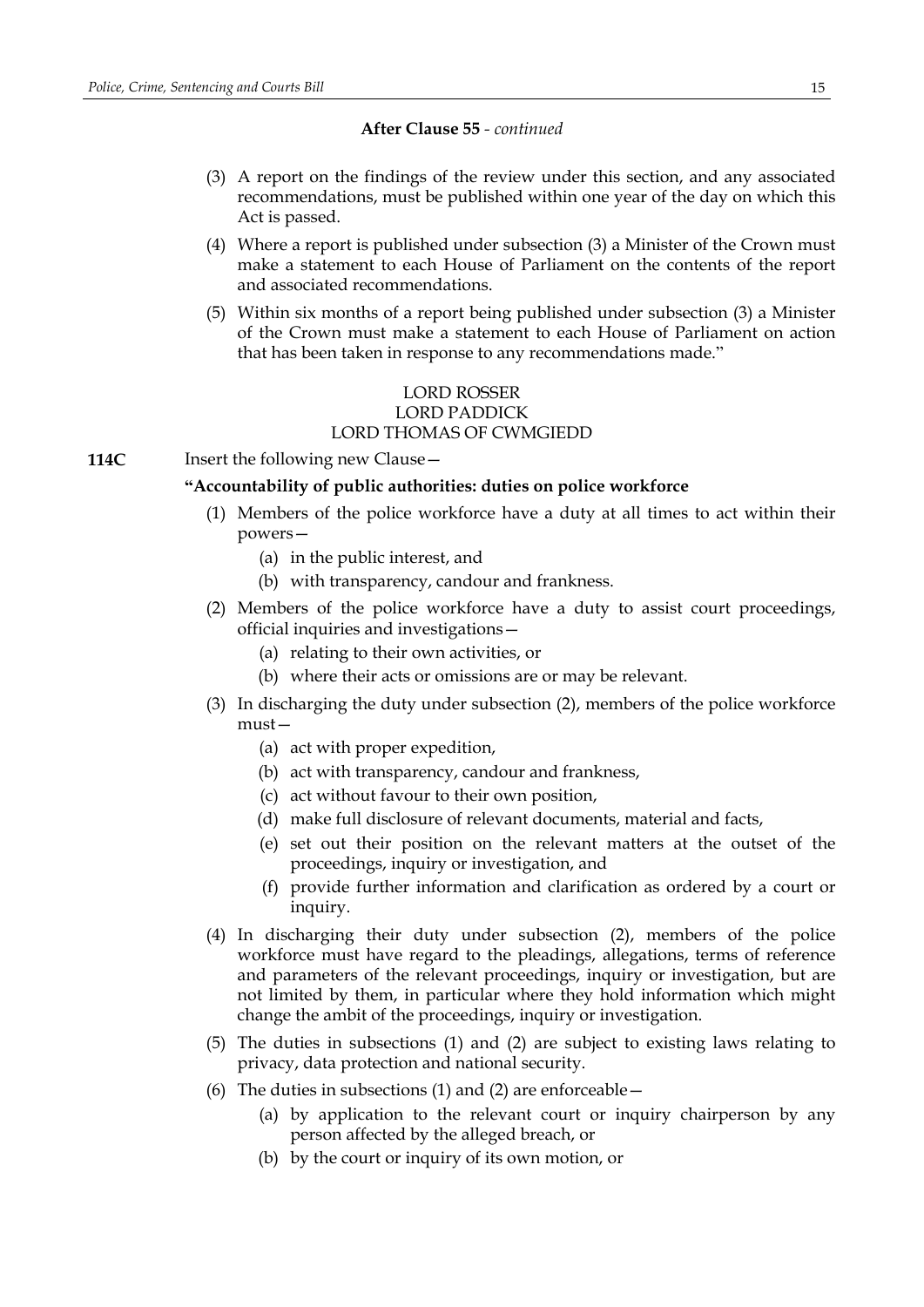(c) where there are no extant court or inquiry proceedings, by judicial review proceedings in the High Court."

### *Member's explanatory statement*

*This would establish a duty of candour on members of the police workforce.*

LORD RUSSELL OF LIVERPOOL BARONESS ROYALL OF BLAISDON BARONESS BRINTON BARONESS NEWLOVE

**114D** Insert the following new Clause -

### **"Training on stalking**

The Secretary of State must seek to ensure that every professional in the criminal justice system, including staff of the Crown Prosecution Service, probation officers, police officers, and other relevant public officials involved in any investigation or legal proceedings involving stalking, has attended and completed relevant specialist training."

### *Member's explanatory statement*

*This amendment aims to promote the early identification of stalking, and better investigation and prosecution of the crime, by requiring the Government to implement the adoption of specialised stalking training for relevant public officials which is currently not mandated.*

## LORD MOYLAN

## LORD PANNICK

## LORD MACDONALD OF RIVER GLAVEN

**114E** Insert the following new Clause –

### **"Enhanced criminal record certificate: content**

In section 113B of the Police Act 1997, after subsection (3) insert—

- "(3A) An enhanced criminal record certificate must not give the details of a relevant matter to the extent that doing so would result in the disclosure of relevant data.
	- (3B) In this section, "relevant data" means personal data relating to a data subject which is based in whole or in part on the perception by another person that the conduct of the data subject was motivated wholly or partially by hostility or prejudice towards any group of people sharing a characteristic and where the conduct in question is unlikely to constitute a criminal offence."

## BARONESS NEWLOVE LORD RUSSELL OF LIVERPOOL LORD PONSONBY OF SHULBREDE

**114F** Insert the following new Clause –

## **"Offences motivated by hostility towards the sex or gender of the victim**

(1) In this section—

"relevant crime" means a reported crime in which—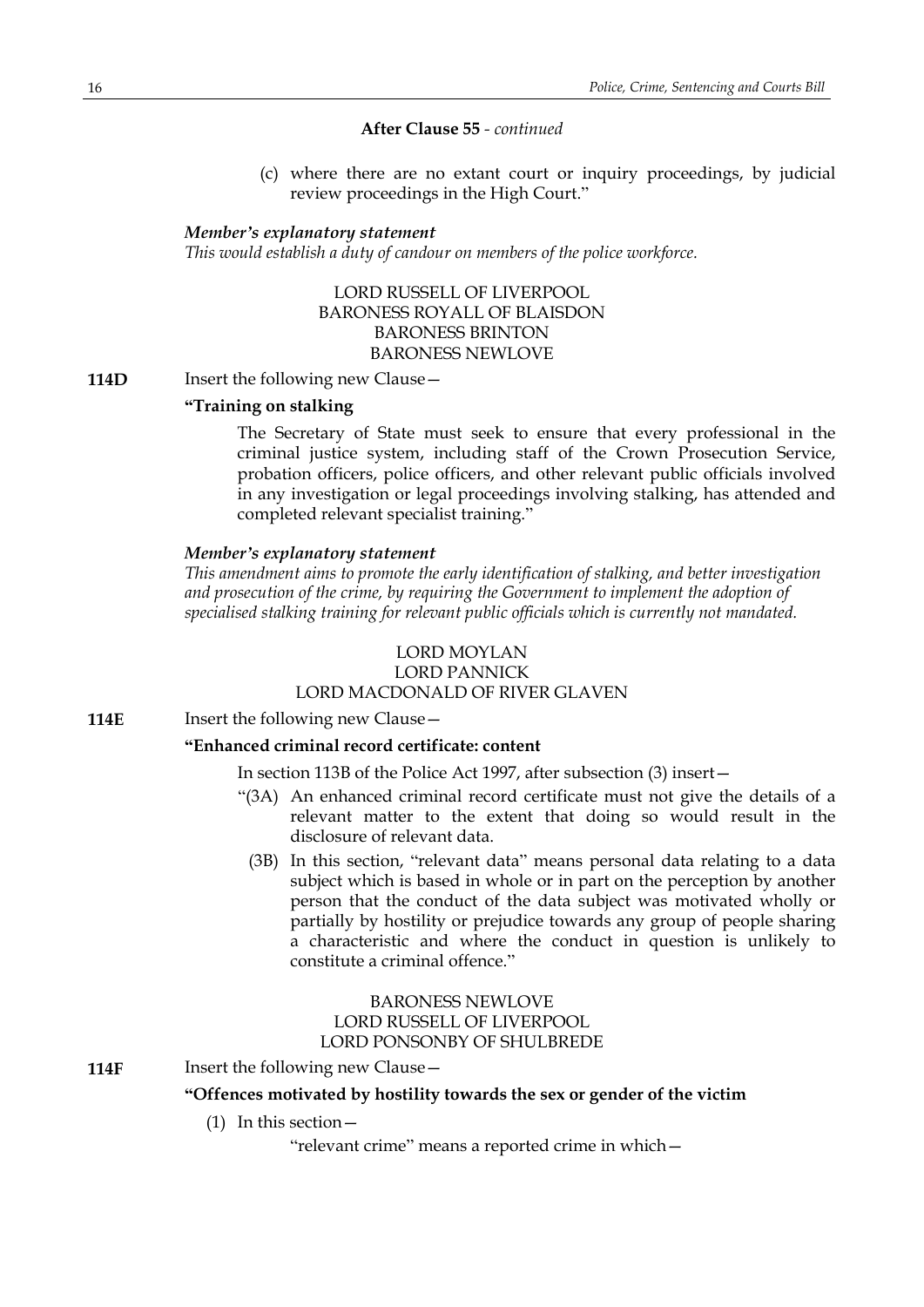- (a) the victim or any other person perceived the alleged offender, at the time of or immediately before or after the offence, to demonstrate hostility or prejudice based on sex, or
- (b) the victim or any other person perceived the crime to be motivated (wholly or partly) by hostility or prejudice towards persons who are of a particular sex;

"sex" has the same meaning as in section 11 of the Equality Act 2010 (sex).

- (2) The Secretary of State must make regulations requiring the chief officer of police of any police force to provide information relating to—
	- (a) the number of relevant crimes reported to the police force, and
	- (b) the number of those crimes which, in the opinion of the chief officer of police, would be subject to subsection (4).
- (3) A court considering the seriousness of an offence arising from a relevant crime not included in subsection (4) must treat the fact that the offence is aggravated by hostility or prejudice towards sex or gender as an aggravating factor when determining a sentence.
- (4) Subsection (3) does not apply to—
	- (a) an offence under the law of England and Wales which is for the time being specified in Schedule 3 to the Sexual Offences Act 2003, other than the offence specified in paragraph 14 of that Schedule (fraudulent evasion of excise duty),
	- (b) an offence under the law of England and Wales which is for the time being specified in Part 6 of the Domestic Abuse Act 2021, or
	- (c) an offence under the law of England and Wales which is defined in section 1 of the Domestic Abuse Act 2021 as "domestic abuse"."

## *Member's explanatory statement*

*This amendment would require police forces to record data on crimes motivated by hostility towards the victim's sex or gender, as well as requiring courts to take into account this hostility as an aggravating factor when deciding the seriousness of cases which are not sexual or domestic offences.*

### **Clause 56**

## LORD ROSSER LORD DUBS VISCOUNT COLVILLE OF CULROSS

**115** Page 48, line 29, leave out subsections (2) and (3)

### BARONESS WILLIAMS OF TRAFFORD

- **116** Page 49, line 3, at end insert—
	- " $(2ZA)$  For the purposes of subsection  $(1)(a)$ , the cases in which a public procession in England and Wales may result in serious disruption to the life of the community include, in particular, where—
		- (a) it may result in a significant delay to the delivery of a timesensitive product to consumers of that product, or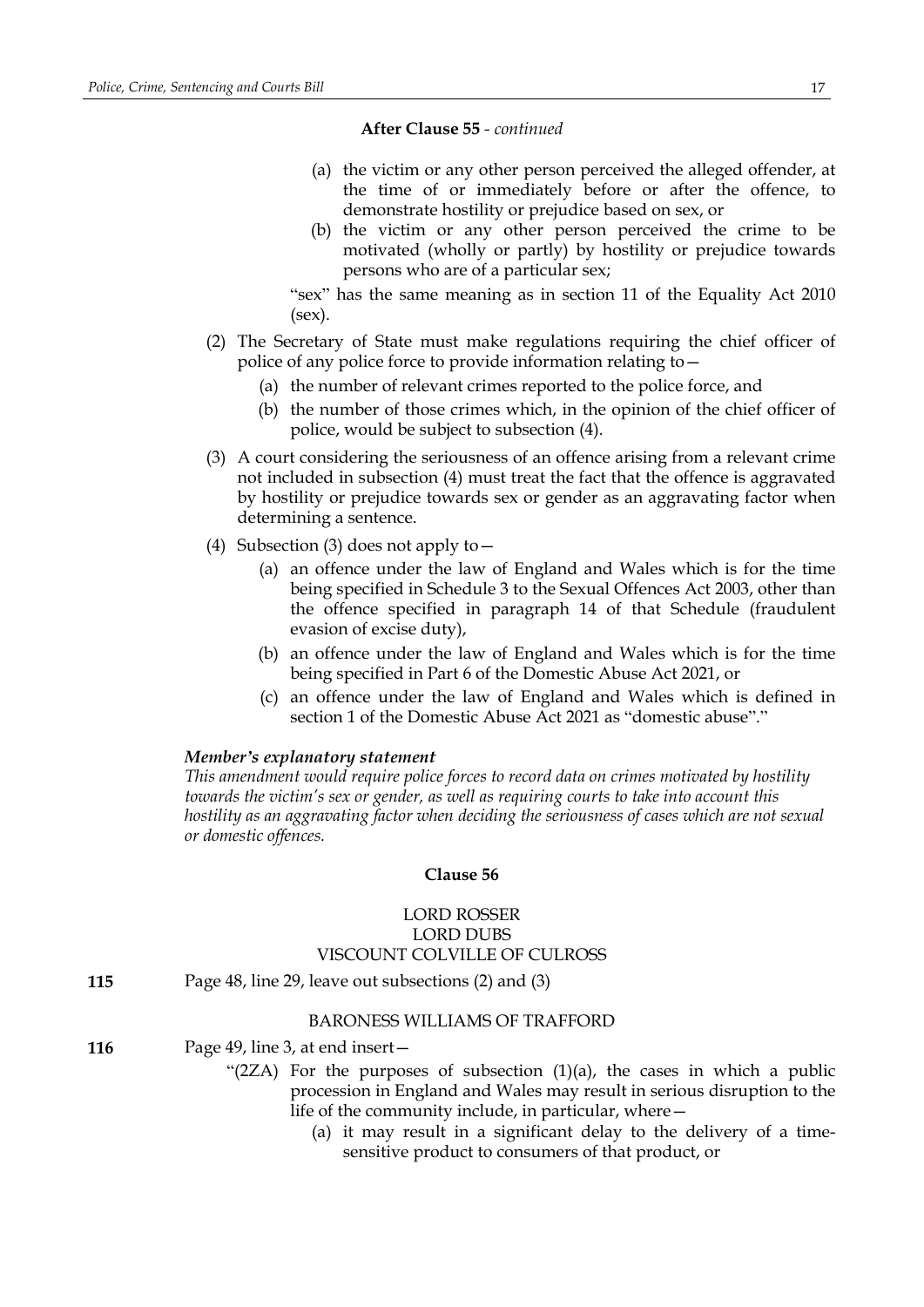### **Clause 56** *- continued*

- (b) it may result in a prolonged disruption of access to any essential goods or any essential service, including, in particular, access  $to-$ 
	- (i) the supply of money, food, water, energy or fuel,
	- (ii) a system of communication,
	- (iii) a place of worship,
	- (iv) a transport facility,
	- (v) an educational institution, or
	- (vi) a service relating to health.
- (2ZB) In subsection (2ZA)(a) "time-sensitive product" means a product whose value or use to its consumers may be significantly reduced by a delay in the supply of the product to them.
- $(2ZC)$  For the purposes of subsection  $(1)(aa)$ , the cases in which the noise generated by persons taking part in a public procession may result in serious disruption to the activities of an organisation which are carried on in the vicinity of the procession include, in particular, where it may result in persons connected with the organisation not being reasonably able, for a prolonged period of time, to carry on in that vicinity the activities or any one of them."

### *Member's explanatory statement*

*This amendment replaces the power for the Secretary of State to make regulations about the meaning of serious disruption for the purposes of section 12 of the Public Order Act 1986 with provisions on the face of the Bill, subject to a power to amend these provisions.*

**117** Page 49, line 22, leave out "make" and insert "amend any of subsections (2ZA) to (2ZC) for the purposes of making"

## *Member's explanatory statement*

*This amendment and the amendments in the name of Baroness Williams of Trafford at page* 49, line 27, page 49, line 28, page 49, line 30 and page 49, line 40 confer power on the *Secretary of State to amend new subsections (2ZA) to (2ZC) of section 12 of the Public Order Act 1986 in the amendment in the name of Baroness Williams of Trafford at page 49, line 3 and make consequential amendments to Part 2 of that Act.*

**118** Page 49, line 27, after "particular" insert ", amend any of those subsections for the purposes of"

### *Member's explanatory statement*

*See the explanatory statement for the amendment in the name of Baroness Williams of Trafford at page 49, line 22.*

**119** Page 49, line 28, leave out "define" and insert "defining"

### *Member's explanatory statement*

*See the explanatory statement for the amendment in the name of Baroness Williams of Trafford at page 49, line 22.*

**120** Page 49, line 30, leave out "give" and insert "giving"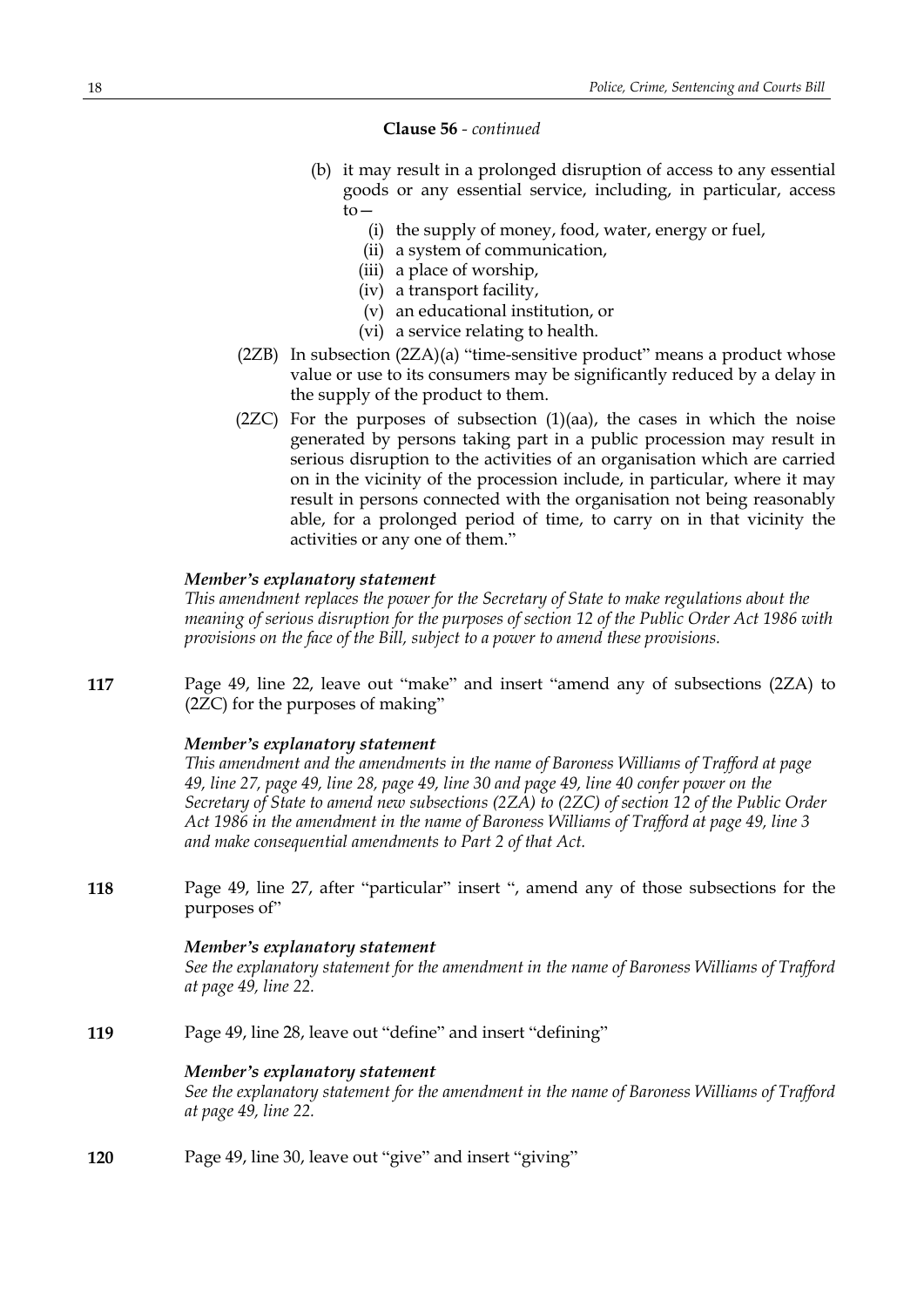### *Member's explanatory statement*

*See the explanatory statement for the amendment in the name of Baroness Williams of Trafford at page 49, line 22.*

**121** Page 49, line 40, at end insert ", including provision which makes consequential amendments to this Part."

### *Member's explanatory statement*

*See the explanatory statement for the amendment in the name of Baroness Williams of Trafford at page 49, line 22.*

## LORD PADDICK LORD HAIN LORD HENDY BARONESS JONES OF MOULSECOOMB

**122** Leave out Clause 56

### **Clause 57**

## LORD ROSSER LORD DUBS VISCOUNT COLVILLE OF CULROSS

**123** Page 50, line 4, leave out subsection (2)

### LORD ROSSER LORD DUBS

- **124** Page 50, line 23, leave out ", impact''
- **125** Page 50, line 32, leave out subsection (5)

### BARONESS WILLIAMS OF TRAFFORD

- **126** Page 50, line 32, at end insert—
	- "(2ZA) For the purposes of subsection  $(1)(a)$ , the cases in which a public assembly in England and Wales may result in serious disruption to the life of the community include, in particular, where—
		- (a) it may result in a significant delay to the supply of a timesensitive product to consumers of that product, or
		- (b) it may result in a prolonged disruption of access to any essential goods or any essential service, including, in particular, access  $to-$ 
			- (i) the supply of money, food, water, energy or fuel,
			- (ii) a system of communication,
			- (iii) a place of worship,
			- (iv) a transport facility,
			- (v) an educational institution, or
			- (vi) a service relating to health.
		- (2ZB) In subsection (2ZA)(a) "time-sensitive product" means a product whose value or use to its consumers may be significantly reduced by a delay in the supply of the product to them.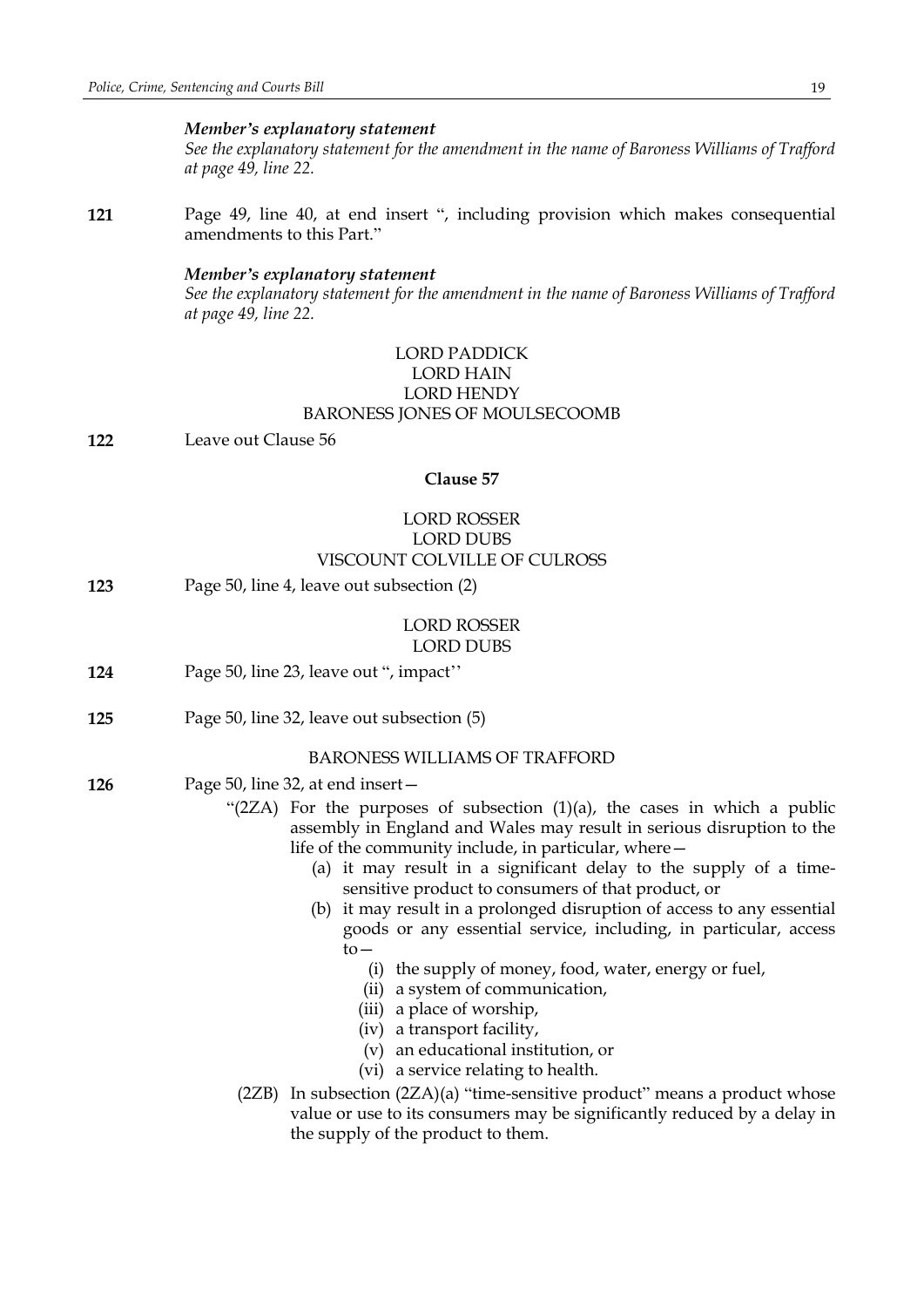### **Clause 57** *- continued*

 $(2ZC)$  For the purposes of subsection  $(1)(aa)$ , the cases in which the noise generated by persons taking part in a public assembly may result in serious disruption to the activities of an organisation which are carried on in the vicinity of the assembly include, in particular, where it may result in persons connected with the organisation not being reasonably able, for a prolonged period of time, to carry on in that vicinity the activities or any one of them."

### *Member's explanatory statement*

*This amendment replaces the power for the Secretary of State to make regulations about the meaning of serious disruption for the purposes of section 14 of the Public Order Act 1986 with provisions on the face of the Bill, subject to a power to amend these provisions.*

**127** Page 51, line 3, leave out "make" and insert "amend any of subsections (2ZA) to (2ZC) for the purposes of making"

### *Member's explanatory statement*

*This amendment and the amendments in the name of Baroness Williams of Trafford at page* 51, line 8, page 51, line 9, page 51, line 11 and page 51, line 21 confer power on the Secretary *of State to amend new subsections (2ZA) to (2ZC) of section 14 of the Public Order Act 1986 in the amendment in the name of Baroness Williams of Trafford at page 50, line 32 and make consequential amendments to Part 2 of that Act.*

**128** Page 51, line 8, after "particular" insert ", amend any of those subsections for the purposes of"

### *Member's explanatory statement*

*See the explanatory statement for the amendment in the name of Baroness Williams of Trafford at page 51, line 3.*

**129** Page 51, line 9, leave out "define" and insert "defining"

### *Member's explanatory statement*

*See the explanatory statement for the amendment in the name of Baroness Williams of Trafford at page 51, line 3.*

**130** Page 51, line 11, leave out "give" and insert "giving"

### *Member's explanatory statement*

*See the explanatory statement for the amendment in the name of Baroness Williams of Trafford at page 51, line 3.*

**131** Page 51, line 21, at end insert ", including provision which makes consequential amendments to this Part."

### *Member's explanatory statement*

*See the explanatory statement for the amendment in the name of Baroness Williams of Trafford at page 51, line 3.*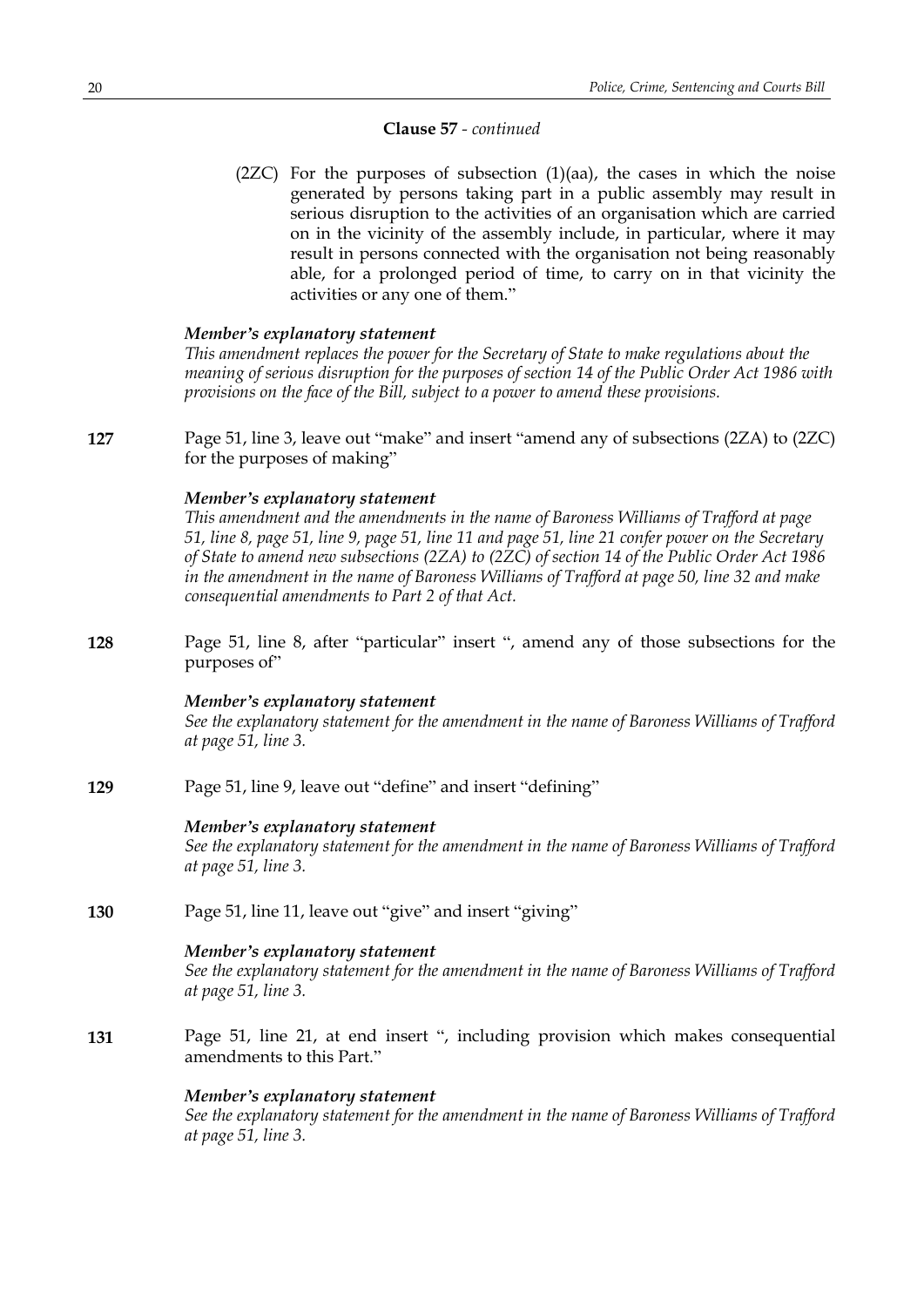## LORD PADDICK LORD HAIN LORD HENDY BARONESS JONES OF MOULSECOOMB

**132** Leave out Clause 57

## **Clause 58**

## LORD PADDICK LORD HAIN LORD HENDY BARONESS JONES OF MOULSECOOMB

**133** Leave out Clause 58

### **Clause 59**

## VISCOUNT COLVILLE OF CULROSS LORD PADDICK LORD ROSSER BARONESS ALTMANN

- **133A** Page 54, line 12, at end insert "unless permission for such obstruction has been given by the relevant person"
- **133B** Page 54, line 32, at end insert—
	- "(3A) After section 143 insert—

### **"143A Authorisation**

- (1) The responsible person for any land in the Palace of Westminster controlled area may authorise a person to carry out in accordance with this section an activity that will obstruct the passage of a vehicle of any description into or from the Parliamentary Estate while on or adjoining the Palace of Westminster controlled area.
- (2) An application for the authorisation must be made by or on behalf of the person (or persons) seeking the authorisation.
- (3) The responsible person may—
	- (a) determine the form in which and the manner in which an application is to be made;
	- (b) specify the information to be provided in connection with an application;
	- (c) require a fee to be paid for determining the application.
- (4) If an application is made to a responsible person, the person must—
	- (a) determine the application, and
	- (b) give notice in writing to the applicant of the person's decision within the period of 21 days beginning with the day the person receives the application.
- (5) The notice must specify—
	- (a) the person or persons authorised (whether by name or description),
	- (b) the nature of the activity that is to be permitted,
	- (c) the period to which the authorisation applies, and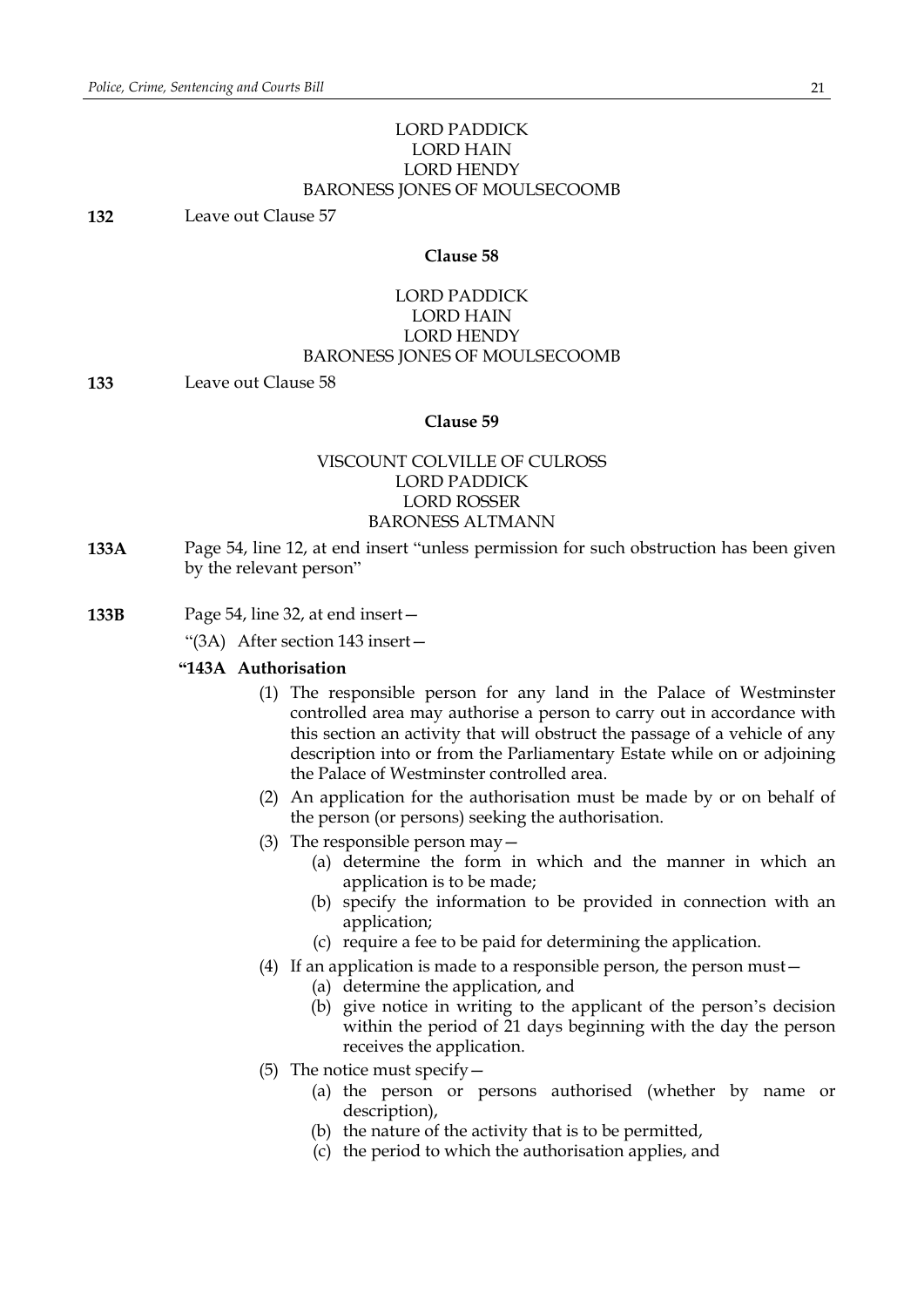### **Clause 59** *- continued*

- (d) any conditions to which the authorisation is subject.
- (6) The responsible person may at any time withdraw an authorisation if the conditions to which it is subject are not being observed by giving notice in writing to the applicant.""

## LORD PADDICK LORD HAIN LORD HENDY BARONESS JONES OF MOULSECOOMB

**134** Leave out Clause 59

### **Clause 60**

## LORD PADDICK LORD HAIN LORD HENDY BARONESS JONES OF MOULSECOOMB

**135** Leave out Clause 60

### **Clause 61**

## BARONESS WILLIAMS OF TRAFFORD

**136** Page 55, line 33, leave out "causes" and insert "creates a risk of, or causes,"

### *Member's explanatory statement*

*This amendment and the amendment in the name of Baroness Williams of Trafford at page 53, line 40 make it clear that one element of the new offence of public nuisance requires a person's* act or omission to create a risk of, or to cause, serious harm as defined in clause 60(2) to the *public or a section of the public.*

**137** Page 55, line 40, leave out subsection (2) and insert—

## "(2) In subsection  $(1)(b)(i)$  "serious harm" means -

- (a) death, personal injury or disease,
- (b) loss of, or damage to, property, or
- (c) serious distress, serious annoyance, serious inconvenience or serious loss of amenity."

## *Member's explanatory statement*

*See the explanatory statement for the amendment in the name of Baroness Williams of Trafford at page 55, line 33.*

## BARONESS JONES OF MOULSECOOMB BARONESS MORRISSEY

**137A** Page 55, line 42, leave out "personal injury or disease" and insert "or personal injury"

### *Member's explanatory statement*

*This amendment would remove reference to "disease" from the newly proposed public nuisance offence.*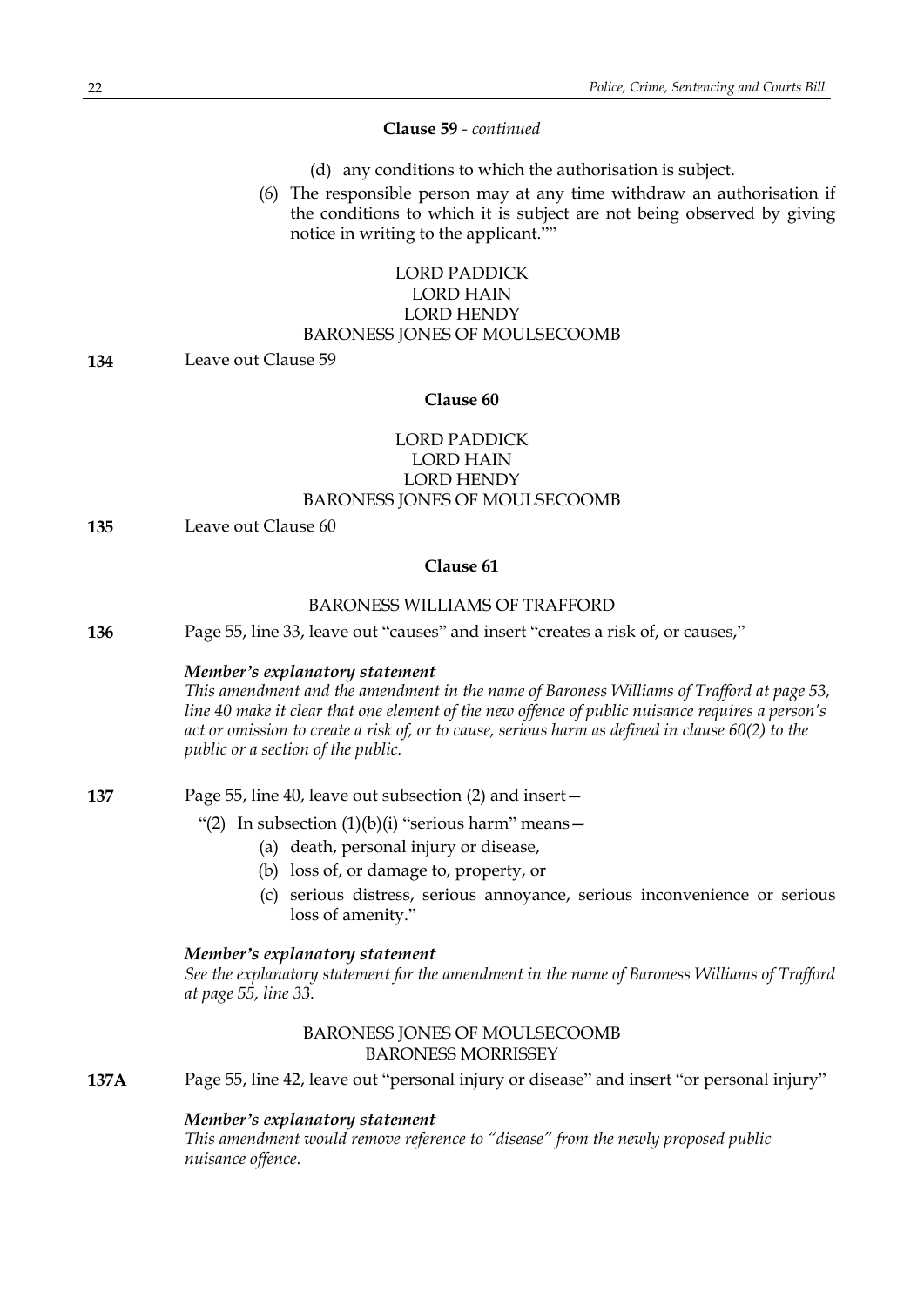### BARONESS WILLIAMS OF TRAFFORD

**138** Page 56, line 23, leave out "any act or omission within subsection (1)" and insert "the tort of public nuisance"

### *Member's explanatory statement*

*This amendment amends Clause 60 to clarify that the Clause does not affect the civil liability of any person for the tort of public nuisance. The tort currently tracks the common law offence and this amendment makes it clear that the replacement of the offence does not affect the tort.*

**139** Page 56, line 26, leave out "such act or omission" and insert "act or omission within subsection (1)"

### *Member's explanatory statement*

*This amendment is consequential on the amendment in the name of Baroness Williams of Trafford at page 56, line 23.*

## LORD PADDICK LORD HAIN LORD HENDY BARONESS JONES OF MOULSECOOMB

**140** Leave out Clause 61

## **Clause 62**

## BARONESS WILLIAMS OF TRAFFORD

**141** Page 57, line 22, at end insert—

"(5A) For the purposes of subsection  $(1)(a)$ , the cases in which the noise generated by a person taking part in a one-person protest may result in serious disruption to the activities of an organisation which are carried on in the vicinity of the protest include, in particular, where it may result in persons connected with the organisation not being reasonably able, for a prolonged period of time, to carry on in that vicinity the activities or any one of them."

#### *Member's explanatory statement*

*This amendment replaces the power for the Secretary of State to make regulations about the meaning of serious disruption for the purposes of section 14ZA of the Public Order Act 1986 with provisions on the face of the Bill, subject to a power to amend these provisions.*

**142** Page 58, line 15, leave out "make" and insert "amend subsection (5A) for the purposes of making"

#### *Member's explanatory statement*

*This amendment and the amendments in the name of Baroness Williams of Trafford at page* 58, line 19, page 58, line 20, page 58, line 22 and page 58, line 29 confer power on the *Secretary of State to amend subsection (5A) of new section 14ZA of the Public Order Act 1986 in the amendment in the name of Baroness Williams of Trafford at page 57, line 22 and make consequential amendments to Part 2 of that Act.*

**143** Page 58, line 19, after "particular" insert ", amend that subsection for the purposes of"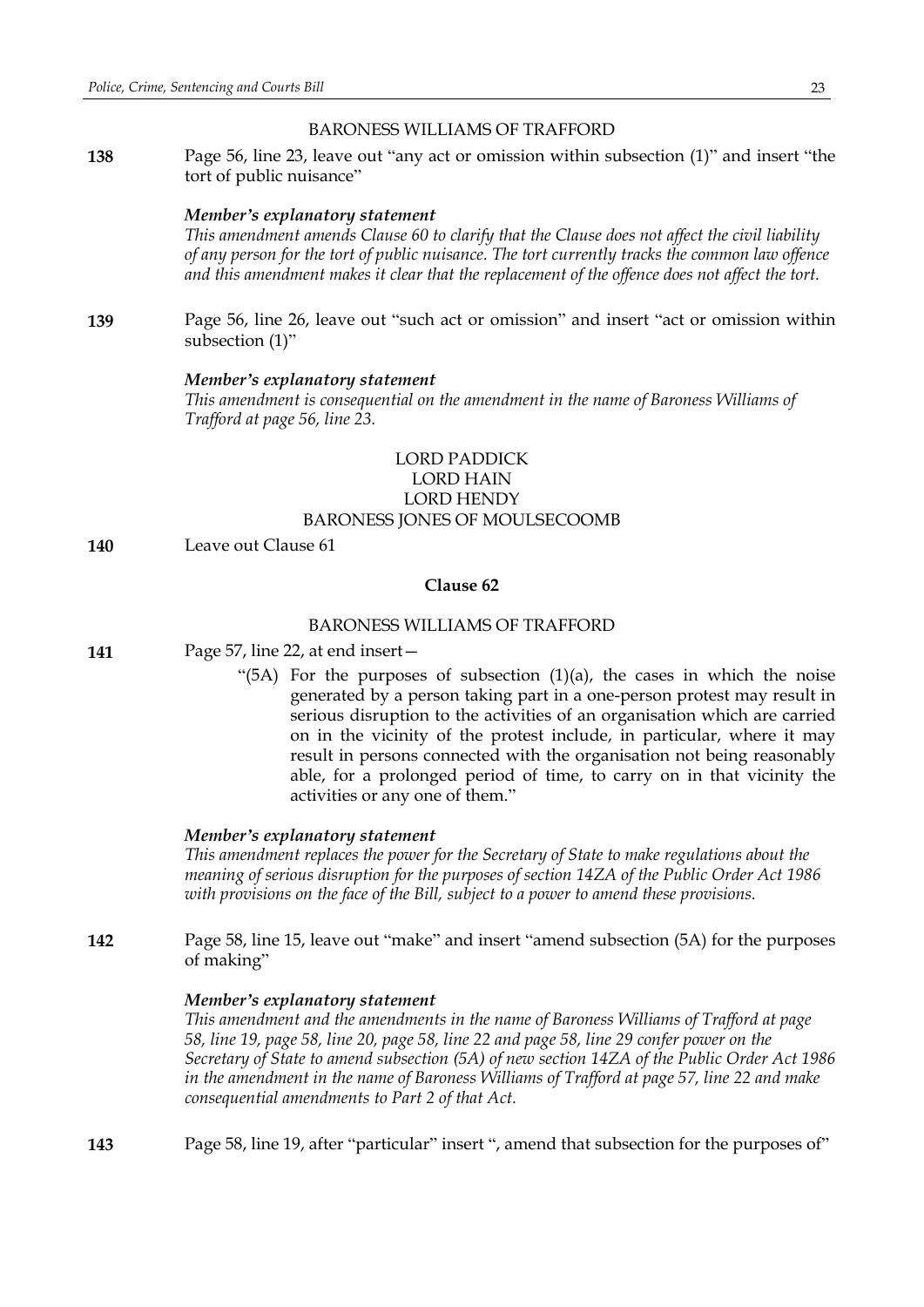## *Member's explanatory statement*

*See the explanatory statement for the amendment in the name of Baroness Williams of Trafford at page 58, line 15.*

**144** Page 58, line 20, leave out "define" and insert "defining"

### *Member's explanatory statement*

*See the explanatory statement for the amendment in the name of Baroness Williams of Trafford at page 58, line 15.*

**145** Page 58, line 22, leave out "give" and insert "giving"

### *Member's explanatory statement*

*See the explanatory statement for the amendment in the name of Baroness Williams of Trafford at page 58, line 15.*

**146** Page 58, line 29, at end insert ", including provision which makes consequential amendments to this Part."

### *Member's explanatory statement*

*See the explanatory statement for the amendment in the name of Baroness Williams of Trafford at page 58, line 15.*

## LORD PADDICK

### LORD HAIN LORD HENDY

## BARONESS JONES OF MOULSECOOMB

**147** Leave out Clause 62

## **After Clause 62**

## BARONESS WILLIAMS OF TRAFFORD

**148** Insert the following new Clause -

## **"Offence of locking on**

- (1) A person commits an offence if  $-$ 
	- (a) they intentionally  $-$ 
		- (i) attach themselves to another person, to an object or to land,
		- (ii) attach a person to another person, to an object or to land, or
		- (iii) attach an object to another object or to land,
	- (b) that act causes, or is capable of causing, serious disruption to  $-$ 
		- (i) two or more individuals, or
		- (ii) an organisation,

in a place other than in a dwelling, and

- (c) they intend that act to have a consequence mentioned in paragraph (b) or are reckless as to whether it will have such a consequence.
- (2) It is a defence for a person charged with an offence under subsection (1) to prove that they had a reasonable excuse for the act mentioned in paragraph (a) of that subsection.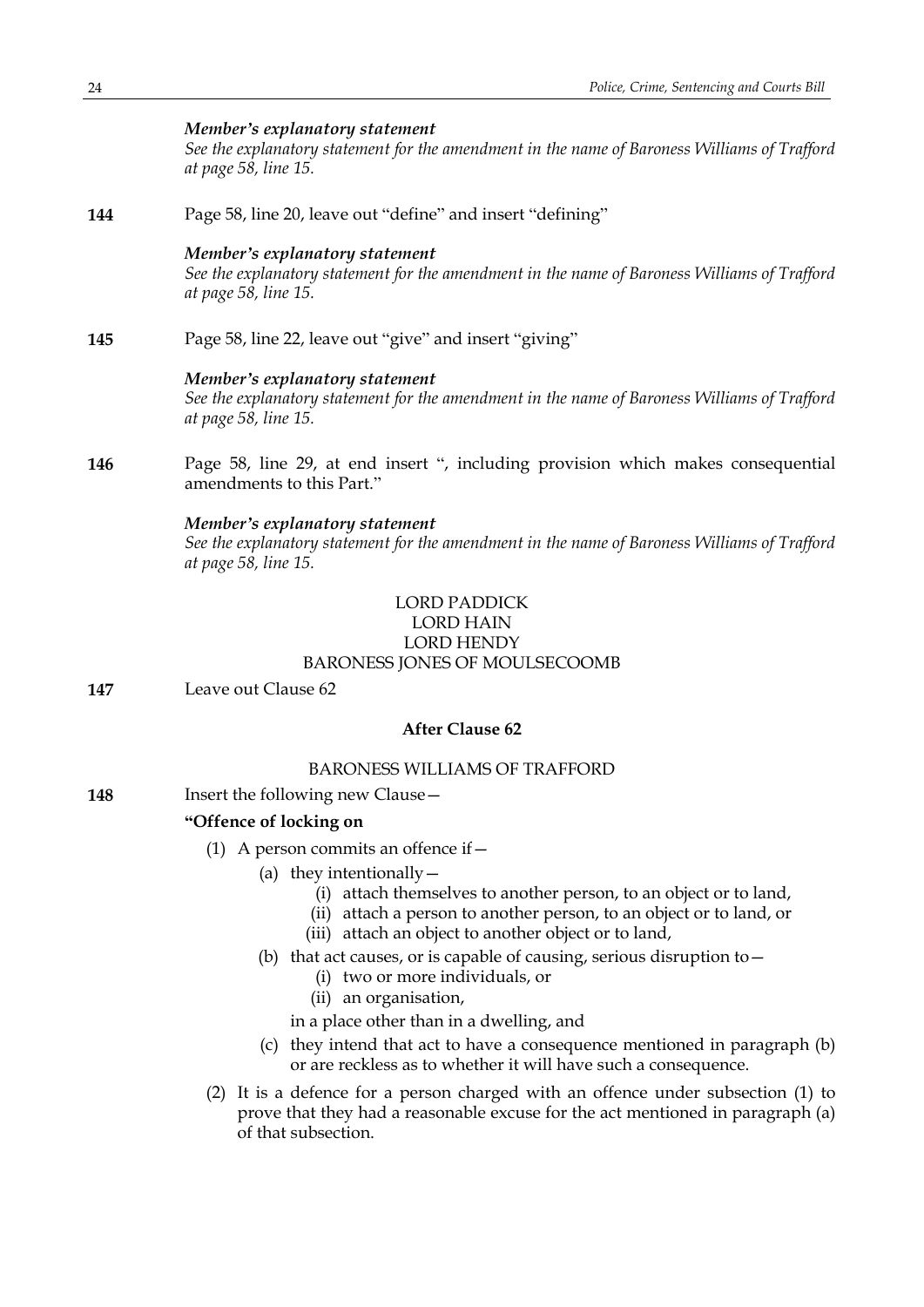- (3) A person guilty of an offence under subsection (1) is liable on summary conviction to imprisonment for a term not exceeding 51 weeks, to a fine or to both.
- (4) In relation to an offence committed before the coming into force of section 281(5) of the Criminal Justice Act 2003 (alteration of penalties for certain summary offences: England and Wales), the reference in subsection (3) to 51 weeks is to be read as a reference to 6 months.
- (5) In this section "dwelling" means—
	- (a) a building or structure which is used as a dwelling, or
	- (b) a part of a building or structure, if the part is used as a dwelling,

and includes any yard, garden, grounds, garage or outhouse belonging to and used with a dwelling."

### *Member's explanatory statement*

*This amendment creates a new offence of "locking on", involving the attachment of an individual to another individual, to an object or to land, or an object to another object or to land. It is a requirement of the offence that the act causes or is capable of causing serious disruption to two or more individuals or an organisation and that the accused intends that to occur or is reckless as to whether it will occur.*

## **149** Insert the following new Clause -

## **"Offence of being equipped for locking on**

- (1) A person commits an offence if they have an object with them in a place other than a dwelling with the intention that it will be used in the course of or in connection with the commission by any person of an offence under section ( *Offence of locking on*) (1) (offence of locking on).
- (2) A person guilty of an offence under subsection (1) is liable on summary conviction to a fine.
- (3) In this section "dwelling" has the same meaning as in section (*Offence of locking on*)."

## *Member's explanatory statement*

*This amendment creates a new offence where a person has an object with them in a place other* than a dwelling with the intention that it will be used in the course of or in connection with *the commission by any person of an offence under the new clause in the name of Baroness Williams of Trafford to be inserted after Clause 62 and relating to "locking on".*

## **150** Insert the following new Clause—

## **"Wilful obstruction of highway**

- (1) Section 137 of the Highways Act 1980 (penalty for wilful obstruction) is amended as follows.
- (2) In subsection  $(1)$ 
	- (a) after "liable to" insert "imprisonment for a term not exceeding 51 weeks or";
	- (b) for "not exceeding level 3 on the standard scale" substitute "or both".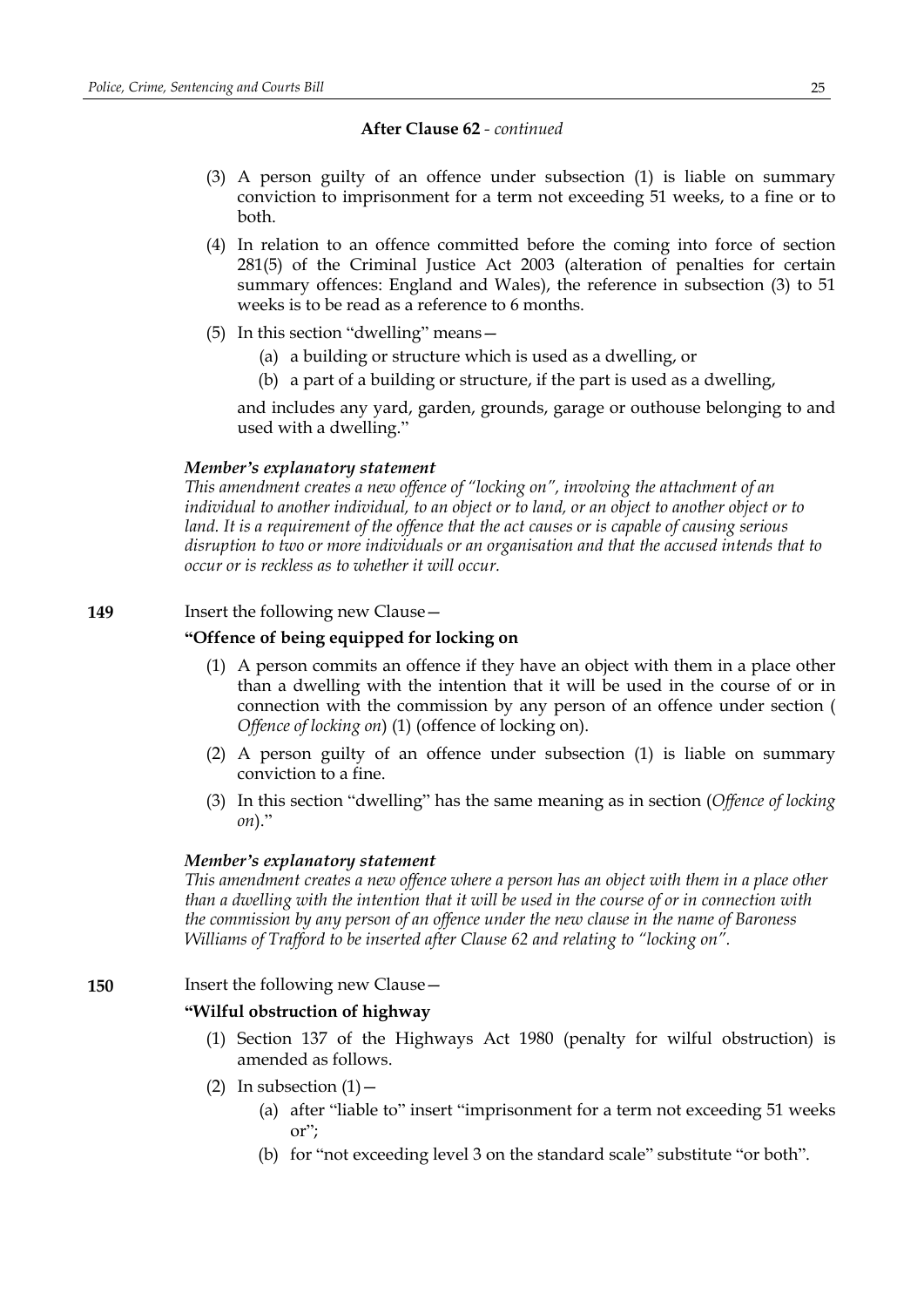- (3) After subsection (1) insert—
	- "(1A) In relation to an offence committed before the coming into force of section 281(5) of the Criminal Justice Act 2003 (alteration of penalties for certain summary offences: England and Wales), the reference in subsection (1) to 51 weeks is to be read as a reference to 6 months.
		- (1B) For the purposes of this section it does not matter whether free passage along the highway in question has already been temporarily restricted or temporarily prohibited (whether by a constable, a traffic authority or otherwise).
		- (1C) In subsection (1B), "traffic authority" has the same meaning as in the Road Traffic Regulation Act 1984 (see section 121A of that Act).""

### *Member's explanatory statement*

*This amendment increases the penalty for the offence of wilfully obstructing a highway. It also clarifies that for the purposes of the offence it does not matter whether free passage along the highway in question has already been temporarily restricted or prohibited.*

## LORD ROSSER

*As an amendment to Amendment 150*

- **150A**★ Leave out subsection (2) and insert—
	- "(2) After subsection (1) insert—
		- "(1ZA) If a person, without lawful authority or excuse, in any way wilfully obstructs the free passage along a highway which is part of the Strategic Road Network he is guilty of an offence and liable to imprisonment for a term not exceeding 51 weeks or a fine or both.""

### *Member's explanatory statement*

*This is an amendment to Government Amendment 150 creating a prison sentence for anyone wilfully obstructing a highway which is part of the Strategic Road Network, removing reference to a general highway.*

## BARONESS WILLIAMS OF TRAFFORD

**151** Insert the following new Clause -

## **"Obstruction etc of major transport works**

- (1) A person commits an offence if the person—
	- (a) obstructs the undertaker or a person acting under the authority of the undertaker—
		- (i) in setting out the lines of any major transport works,
		- (ii) in constructing or maintaining any major transport works, or
		- (iii) in taking any steps that are reasonably necessary for the purposes of facilitating, or in connection with, the construction or maintenance of any major transport works, or
	- (b) interferes with, moves or removes any apparatus which—
		- (i) relates to the construction or maintenance of any major transport works, and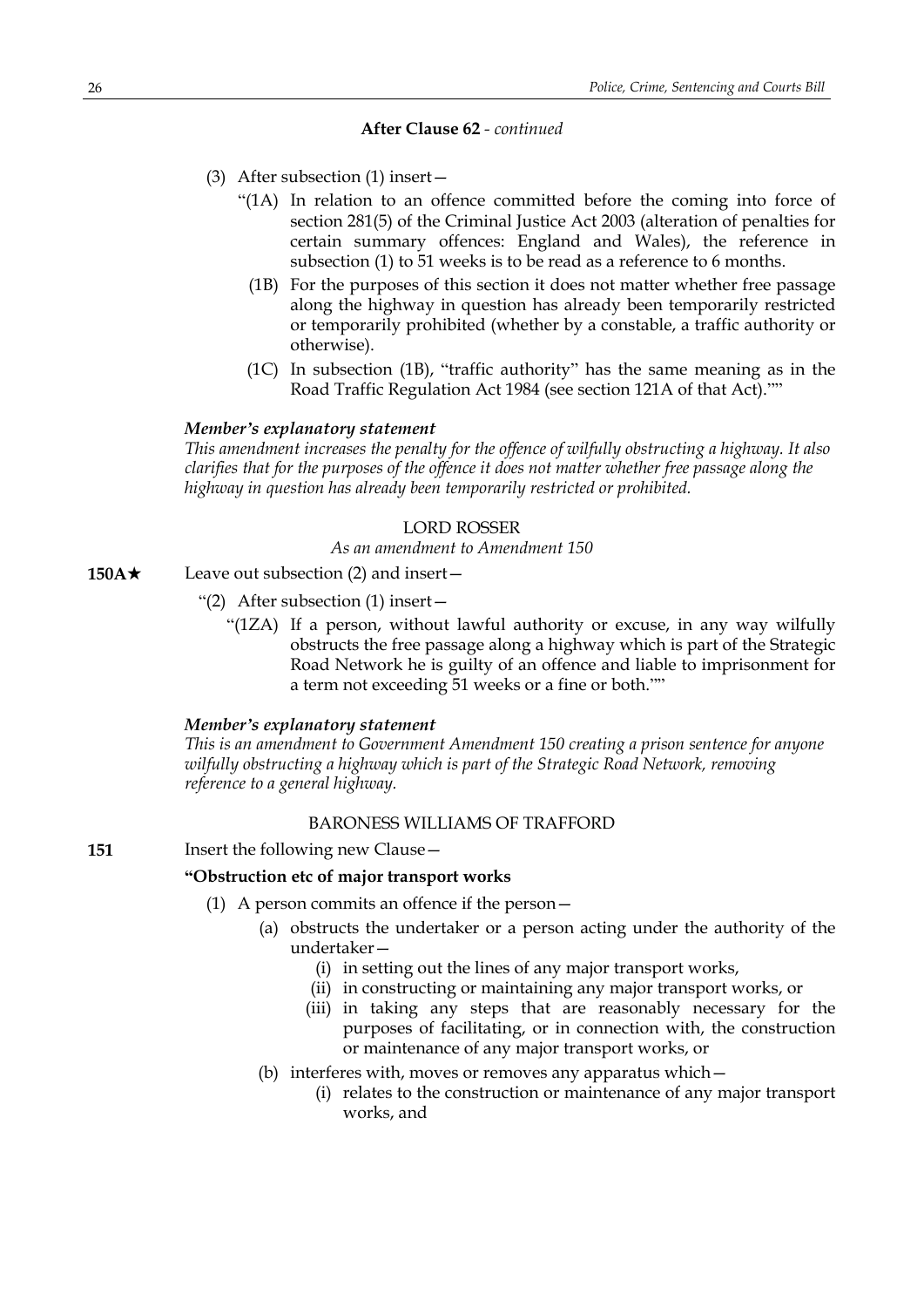- (ii) belongs to the undertaker, to a person acting under the authority of the undertaker, to a statutory undertaker or to a person acting under the authority of a statutory undertaker.
- (2) It is a defence for a person charged with an offence under subsection (1) to prove that—
	- (a) they had a reasonable excuse for the act mentioned in paragraph (a) or (b) of that subsection, or
	- (b) the act mentioned in paragraph (a) or (b) of that subsection was done wholly or mainly in contemplation or furtherance of a trade dispute.
- (3) A person guilty of an offence under subsection (1) is liable on summary conviction to imprisonment for a term not exceeding 51 weeks, to a fine or to both.
- (4) In relation to an offence committed before the coming into force of section 281(5) of the Criminal Justice Act 2003 (alteration of penalties for certain summary offences: England and Wales), the reference in subsection (3) to 51 weeks is to be read as a reference to 6 months.
- (5) In this section "major transport works" means—
	- (a) works in England and Wales—
		- (i) relating to transport infrastructure, and
		- (ii) the construction of which is authorised directly by an Act of Parliament, or
	- (b) works the construction of which comprises development within subsection (6) that has been granted development consent by an order under section 114 of the Planning Act 2008.
- (6) Development is within this subsection if  $-$ 
	- (a) it is or forms part of a nationally significant infrastructure project within any of paragraphs (h) to (l) of section 14(1) of the Planning Act 2008,
	- (b) it is or forms part of a project (or proposed project) in the field of transport in relation to which a direction has been given under section 35(1) of that Act (directions in relation to projects of national significance) by the Secretary of State, or
	- (c) it is associated development in relation to development within paragraph (a) or (b).
- (7) In this section "undertaker"—
	- (a) in relation to major transport works within subsection (5)(a), means a person who is authorised by or under the Act (whether as a result of being appointed the nominated undertaker for the purposes of the Act or otherwise) to construct or maintain any of the works;
	- (b) in relation to major transport works within subsection (5)(b), means a person who is constructing or maintaining any of the works (whether as a result of being the undertaker for the purposes of the order granting development consent or otherwise).
- (8) In this section—

"associated development" has the same meaning as in the Planning Act 2008 (see section 115 of that Act);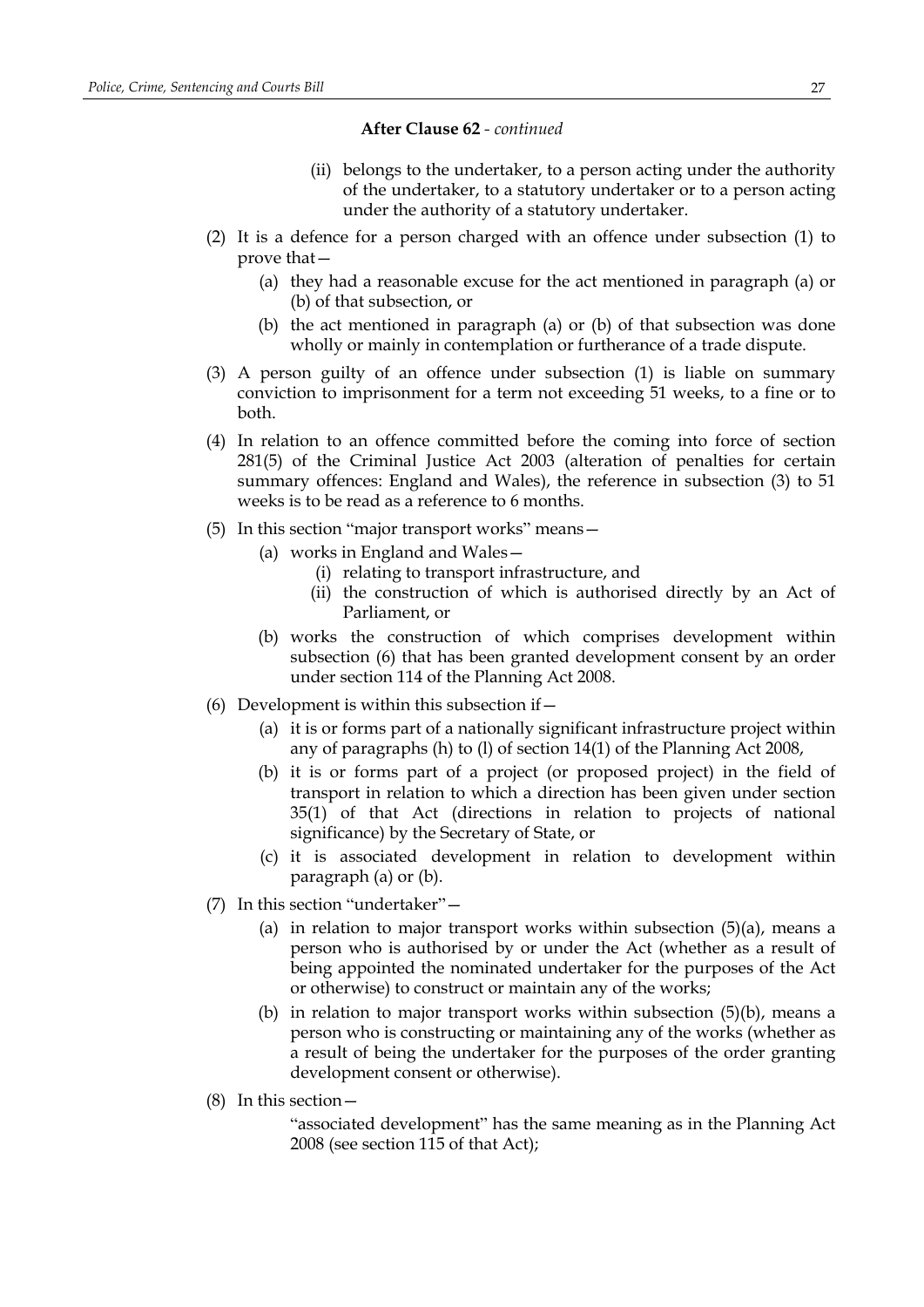"development" has the same meaning as in the Planning Act 2008 (see section 32 of that Act);

"development consent" has the same meaning as in the Planning Act 2008 (see section 31 of that Act);

"England" includes the English inshore region within the meaning of the Marine and Coastal Access Act 2009 (see section 322 of that Act);

"maintain" includes inspect, repair, adjust, alter, remove, reconstruct and replace, and "maintenance" is to be construed accordingly;

"nationally significant infrastructure project" has the same meaning as in the Planning Act 2008 (see section 14(1) of that Act);

"statutory undertaker" means a person who is, or who is deemed to be, a statutory undertaker for the purposes of any provision of Part 11 of the Town and Country Planning Act 1990;

"trade dispute" has the same meaning as in Part 4 of the Trade Union and Labour Relations (Consolidation) Act 1992, except that section 218 of that Act is to be read as if—

- (a) it made provision corresponding to section 244(4) of that Act, and
- (b) in subsection (5), the definition of worker included any person falling within paragraph (b) of the definition of worker in section 244(5) of that Act;

"Wales" includes the Welsh inshore region within the meaning of the Marine and Coastal Access Act 2009 (see section 322 of that Act).

- (9) In section 14 of the Planning Act 2008 (nationally significant infrastructure projects), after subsection (3) insert—
	- "(3A) An order under subsection (3)(a) may also amend section (*Obstruction etc of major transport works*) (6)(a) of the Police, Crime, Sentencing and Courts Act 2021 (obstruction etc of major transport works).""

### *Member's explanatory statement*

*This amendment contains a new offence of obstructing the construction or maintenance of major transport works. These are transport works that are authorised directly by an Act of Parliament or by certain development consent orders under the Planning Act 2008.*

### **152** Insert the following new Clause –

## **"Interference with use or operation of key national infrastructure**

- (1) A person commits an offence if  $-$ 
	- (a) they do an act which interferes with the use or operation of any key national infrastructure in England and Wales, and
	- (b) they intend that act to interfere with the use or operation of such infrastructure or are reckless as to whether it will do so.
- (2) It is a defence for a person charged with an offence under subsection (1) to prove that—
	- (a) they had a reasonable excuse for the act mentioned in paragraph (a) of that subsection, or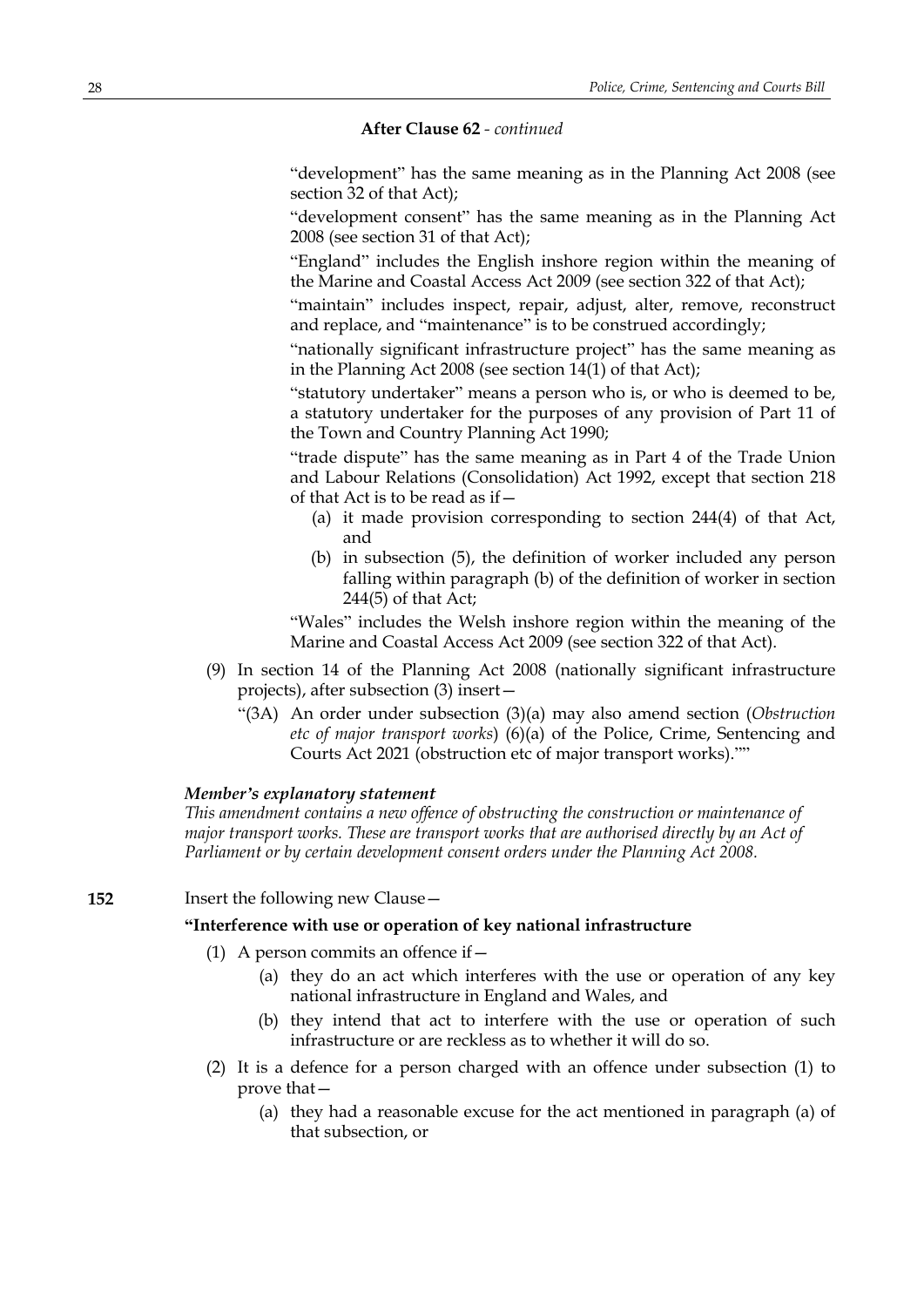- (b) the act mentioned in paragraph (a) of that subsection was done wholly or mainly in contemplation or furtherance of a trade dispute.
- (3) A person guilty of an offence under subsection (1) is liable—
	- (a) on summary conviction, to imprisonment for a term not exceeding 12 months, to a fine or to both;
	- (b) on conviction on indictment, to imprisonment for a term not exceeding 12 months, to a fine, or to both.
- (4) In relation to an offence committed before the coming into force of paragraph 24(2) of Schedule 22 to the Sentencing Act 2020, the reference in subsection (3)(a) to 12 months is to be read as a reference to 6 months.
- (5) For the purposes of subsection (1) a person's act interferes with the use or operation of key national infrastructure if it prevents the infrastructure from being used or operated to any extent for any of its intended purposes.
- (6) The cases in which infrastructure is prevented from being used or operated for any of its intended purposes include where its use or operation for any of those purposes is significantly delayed.
- (7) In this section "key national infrastructure" means—
	- (a) road transport infrastructure,
	- (b) rail infrastructure,
	- (c) air transport infrastructure,
	- (d) harbour infrastructure,
	- (e) downstream oil infrastructure, or
	- (f) newspaper printing infrastructure.

Section (*Key national infrastructure*) makes further provision about these kinds of infrastructure.

- (8) The Secretary of State may by regulations made by statutory instrument—
	- (a) amend subsection (7) to add a new kind of infrastructure or to vary or remove an existing kind of infrastructure;
	- (b) amend section (*Key national infrastructure*) to add, amend or remove provision about a kind of infrastructure which is in, or is to be added to, subsection (7) or is to be removed from that subsection.
- (9) Regulations under subsection (8)—
	- (a) may make different provision for different purposes;
	- (b) may make consequential, supplementary, incidental, transitional, transitory or saving provision.
- (10) A statutory instrument containing regulations under subsection (8) may not be made unless a draft of the instrument has been laid before and approved by a resolution of each House of Parliament.
- (11) In this section—

"England" includes the English inshore region within the meaning of the Marine and Coastal Access Act 2009 (see section 322 of that Act);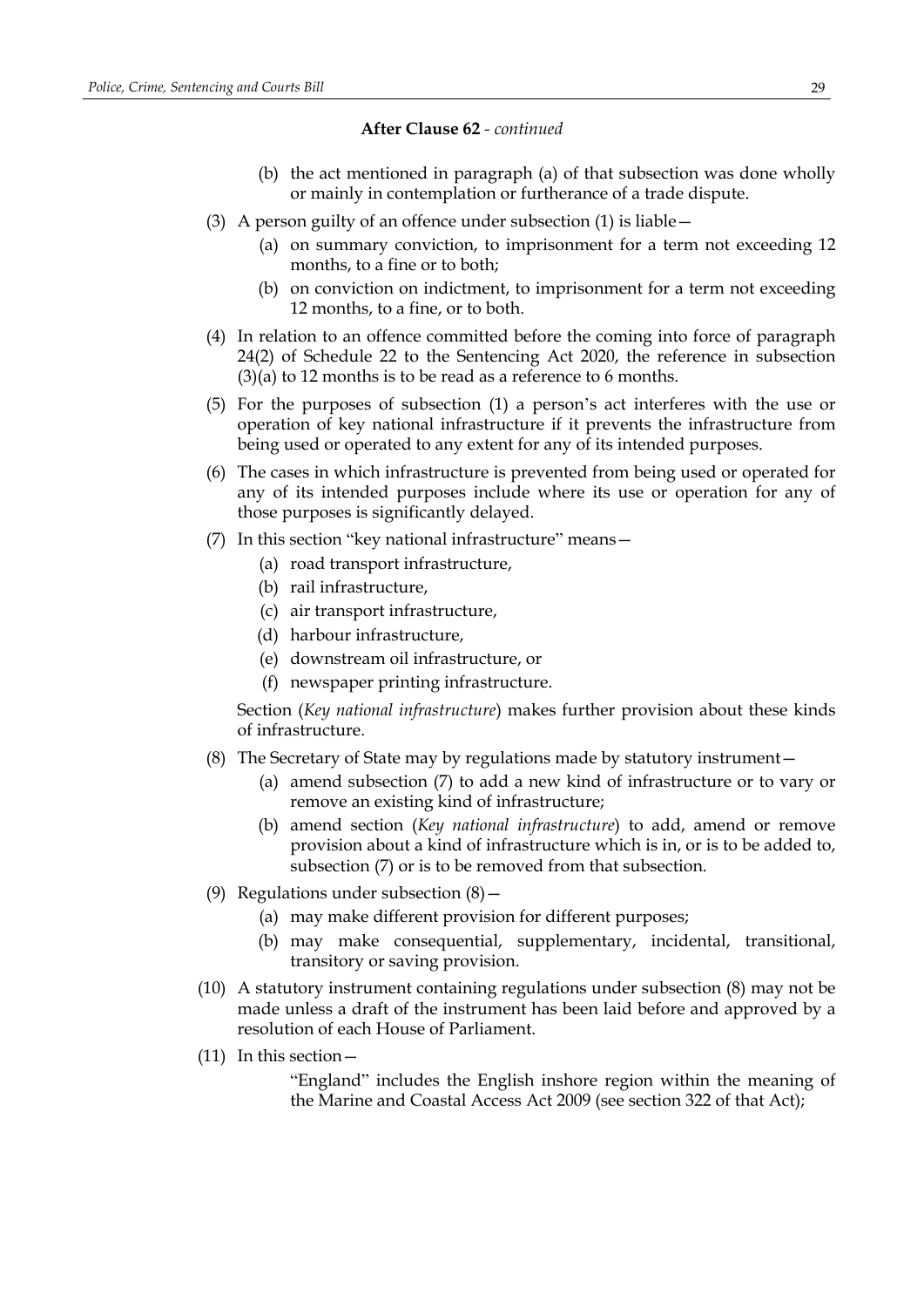"trade dispute" has the same meaning as in Part 4 of the Trade Union and Labour Relations (Consolidation) Act 1992, except that section 218 of that Act is to be read as if—

- (a) it made provision corresponding to section 244(4) of that Act, and
- (b) in subsection (5), the definition of worker included any person falling within paragraph (b) of the definition of worker in section 244(5) of that Act;

"Wales" includes the Welsh inshore region within the meaning of the Marine and Coastal Access Act 2009 (see section 322 of that Act)."

## *Member's explanatory statement*

This amendment makes it an offence for a person to do an act which interferes with the use or *operation of key national infrastructure where the person intends the act to have that effect or* is reckless as to whether it will do so. This is subject to a defence of reasonable excuse and a *defence applying to industrial action.*

**153** Insert the following new Clause—

## **"Key national infrastructure**

- (1) This section has effect for the purposes of section (*Interference with use or operation of key national infrastructure*).
- (2) "Road transport infrastructure" means—
	- (a) a special road within the meaning of the Highways Act 1980 (see section 329(1) of that Act), or
	- (b) a road which, under the system for assigning identification numbers to roads administered by the Secretary of State or the Welsh Ministers, has for the time being been assigned a number prefixed by A or B.
- (3) "Rail infrastructure" means infrastructure used for the purposes of railway services within the meaning of Part 1 of the Railways Act 1993 (see section 82 of that Act).
- (4) In the application of section 82 of the Railways Act 1993 for the purposes of subsection (3) "railway" has the wider meaning given in section 81(2) of that Act.
- (5) "Air transport infrastructure" means—
	- (a) an airport within the meaning of the Airports Act 1986 (see section 82(1) of that Act), or
	- (b) any infrastructure which—
		- (i) does not form part of an airport within the meaning of that Act, and
		- (ii) is used for the provision of air traffic services within the meaning of Part 1 of the Transport Act 2000 (see section 98 of that Act).
- (6) "Harbour infrastructure" means a harbour within the meaning of the Harbours Act 1964 (see section 57(1) of that Act) which provides facilities for or in connection with—
	- (a) the embarking or disembarking of passengers who are carried in the course of a business, or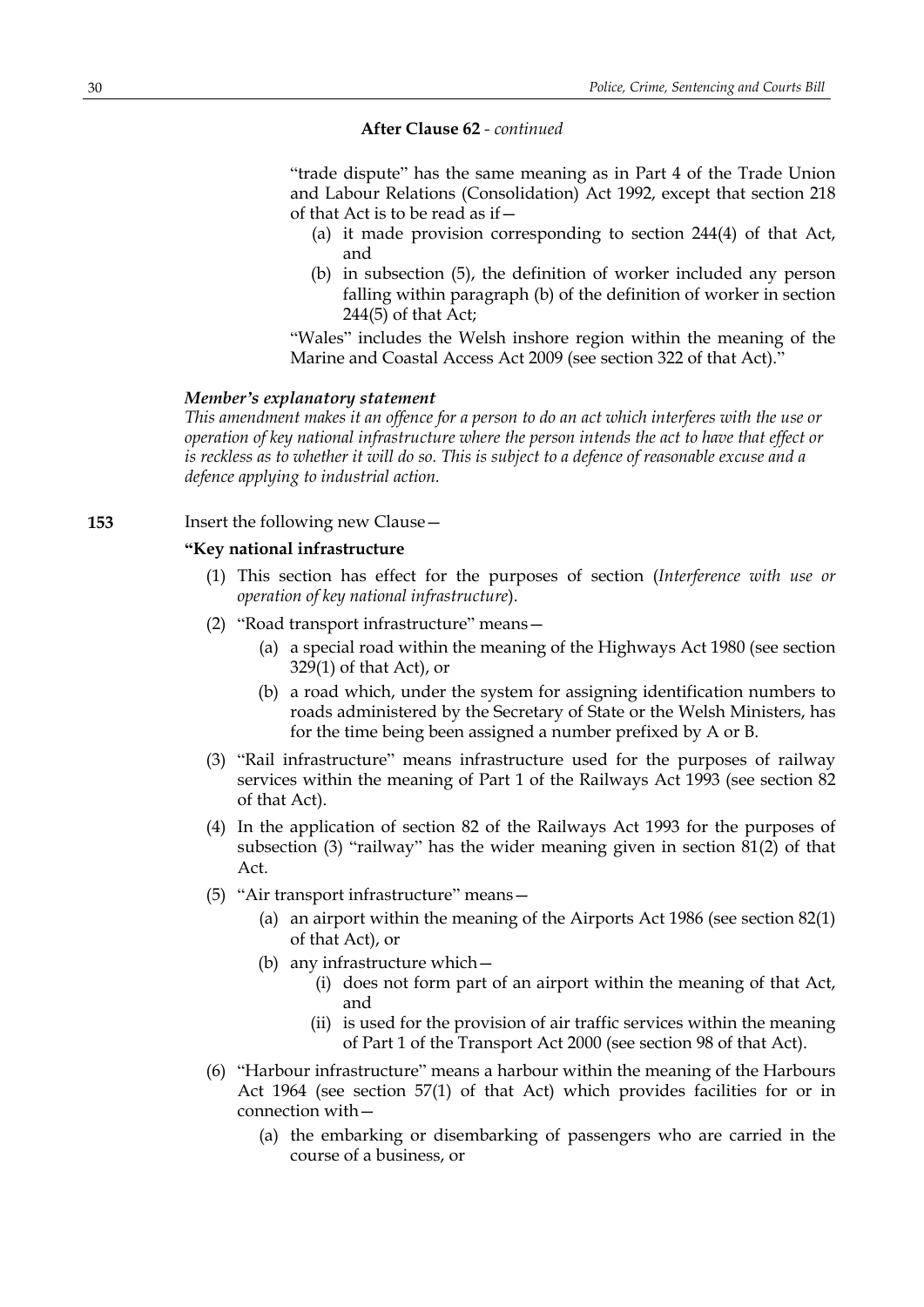- (b) the loading or unloading of cargo which is carried in the course of a business.
- (7) "Downstream oil infrastructure" means infrastructure used for or in connection with any of the following activities—
	- (a) the refinement or other processing of crude oil or oil feedstocks;
	- (b) the storage of crude oil or crude oil-based fuel for onward distribution, other than storage by a person who supplies crude oil-based fuel to the public where the storage is for the purposes of such supply;
	- (c) the loading or unloading of crude oil or crude oil-based fuel for onward distribution, other than unloading to a person who supplies crude oilbased fuel to the public where the unloading is for the purposes of such supply;
	- (d) the carriage, by road, rail, sea or inland waterway, of crude oil or crude oil-based fuel for the purposes of onward distribution;
	- (e) the conveyance of crude oil or crude oil-based fuel by means of a pipeline within the meaning of the Pipe-lines Act 1962 (see section 65 of that Act).
- (8) "Newspaper printing infrastructure" means infrastructure the primary purpose of which is the printing of one or more national or local newspapers.
- (9) In this section—

"local newspaper" means a newspaper which is published at least fortnightly and is in circulation in a part of England and Wales;

"national newspaper" means a newspaper which is published at least fortnightly and is in circulation in England, in Wales or in both; "newspaper" includes a periodical or magazine."

### *Member's explanatory statement*

*This amendment defines the different types of key national infrastructure for the purposes of the new Clause in the name of Baroness Williams of Trafford to be inserted after Clause 62 and creating the offence of interfering with the use or operation of such infrastructure.*

### **154** Insert the following new Clause—

### **"Powers to stop and search on suspicion**

In section 1(8) of the Police and Criminal Evidence Act 1984 (offences in relation to which stop and search power applies)—

- (a) omit the "and" at the end of paragraph (d), and
- (b) after paragraph (e) insert—
	- "(f) an offence under section 137 of the Highways Act 1980 (wilful obstruction) involving activity which causes or is capable of causing serious disruption to two or more individuals or to an organisation;
	- (g) an offence under section 61 of the Police, Crime, Sentencing and Courts Act 2021 (intentionally or recklessly causing public nuisance);
	- (h) an offence under section (*Offence of locking on*) of that Act (offence of locking on);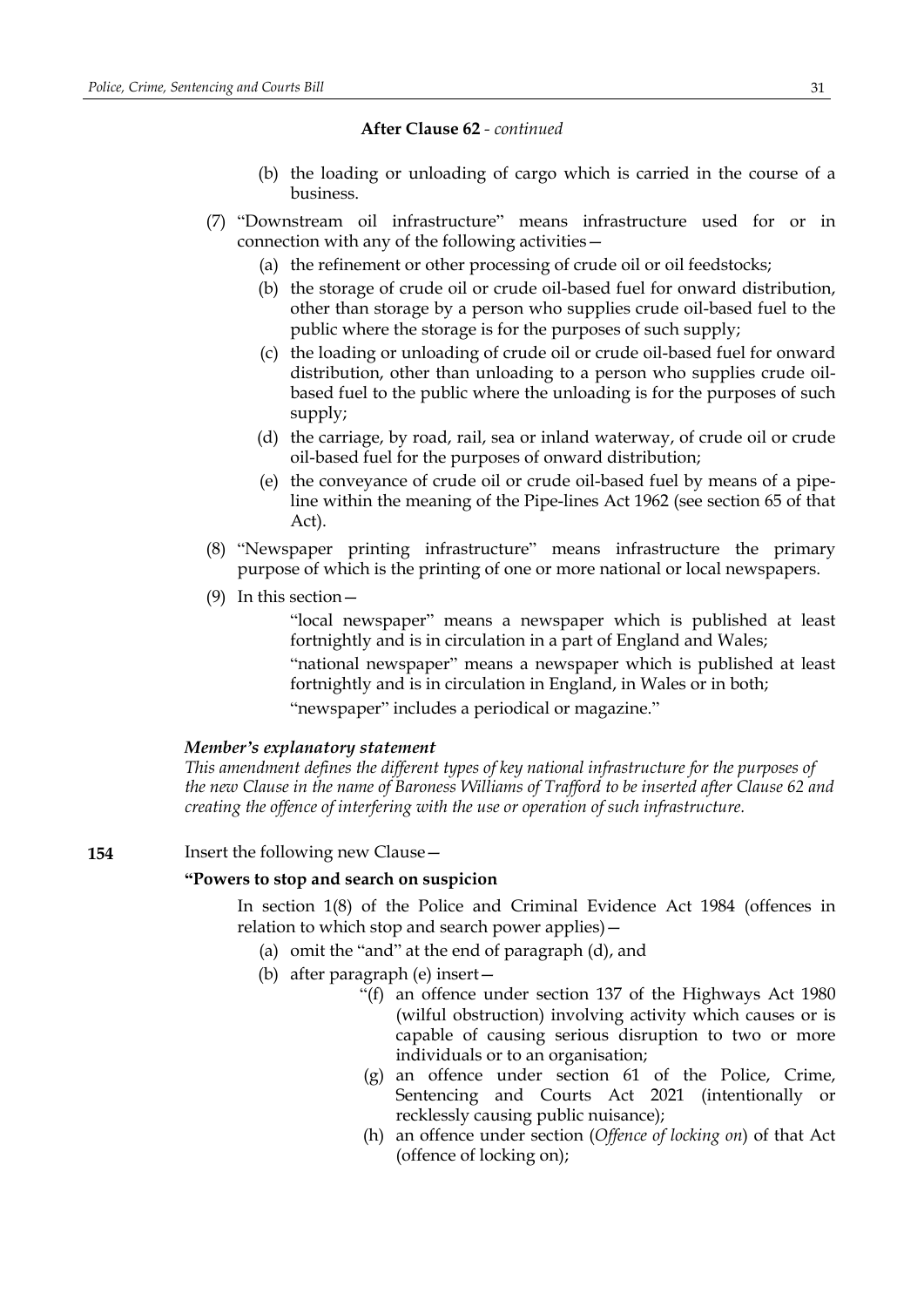- (i) an offence under section (*Obstruction etc of major transport works*) of that Act (obstruction etc of major transport works); and
- (j) an offence under section (*Interference with use or operation of key national infrastructure*) of that Act (interference with use or operation of key national infrastructure)."."

## *Member's explanatory statement*

*This amendment amends section 1 of the Police and Criminal Evidence Act 1984 to allow a constable to stop and search a person or vehicle if they have reasonable grounds for suspecting that they will find an article made, adapted or intended for use in the course of or in connection with an offence listed in the amendment.*

## **155** Insert the following new Clause—

## **"Powers to stop and search without suspicion**

- (1) This section applies if a police officer of or above the rank of inspector reasonably believes—
	- (a) that any of the following offences may be committed in any locality within the officer's police area—
		- (i) an offence under section 137 of the Highways Act 1980 (wilful obstruction) involving activity which causes or is capable of causing serious disruption to two or more individuals or to an organisation;
		- (ii) an offence under section 61 (intentionally or recklessly causing public nuisance);
		- (iii) an offence under section (*Offence of locking on*) (offence of locking on);
		- (iv) an offence under section (*Obstruction etc of major transport works*) (obstruction etc of major transport works);
		- (v) an offence under section (*Interference with use or operation of key national infrastructure*) (interference with use or operation of key national infrastructure), or
	- (b) that persons are carrying prohibited objects in any locality within the officer's police area.
- (2) In this section "prohibited object" means an object which—
	- (a) is made or adapted for use in the course of or in connection with an offence within subsection (1)(a), or
	- (b) is intended by the person having it with them for such use by them or by some other person,

and for the purposes of this section a person carries a prohibited object if they have it in their possession.

- (3) If the further condition in subsection (4) is met, the police officer may give an authorisation that the powers conferred by this section are to be exercisable—
	- (a) anywhere within a specified locality within the officer's police area, and
	- (b) for a specified period not exceeding 24 hours.
- (4) The further condition is that the police officer reasonably believes that—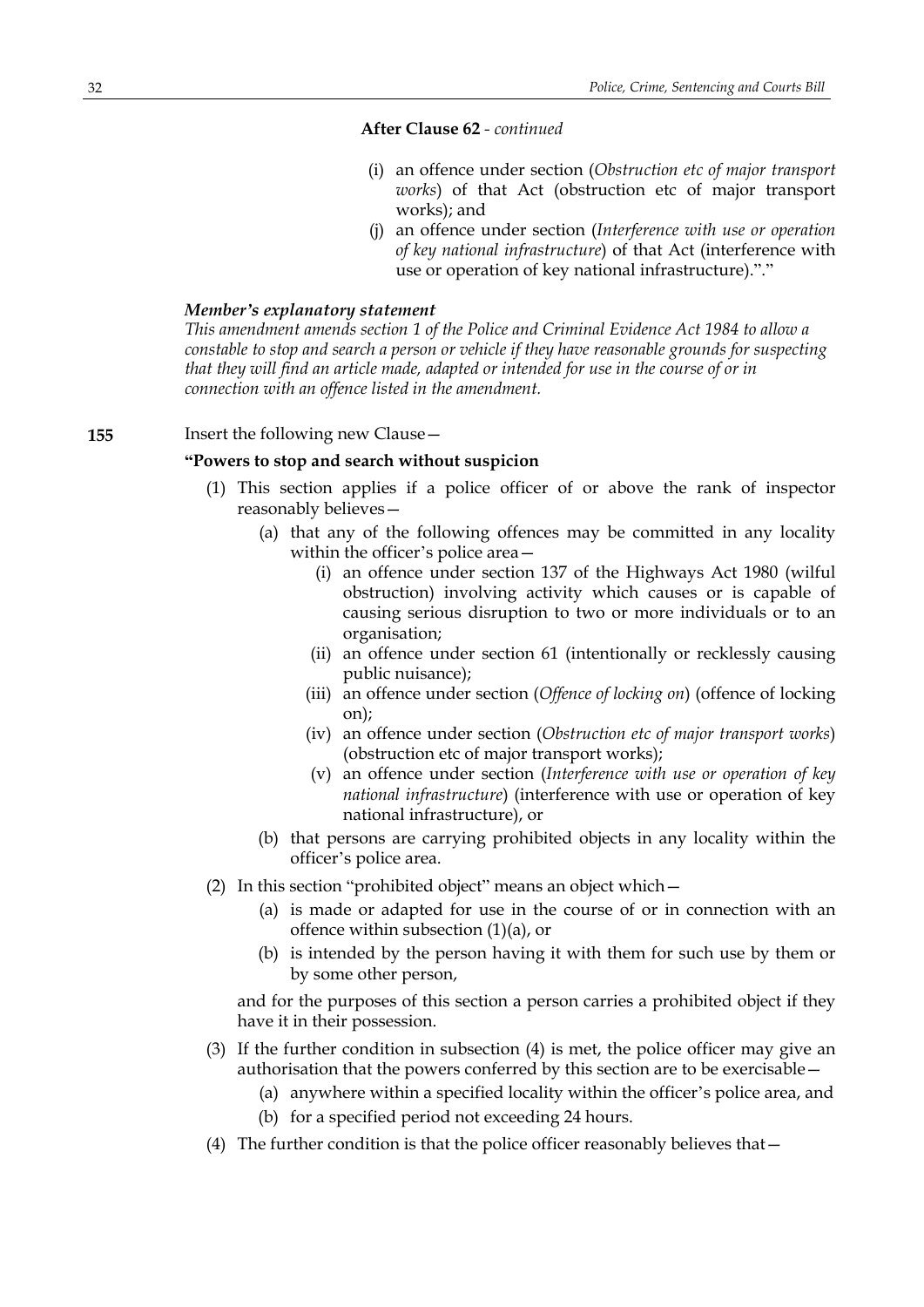- (a) the authorisation is necessary to prevent the commission of offences within subsection (1)(a) or the carrying of prohibited objects (as the case may be),
- (b) the specified locality is no greater than is necessary to prevent such activity, and
- (c) the specified period is no longer than is necessary to prevent such activity.
- (5) If it appears to a police officer of or above the rank of superintendent that it is necessary to do so to prevent the commission of offences within subsection (1)(a) or the carrying of prohibited objects, the officer may direct that the authorisation is to continue in force for a further period not exceeding 24 hours.
- (6) This section confers on any constable in uniform power—
	- (a) to stop any person and search them or anything carried by them for a prohibited object;
	- (b) to stop any vehicle and search the vehicle, its driver and any passenger for a prohibited object.
- (7) A constable may, in the exercise of the powers conferred by subsection (6), stop any person or vehicle and make any search the constable thinks fit whether or not the constable has any grounds for suspecting that the person or vehicle is carrying a prohibited object.
- (8) If in the course of a search under this section a constable discovers an object which the constable has reasonable grounds for suspecting to be a prohibited object, the constable may seize it.
- (9) This section and sections (*Further provisions about authorisations and directions under section (Powers to stop and search without suspicion)*) (further provisions about authorisations and directions under this section), (*Further provisions about searches under section (Powers to stop and search without suspicion)*) (further provisions about searches under this section) and (*Offence relating to section (Powers to stop and search without suspicion)*) (offence relating to this section) apply (with the necessary modifications) to ships, aircraft and hovercraft as they apply to vehicles.
- (10) In this section and the sections mentioned in subsection  $(9)$  –

"specified" means specified in an authorisation under this section;

"vehicle" includes a caravan as defined in section 29(1) of the Caravan Sites and Control of Development Act 1960.

(11) The powers conferred by this section and the sections mentioned in subsection (9) do not affect any power conferred otherwise than by this section or those sections."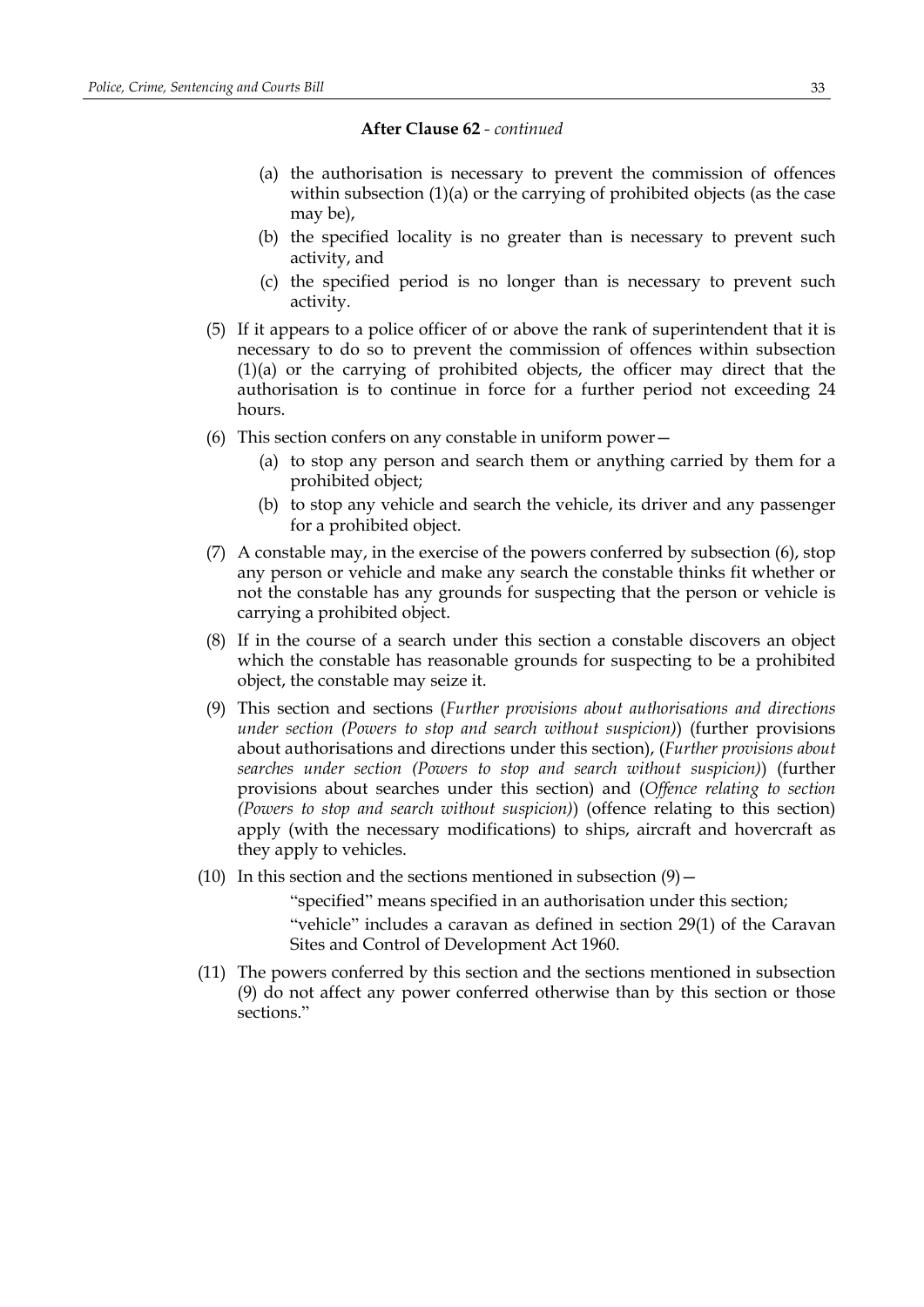## *Member's explanatory statement*

*This amendment makes provision for a senior police officer to give an authorisation applying* to a specified locality for a specified period and allowing a constable to stop and search a person or vehicle for an object made, adapted or intended for use in the course of or in connection with *an offence listed in the amendment. While the authorisation is in force the constable may exercise the power whether or not they have any grounds for suspecting the person or vehicle is carrying such an object.*

## **156** Insert the following new Clause -

## **"Further provisions about authorisations and directions under section (***Powers to stop and search without suspicion***)**

- (1) If an inspector gives an authorisation under section (*Powers to stop and search without suspicion*), the inspector must, as soon as it is practicable to do so, cause an officer of or above the rank of superintendent to be informed.
- (2) An authorisation under section (*Powers to stop and search without suspicion*) must—
	- (a) be given in writing signed by the officer giving it,
	- (b) specify the grounds on which it is given, and
	- (c) specify the locality in which and the period during which the powers conferred by that section are exercisable.
- (3) A direction under section (*Powers to stop and search without suspicion*) (5) must—
	- (a) be given in writing, or
	- (b) where it is not practicable to comply with paragraph (a), be recorded in writing as soon as it is practicable to do so.
- (4) References (however expressed) in section (*Powers to stop and search without suspicion*) or this section to a police officer of or above a particular rank include references to a member of the British Transport Police Force of or above that rank.
- (5) In the application of section (*Powers to stop and search without suspicion*) to a member of the British Transport Police Force by virtue of subsection (4), references to a locality within the officer's police area are to be read as references to a place in England and Wales of a kind mentioned in section 31(1)(a) to (f) of the Railways and Transport Safety Act 2003."

### *Member's explanatory statement*

*This amendment makes further provision in relation to the new clause in the name of Baroness Williams of Trafford to be inserted after Clause 62 and relating to powers to stop and search in the absence of suspicion.*

### **157** Insert the following new Clause—

## **"Further provisions about searches under section (***Powers to stop and search without suspicion***)**

(1) A person who is searched by a constable under section (*Powers to stop and search without suspicion*) is entitled to obtain a written statement that the person was searched under the powers conferred by that section.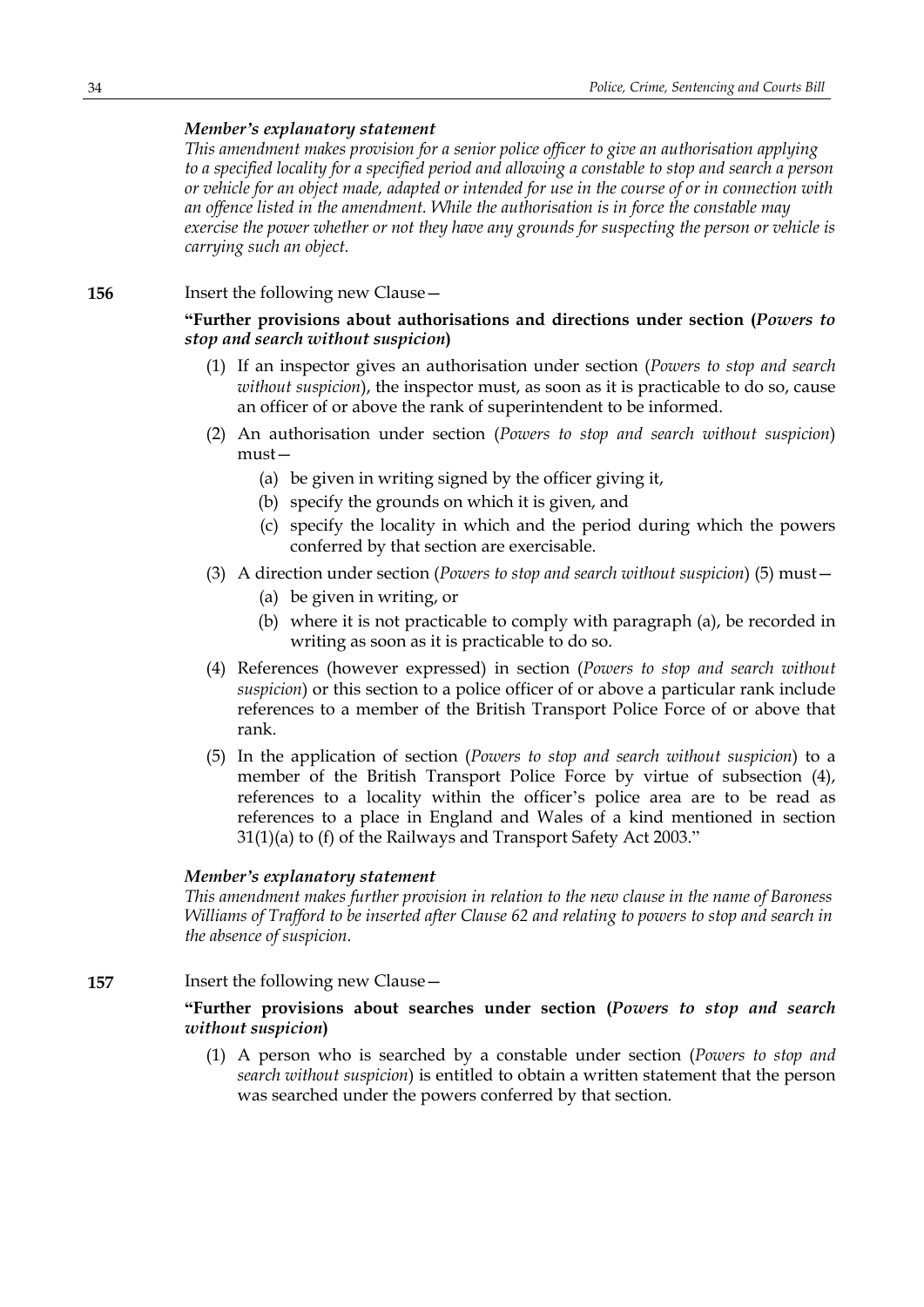- (2) Subsection (1) applies only if the person applies for the statement within the period of 12 months beginning with the day on which the person was searched.
- (3) Where a vehicle is stopped by a constable under section (*Powers to stop and search without suspicion*), the driver is entitled to obtain a written statement that the vehicle was stopped under the powers conferred by that section.
- (4) Subsection (3) applies only if the driver applies for the statement within the period of 12 months beginning with the day on which the vehicle was stopped.
- (5) Any object seized by a constable under section (*Powers to stop and search without suspicion*) may be retained in accordance with regulations made by the Secretary of State.
- (6) The Secretary of State may make regulations regulating the retention and safe keeping, and the disposal or destruction in circumstances prescribed in the regulations, of such an object.
- (7) Regulations under this section are to be made by statutory instrument.
- (8) Regulations under this section—
	- (a) may make different provision for different purposes;
	- (b) may make consequential, supplementary, incidental, transitional, transitory or saving provision.
- (9) A statutory instrument containing regulations under this section is subject to annulment in pursuance of a resolution of either House of Parliament."

### *Member's explanatory statement*

*This amendment makes further provision in relation to the new Clause in the name of Baroness Williams of Trafford to be inserted after Clause 62 and relating to powers to stop and search in the absence of suspicion.*

## **158** Insert the following new Clause -

### **"Offence relating to section (***Powers to stop and search without suspicion***)**

- (1) A person commits an offence if the person intentionally obstructs a constable in the exercise of the constable's powers under section (*Powers to stop and search without suspicion*).
- (2) A person guilty of an offence under subsection (1) is liable on summary conviction to imprisonment for a term not exceeding 51 weeks, to a fine not exceeding level 3 on the standard scale or to both.
- (3) In relation to an offence committed before the coming into force of section 281(5) of the Criminal Justice Act 2003 (alteration of penalties for certain summary offences: England and Wales), the reference in subsection (2) to 51 weeks is to be read as a reference to 1 month."

### *Member's explanatory statement*

*This amendment makes further provision in relation to the new Clause in the name of Baroness Williams of Trafford to be inserted after Clause 62 and relating to powers to stop and search in the absence of suspicion.*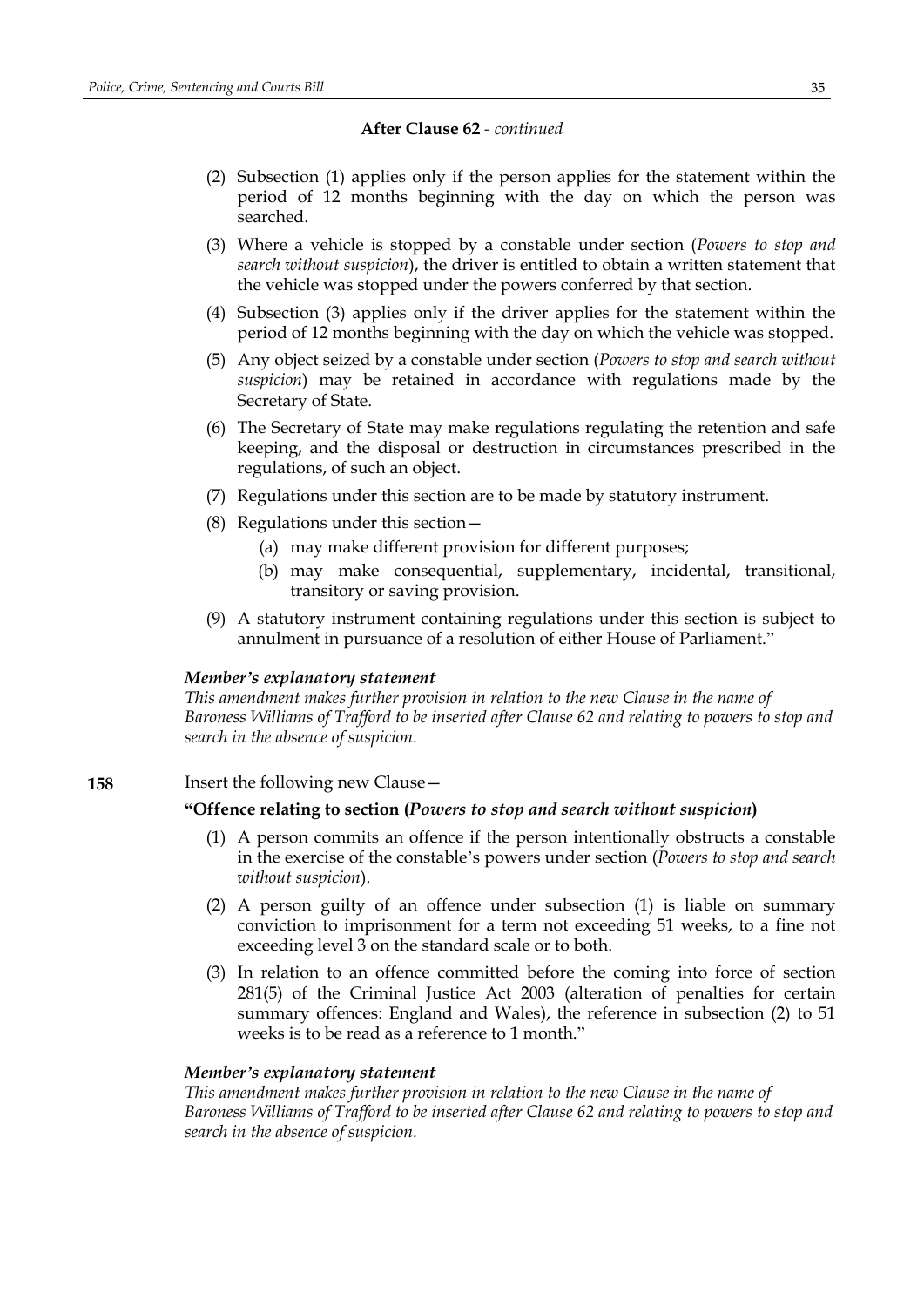## **159** Insert the following new Clause—

## **"Serious disruption prevention orders**

(1) In Part 11 of the Sentencing Code (behaviour orders), after Chapter 1A (as inserted by section 141) insert—

### **"CHAPTER 1B**

## SERIOUS DISRUPTION PREVENTION ORDERS

#### *Serious disruption prevention orders made on conviction*

### **342L Serious disruption prevention order made on conviction**

- (1) This section applies where—
	- (a) a person aged 18 or over ("P") is convicted of an offence ("the current offence") which was committed on or after the day on which this section comes into force, and
	- (b) the prosecution applies for a serious disruption prevention order to be made in respect of P.
- (2) The court dealing with P in respect of the current offence may make a serious disruption prevention order in respect of P if—
	- (a) the court is satisfied on the balance of probabilities that the current offence is a protest-related offence,
	- (b) the earlier offence condition is met, and
	- (c) the court considers it necessary to make the order for a purpose mentioned in subsection (5).
- (3) The earlier offence condition is that—
	- (a) within the relevant period, P has been convicted of an offence ("the earlier offence"),
	- (b) the court is satisfied on the balance of probabilities that the earlier offence was a protest-related offence, and
	- (c) the current offence and the earlier offence—
		- (i) relate to different protests, or
		- (ii) were committed on different days.
- (4) In subsection (3) "the relevant period" means the period of 5 years ending with the day on which P is convicted of the current offence; but an offence may be taken into account for the purposes of this section only if it was committed—
	- (a) on or after the day on which this section comes into force, and
	- (b) when P was aged 16 or over.
- (5) The purposes are—
	- (a) to prevent P from committing a protest-related offence or a protest-related breach of an injunction;
	- (b) to prevent P from carrying out activities related to a protest that result in, or are likely to result in, serious disruption to two or more individuals, or to an organisation, in England and Wales;
	- (c) to prevent P from causing or contributing to  $-$ 
		- (i) the commission by any other person of a protest-related offence or a protest-related breach of an injunction, or
		- (ii) the carrying out by any other person of activities related to a protest that result in, or are likely to result in, serious disruption to two or more individuals, or to an organisation, in England and Wales;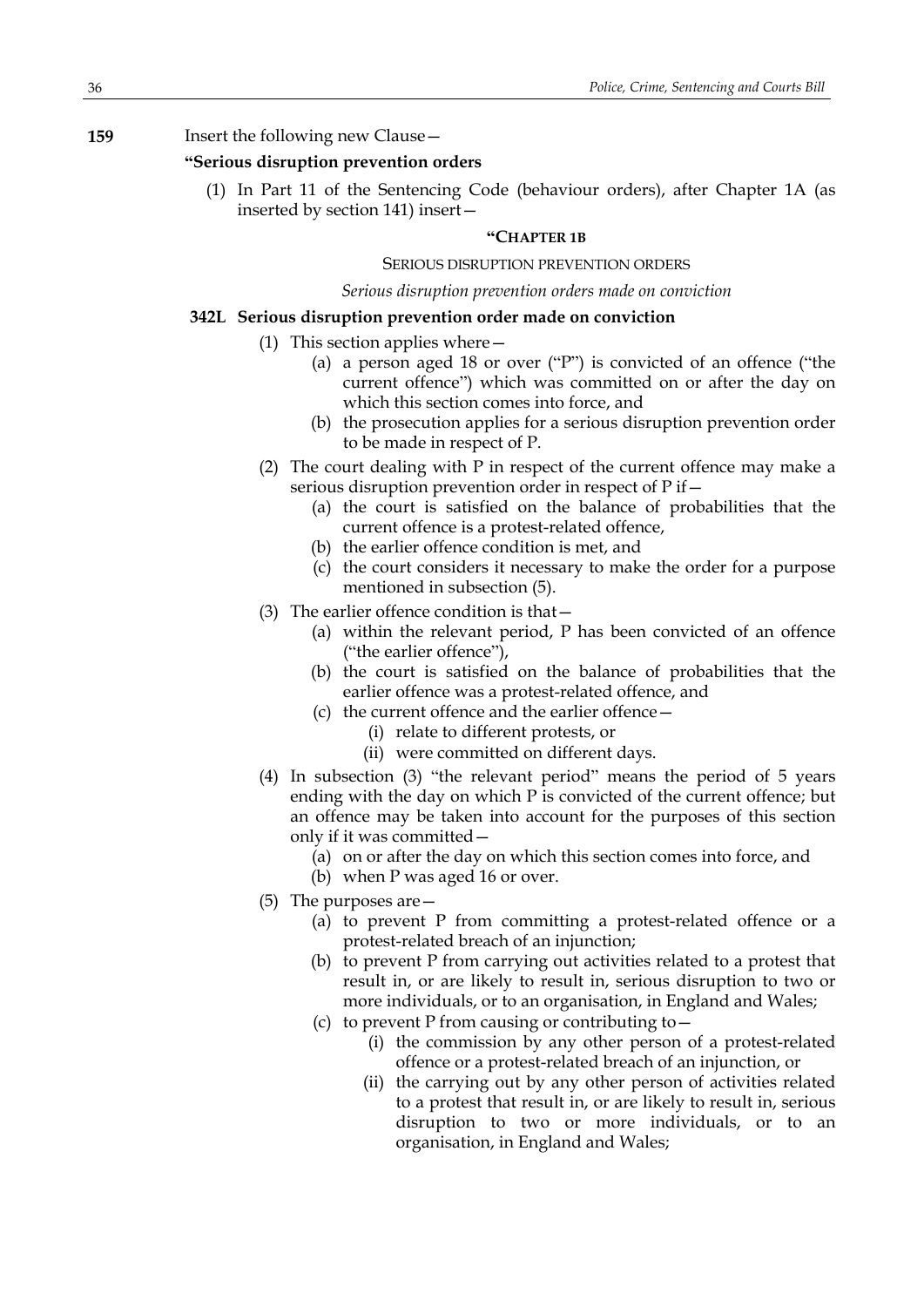- (d) to protect two or more individuals, or an organisation, in England and Wales from the risk of serious disruption arising from—
	- (i) a protest-related offence,
	- (ii) a protest-related breach of an injunction, or
	- (iii) activities related to a protest.
- (6) A serious disruption prevention order under this section is an order which, for a purpose mentioned in subsection  $(5)$  -
	- (a) requires P to do anything described in the order;
	- (b) prohibits P from doing anything described in the order.
- (7) The court may make a serious disruption prevention order in respect of P only if it is made in addition to—
	- (a) a sentence imposed in respect of the current offence, or
	- (b) an order discharging P conditionally.
- (8) For the purpose of deciding whether to make a serious disruption prevention order the court may consider evidence led by the prosecution or P.
- (9) It does not matter whether the evidence would have been admissible in the proceedings for the current offence.
- (10) The court may adjourn any proceedings on an application for a serious disruption prevention order even after sentencing P.
- (11) If P does not appear for any adjourned proceedings the court may  $-$ 
	- (a) further adjourn the proceedings,
	- (b) issue a warrant for P's arrest, or
	- (c) hear the proceedings in P's absence.
- (12) The court may not act under subsection  $(11)(b)$  unless it is satisfied that P has had adequate notice of the time and place of the adjourned proceedings.
- (13) The court may not act under subsection  $(11)(c)$  unless it is satisfied that  $P -$ 
	- (a) has had adequate notice of the time and place of the adjourned proceedings, and
	- (b) has been informed that if P does not appear for those proceedings the court may hear the proceedings in P's absence.
- (14) On making a serious disruption prevention order the court must in ordinary language explain to P the effects of the order.
- (15) Where an offence is found to have been committed over a period of 2 or more days, or at some time during a period of 2 or more days, it must be taken for the purposes of this section to have been committed on the last of those days.

*Serious disruption prevention orders made otherwise than on conviction*

### **342M Serious disruption prevention order made otherwise than on conviction**

- (1) A magistrates' court may make a serious disruption prevention order in respect of a person ("P") where—
	- (a) a person within subsection (7) applies by complaint to the court for a serious disruption prevention order to be made in respect of P,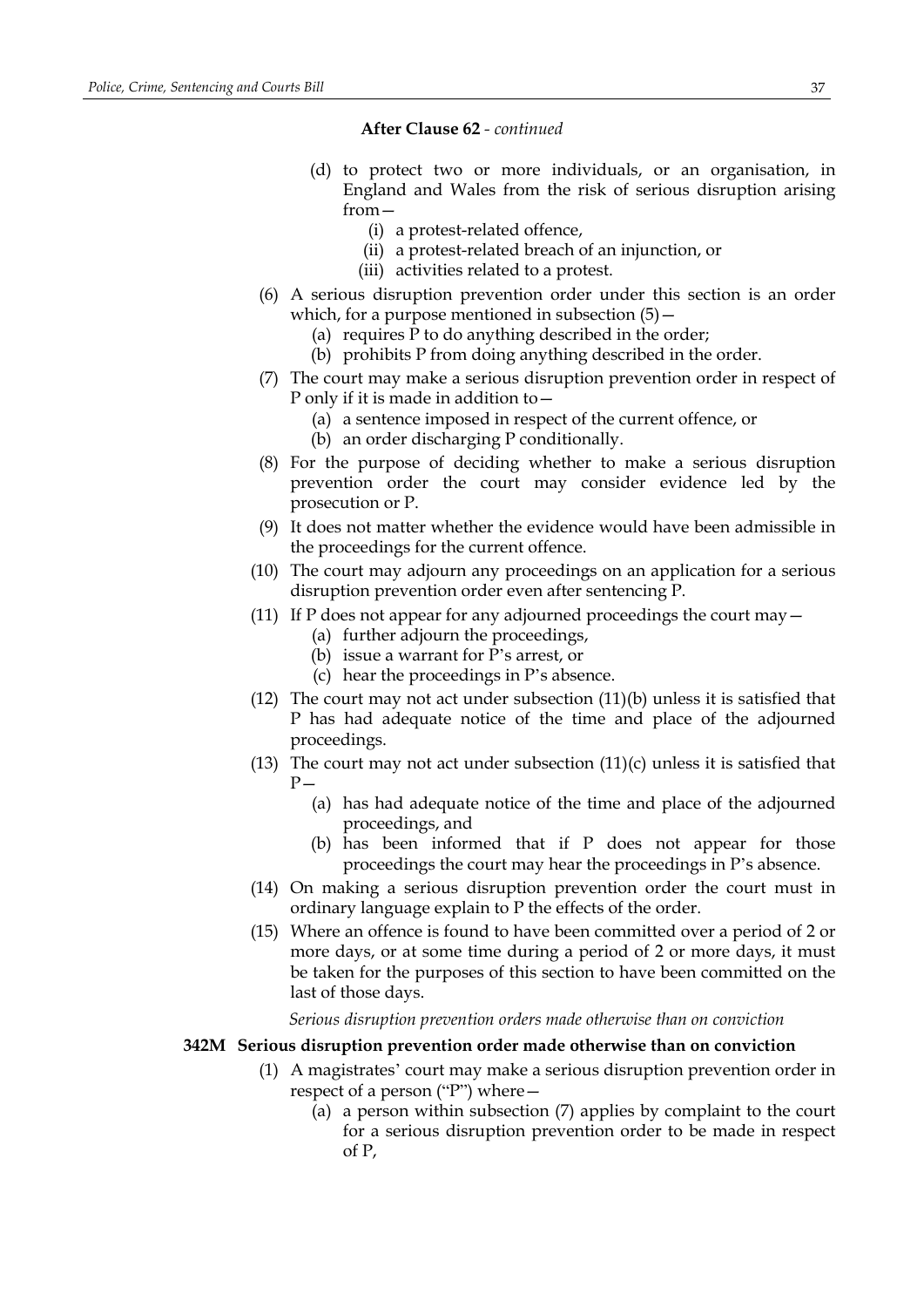- (b) P is aged 18 or over when the application is made,
- (c) the condition in subsection (2) is met, and
- (d) the court considers it necessary to make the order for a purpose mentioned in subsection (4).
- (2) This condition in this subsection is that the court is satisfied on the balance of probabilities that—
	- (a) on at least two occasions in the relevant period, P has—
		- (i) been convicted of a protest-related offence,
			- (ii) been found in contempt of court for a protest-related breach of an injunction,
		- (iii) carried out activities related to a protest that resulted in, or were likely to result in, serious disruption to two or more individuals, or to an organisation, in England and Wales,
		- (iv) caused or contributed to the commission by any other person of a protest-related offence or a protest-related breach of an injunction, or
		- (v) caused or contributed to the carrying out by any other person of activities related to a protest that resulted in, or were likely to result in, serious disruption to two or more individuals, or to an organisation, in England and Wales, and
	- (b) each event mentioned in paragraph  $(a)$  -
		- (i) relates to a different protest, or
		- (ii) took place on a different day.
- (3) In subsection (2) "the relevant period" means the period of 5 years ending with the day on which the order is made; but an event may be taken into account for the purposes of this section only if it occurred—
	- (a) on or after the day on which this section comes into force, and
	- (b) when P was aged 16 or over.
- (4) The purposes are—
	- (a) to prevent P from committing a protest-related offence or a protest-related breach of an injunction;
	- (b) to prevent P from carrying out activities related to a protest that result in, or are likely to result in, serious disruption to two or more individuals, or to an organisation, in England and Wales;
	- (c) to prevent P from causing or contributing to—
		- (i) the commission by any other person of a protest-related offence or a protest-related breach of an injunction, or
		- (ii) the carrying out by any other person of activities related to a protest that result in, or are likely to result in, serious disruption to two or more individuals, or to an organisation, in England and Wales;
	- (d) to protect two or more individuals, or an organisation, in England and Wales from the risk of serious disruption arising from—
		- (i) a protest-related offence,
		- (ii) a protest-related breach of an injunction, or
		- (iii) activities related to a protest.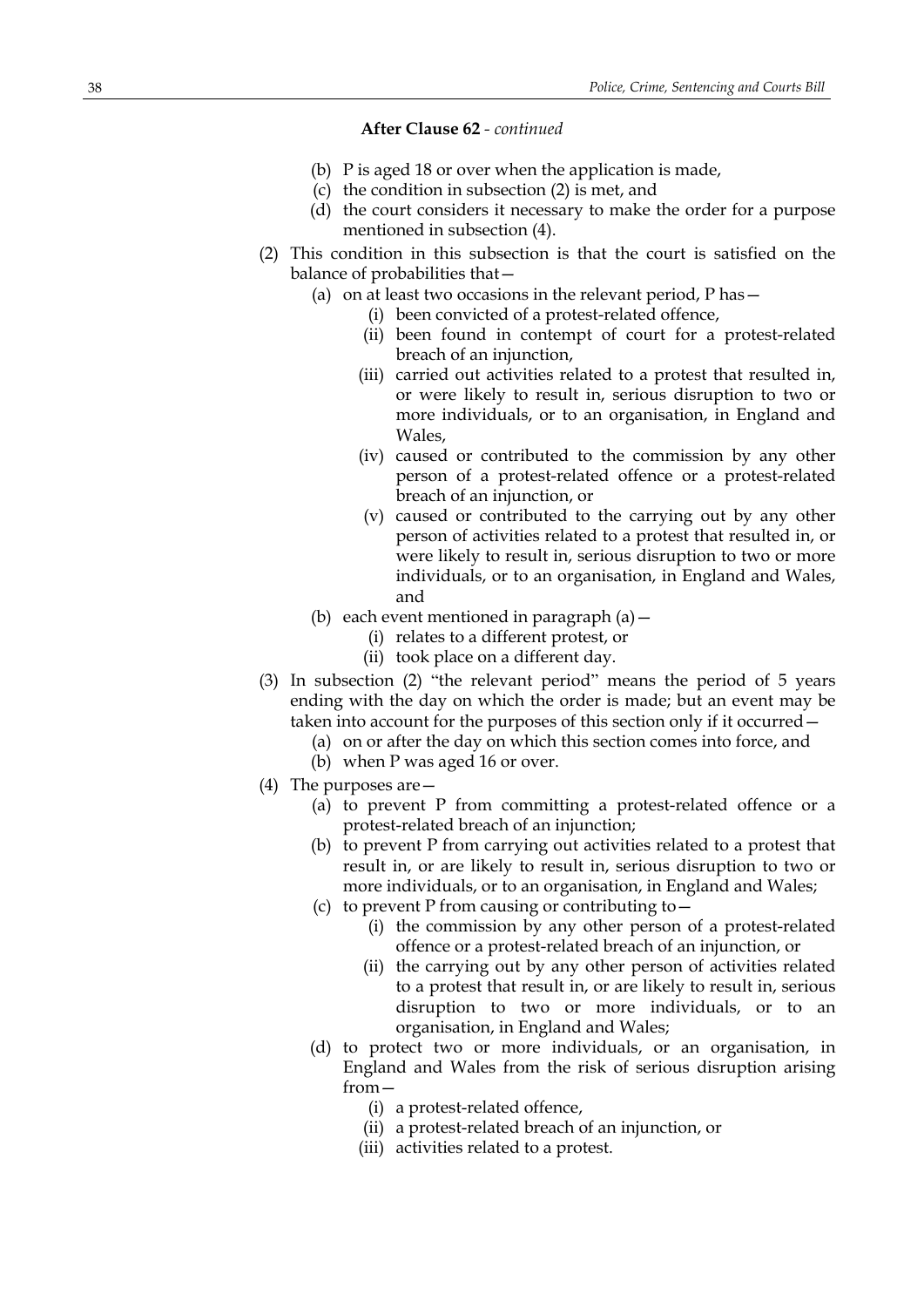- (5) A serious disruption prevention order under this section is an order which, for a purpose mentioned in subsection  $(4)$  –
	- (a) requires P to do anything described in the order;
	- (b) prohibits P from doing anything described in the order.
- (6) On making a serious disruption prevention order the court must in ordinary language explain to P the effects of the order.
- (7) The following persons are within this subsection—
	- (a) a relevant chief officer of police;
	- (b) the chief constable of the British Transport Police Force;
	- (c) the chief constable of the Civil Nuclear Constabulary;
	- (d) the chief constable of the Ministry of Defence Police.
- (8) For the purposes of subsection (7)(a) a chief officer of police is a relevant chief officer of police in relation to an application for a serious disruption prevention order in respect of P if—
	- (a) P lives in the chief officer's police area, or
	- (b) the chief officer believes that P is in, or is intending to come to, the chief officer's police area.
- (9) An application for a serious disruption prevention order made by a chief officer of police for a police area may be made only to a court acting for a local justice area that includes any part of that police area.
- (10) Where an offence is found to have been committed over a period of 2 or more days, or at some time during a period of 2 or more days, it must be taken for the purposes of this section to have been committed on the last of those days.
- (11) Section 127 of the Magistrates' Courts Act 1980 (time limits) does not apply to a complaint under this section.

*Provisions of serious disruption prevention orders*

## **342N Provisions of serious disruption prevention order**

- (1) The requirements imposed on a person ("P") by a serious disruption prevention order may, in particular, have the effect of requiring P to present themselves to a particular person at a particular place at, or between, particular times on particular days.
- (2) Sections 342O and 342P make further provision about the inclusion of requirements (including notification requirements) in a serious disruption prevention order.
- (3) The prohibitions imposed on a person ("P") by a serious disruption prevention order may, in particular, have the effect of prohibiting P from—
	- (a) being at a particular place;
	- (b) being at a particular place between particular times on particular days;
	- (c) being at a particular place between particular times on any day;
	- (d) being with particular persons;
	- (e) participating in particular activities;
	- (f) having particular articles with them;
	- (g) using the internet to facilitate or encourage persons to  $-$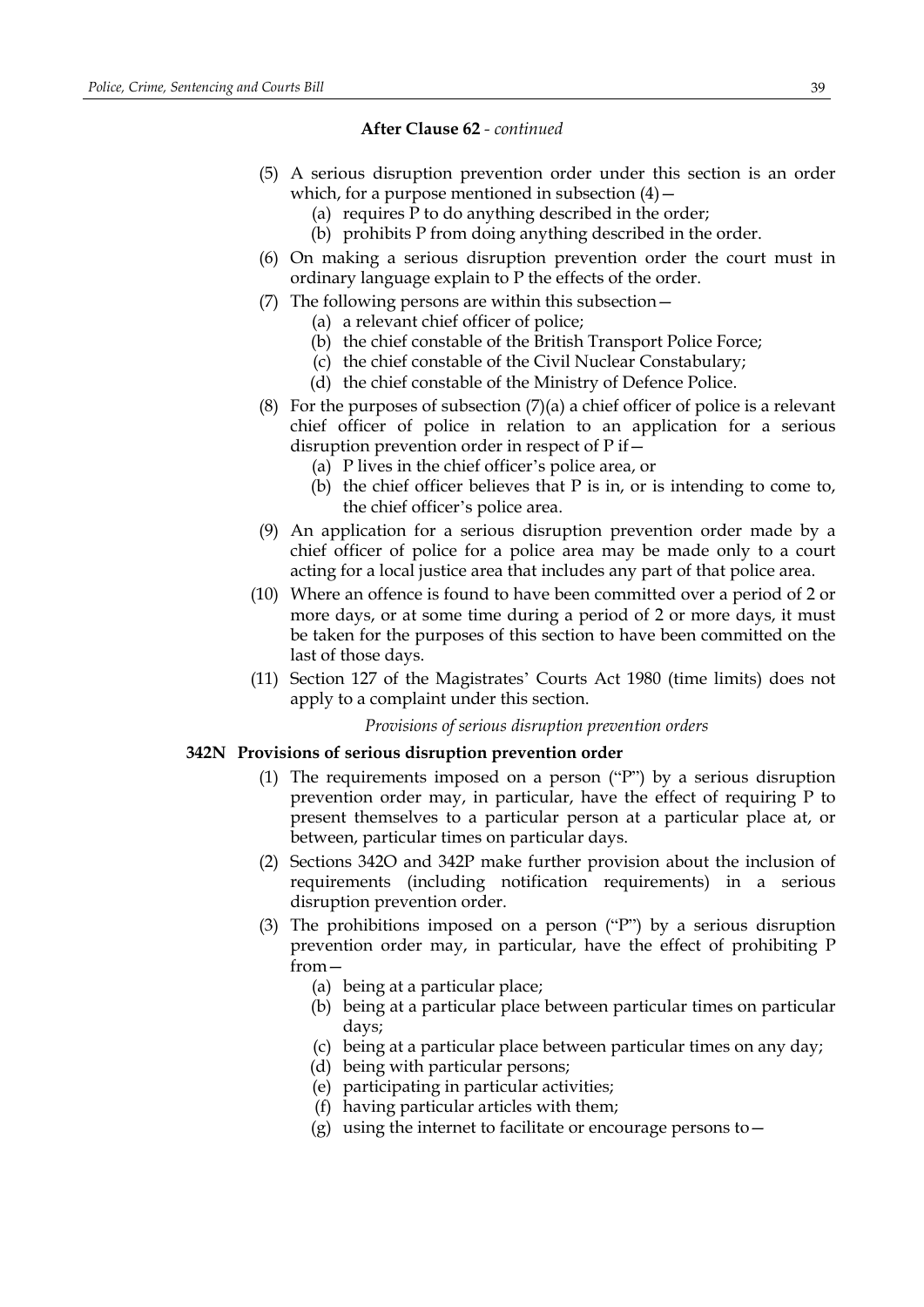- (i) commit a protest-related offence or a protest-related breach of an injunction, or
- (ii) carry out activities related to a protest that result in, or are likely to result in, serious disruption to two or more individuals, or to an organisation, in England and Wales.
- (4) References in this section to a particular place or particular persons, activities or articles include a place, persons, activities or articles of a particular description.
- (5) A serious disruption prevention order which imposes prohibitions on a person may include exceptions from those prohibitions.
- (6) Nothing in this section affects the generality of sections 342L(6) and 342M(5).
- (7) The requirements or prohibitions which are imposed on a person by a serious disruption prevention order must, so far as practicable, be such as to avoid—
	- (a) any conflict with the person's religious beliefs, and
	- (b) any interference with the times, if any, at which the person normally works or attends any educational establishment.

## **342O Requirements in serious disruption prevention order**

- (1) A serious disruption prevention order which imposes on a person ("P") a requirement, other than a notification requirement under section 342P, must specify a person who is to be responsible for supervising compliance with the requirement.
- (2) That person may be an individual or an organisation.
- (3) Before including such a requirement, the court must receive evidence about its suitability and enforceability from—
	- (a) the individual to be specified under subsection (1), if an individual is to be specified;
	- (b) an individual representing the organisation to be specified under subsection (1), if an organisation is to be specified.
- (4) Before including two or more such requirements, the court must consider their compatibility with each other.
- (5) It is the duty of a person specified under subsection  $(1)$  -
	- (a) to make any necessary arrangements in connection with the requirements for which the person has responsibility (the "relevant requirements");
	- (b) to promote P's compliance with the relevant requirements;
	- (c) if the person considers that  $P-$ 
		- (i) has complied with all of the relevant requirements, or
		- (ii) has failed to comply with a relevant requirement,
		- to inform the appropriate chief officer of police.
- (6) In subsection  $(5)(c)$  "the appropriate chief officer of police" means
	- (a) the chief officer of police for the police area in which it appears to the person specified under subsection (1) that P lives, or
	- (b) if it appears to that person that P lives in more than one police area, whichever of the chief officers of police of those areas the person thinks it is most appropriate to inform.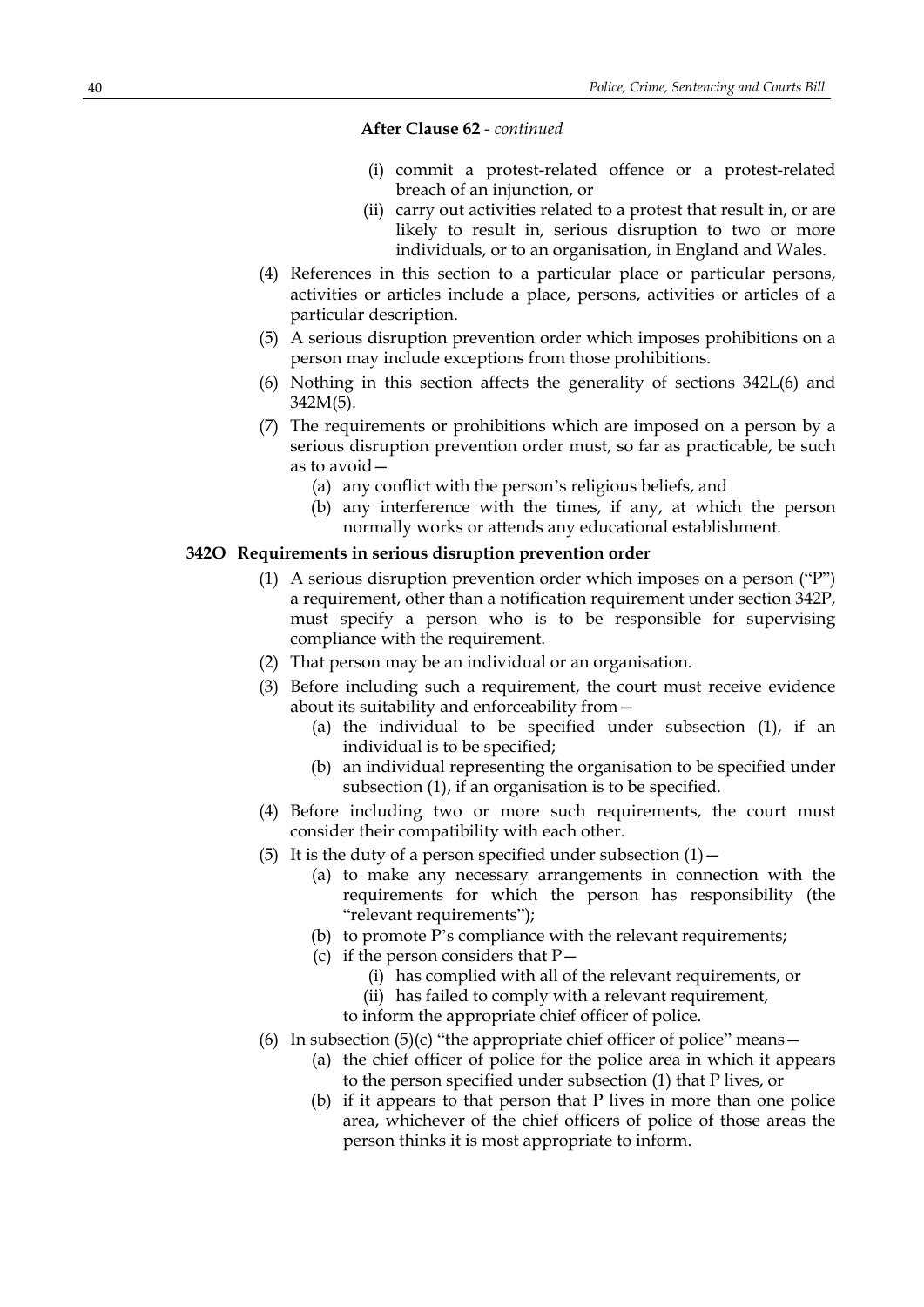- (7) Where P is subject to a requirement in a serious disruption prevention order, other than a notification requirement under section 342P, P must—
	- (a) keep in touch with the person specified under subsection (1) in relation to that requirement, in accordance with any instructions given by that person from time to time, and
	- (b) notify that person of any change of P's home address.
- (8) The obligations mentioned in subsection (7) have effect as if they were requirements imposed on P by the order.

## **342P Notification requirements in serious disruption prevention order**

- (1) A serious disruption prevention order made in respect of a person ("P") must impose on P the notification requirements in subsections (2) and  $(4).$
- (2) P must be required to notify the information in subsection (3) to the police within the period of 3 days beginning with the day on which the order takes effect.
- (3) That information is—
	- (a) P's name on the day that the notification is given and, where P uses one or more other names on that day, each of those names,
	- (b) P's home address on that day, and
	- (c) the address of any other premises at which, on that day, P regularly resides or stays.
- (4) P must be required to notify the information mentioned in subsection (5) to the police within the period of 3 days beginning with the day on which  $P-$ 
	- (a) uses a name which has not been previously notified to the police in accordance with the order,
	- (b) changes their home address, or
	- (c) decides to live for a period of one month or more at any premises the address of which has not been previously notified to the police in accordance with the order.
- (5) That information is—
	- (a) in a case within subsection  $(4)(a)$ , the name which has not previously been notified,
	- (b) in a case within subsection  $(4)(b)$ , the new home address, and
	- (c) in a case within subsection  $(4)(c)$ , the address of the premises at which P has decided to live.
- (6) A serious disruption prevention order must provide that P gives a notification of the kind mentioned in subsection (2) or (4) by  $-$ 
	- (a) attending at a police station in a police area in which P lives, and
	- (b) giving an oral notification to a police officer, or to any person authorised for the purpose by the officer in charge of the station.

### **342Q Duration of serious disruption prevention order**

(1) A serious disruption prevention order takes effect on the day it is made, subject to subsections (3) and (4).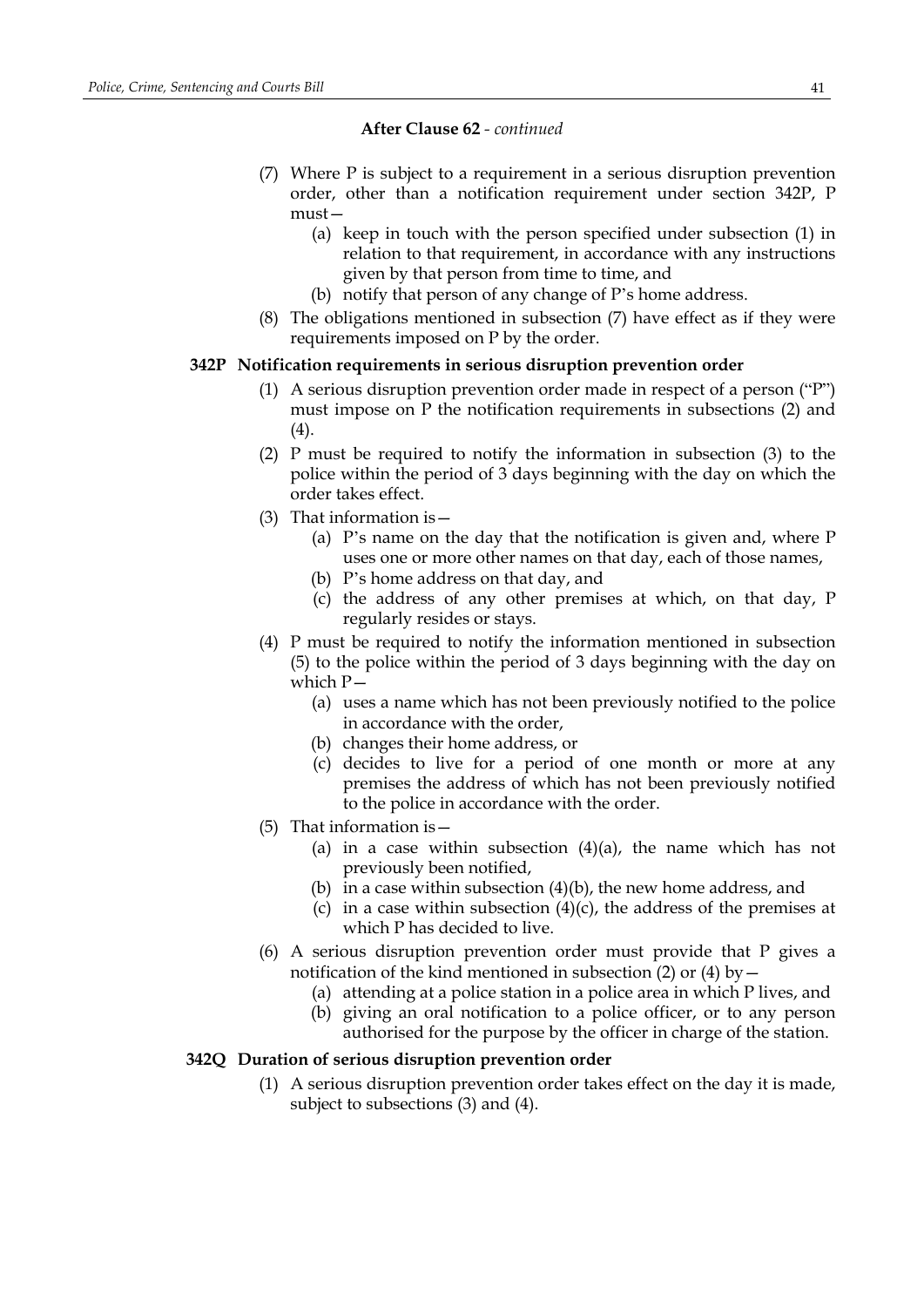- (2) A serious disruption prevention order must specify the period for which it has effect, which must be a fixed period of not less than 1 week and not more than 2 years.
- (3) Subsection (4) applies in relation to a serious disruption prevention order made in respect of a person ("P") if—
	- (a) P has been remanded in or committed to custody by an order of a court,
	- (b) a custodial sentence has been imposed on P or P is serving or otherwise subject to a such a sentence, or
	- (c) P is on licence for part of the term of a custodial sentence.
- (4) The order may provide that it does not take effect until—
	- (a) P is released from custody,
	- (b) P ceases to be subject to a custodial sentence, or
	- (c) P ceases to be on licence.
- (5) A serious disruption prevention order may specify periods for which particular requirements or prohibitions have effect.
- (6) Where a court makes a serious disruption prevention order in respect of a person and the person is already subject to such an order, the earlier order ceases to have effect.
- (7) In this section "custodial sentence" includes a pre-Code custodial sentence (see section 222(4)).

## **342R Other information to be included in serious disruption prevention order**

A serious disruption prevention order made in respect of a person must specify—

- (a) the reasons for making the order, and
- (b) the penalties which may be imposed on the person for breaching the order.

### *Offences*

## **342S Offences relating to a serious disruption prevention order**

- (1) Where a serious disruption prevention order has effect in respect of a person ("P"), P commits an offence if P—
	- (a) fails without reasonable excuse to do anything P is required to do by the order,
	- (b) without reasonable excuse does anything P is prohibited from doing by the order, or
	- (c) notifies to the police, in purported compliance with the order, any information which P knows to be false.
- (2) A person guilty of an offence under this section is liable on summary conviction to imprisonment for a term not exceeding 51 weeks or a fine or both.
- (3) In relation to an offence committed before the coming into force of section 281(5) of the Criminal Justice Act 2003 (alteration of penalties for certain summary offences: England and Wales), the reference in subsection (2) to 51 weeks is to be read as a reference to 6 months.

*Variation, renewal or discharge of serious disruption prevention order*

## **342T Variation, renewal or discharge of serious disruption prevention order**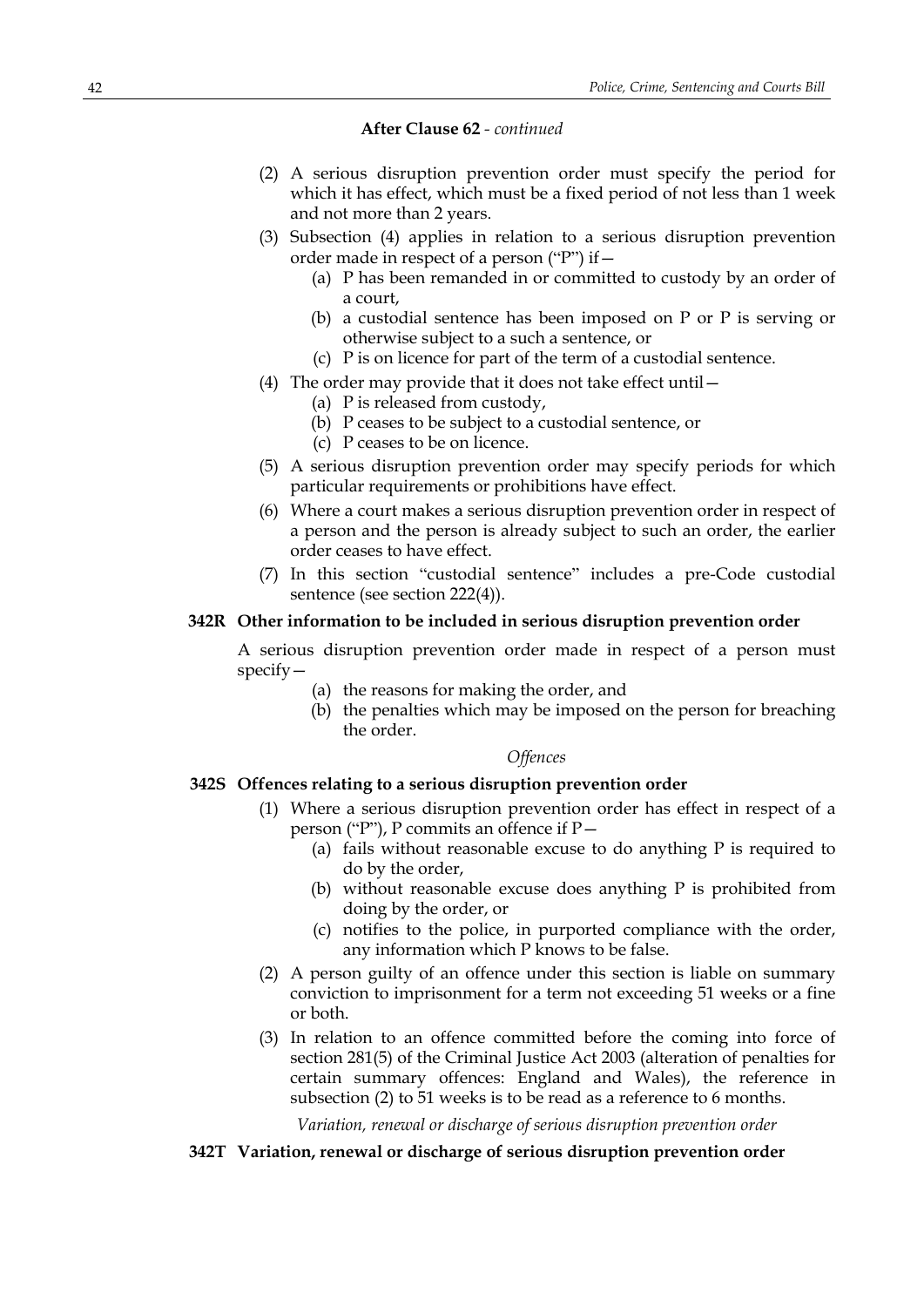- (1) Where a serious disruption prevention order has been made in respect of a person ("P"), a person within subsection (2) may apply to the appropriate court for an order varying, renewing or discharging the order.
- (2) Those persons are—
	- (a) P;
	- (b) the chief officer of police for the police area in which P lives;
	- (c) a chief officer of police who believes that P is in, or is intending to come to, the chief officer's police area;
	- (d) if the application for the order was made by a chief officer of police other than one within paragraph (b) or (c), the chief officer by whom the application was made;
	- (e) the chief officer of police for a police area in which P committed an offence on the basis of which the order was made;
	- (f) where the order was made following an application by a constable within subsection (3), that constable.
- (3) Those constables are—
	- (a) the chief constable of the British Transport Police Force;
	- (b) the chief constable of the Civil Nuclear Constabulary;
	- (c) the chief constable of the Ministry of Defence Police.
- (4) An application under this section must be made—
	- (a) where the appropriate court is a magistrates' court, by complaint;
	- (b) in any other case, in accordance with rules of court.
- (5) Before making a decision on an application under this section, the court must hear—
	- (a) the person making the application, and
	- (b) any other person within subsection (2) who wishes to be heard.
- (6) Subject to subsection (7), on an application under this section the court may make such order varying, renewing or discharging the serious disruption prevention order as it thinks appropriate.
- (7) The court may renew a serious disruption prevention order, or vary such an order so as to lengthen its duration or to impose an additional prohibition or requirement on P, only if it considers that to do so is necessary—
	- (a) to prevent P from committing a protest-related offence or a protest-related breach of an injunction,
	- (b) to prevent P from carrying out activities related to a protest that result in, or are likely to result in, serious disruption to two or more individuals, or to an organisation, in England and Wales,
	- (c) to prevent P from causing or contributing to  $-$ 
		- (i) the commission by any other person of a protest-related offence or a protest-related breach of an injunction, or
		- (ii) the carrying out by any other person of activities related to a protest that result in, or are likely to result in, serious disruption to two or more individuals, or to an organisation, in England and Wales, or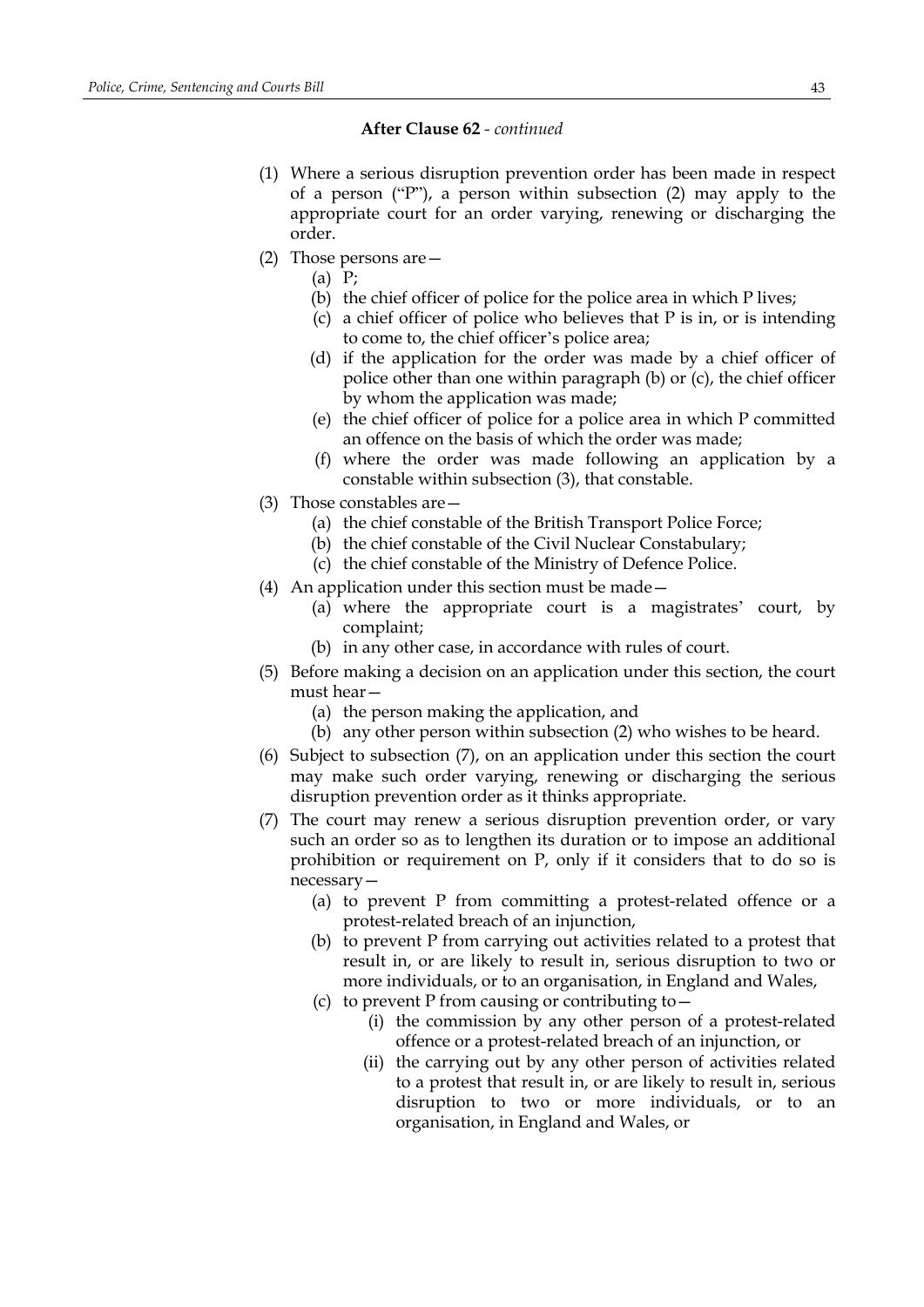- (d) to protect two or more individuals, or an organisation, in England and Wales from the risk of serious disruption arising from—
	- (i) a protest-related offence,
	- (ii) a protest-related breach of an injunction, or
	- (iii) activities related to a protest.
- (8) Sections 342N, 342O, 342P (other than subsections (2) and (3)), 342Q and 342R have effect in relation to the renewal of a serious disruption prevention order, or the variation of such an order so as to lengthen its duration or to impose a new requirement or prohibition, as they have effect in relation to the making of such an order.
- (9) On making an order under this section varying or renewing a serious disruption prevention order, the court must in ordinary language explain to P the effects of the serious disruption prevention order (as varied or renewed).
- (10) Section 127 of the Magistrates' Courts Act 1980 does not apply to a complaint under this section.
- (11) In this section "the appropriate court" means—
	- (a) where the Crown Court or the Court of Appeal made the order, the Crown Court;
	- (b) where a magistrates' court made the order and the application is made by P or a constable within subsection  $(3)$  –
		- (i) that magistrates' court, or
		- (ii) a magistrates' court for the area in which P lives;
	- (c) where a magistrates' court made the order and the application is made by a chief officer of police—
		- (i) that magistrates' court,
		- (ii) a magistrates' court for the area in which P lives, or
		- (iii) a magistrates' court acting for a local justice area that includes any part of the chief officer's police area.

#### *Appeals*

## **342U Appeal against serious disruption prevention order**

- (1) Where a serious disruption prevention order is made under section 342L (order on conviction) in respect of a person ("P"), P may appeal against the making of the order as if the order were a sentence passed on P for the offence.
- (2) Where a serious disruption prevention order is made under section 342M (order otherwise than on conviction) in respect of a person ("P"), P may appeal to the appropriate court against the making of the order.
- (3) A person who applied under section 342M (order otherwise than on conviction) for a serious disruption prevention order to be imposed in respect of a person may appeal to the appropriate court against a refusal to make the order.
- (4) Where an application is made under section 342T for an order varying, renewing or discharging a serious disruption prevention order made in respect of a person  $("P")$  –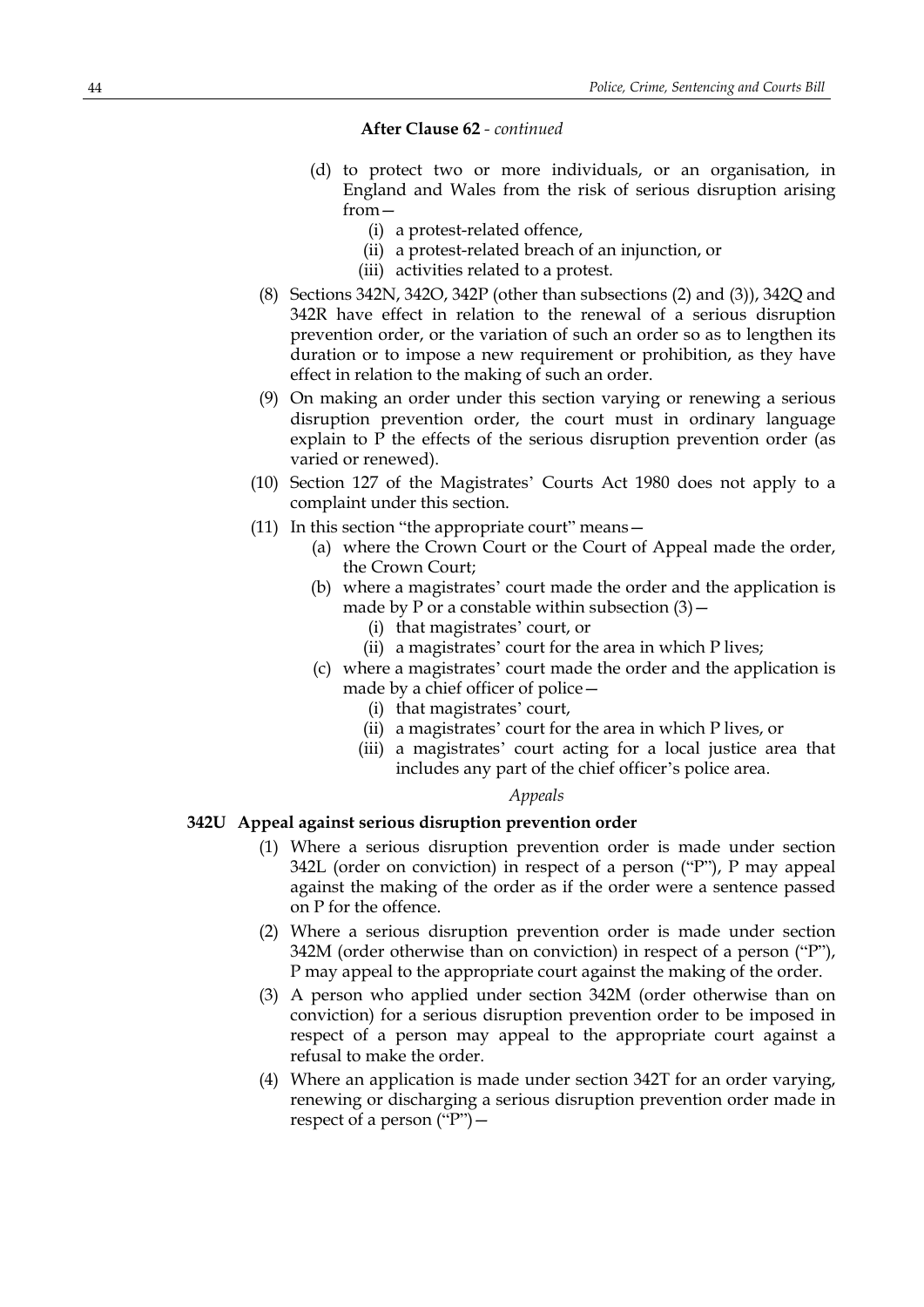- (a) the person who made the application may appeal to the appropriate court against a refusal to make an order under that section;
- (b) P may appeal to the appropriate court against the making of an order under that section which was made on the application of a person other than P;
- (c) a person within subsection (2) of that section (other than P) may appeal to the appropriate court against the making of an order under that section which was made on the application of P.
- (5) In this section "the appropriate court" means—
	- (a) in relation to an appeal under subsection (2), the Crown Court;
	- (b) in relation to an appeal under subsection  $(3)$  or  $(4)$  -
		- (i) where the application in question was made to a magistrates' court, the Crown Court;
		- (ii) where the application in question was made to the Crown Court, the Court of Appeal.
- (6) On an appeal under this section to the Crown Court, the court may make—
	- (a) such orders as may be necessary to give effect to its determination of the appeal, and
	- (b) such incidental and consequential orders as appear to it to be appropriate.

### *General*

## **342V Guidance**

- (1) The Secretary of State may issue guidance to  $-$ 
	- (a) chief officers of police,
	- (b) the chief constable of the British Transport Police Force,
	- (c) the chief constable of the Civil Nuclear Constabulary, and
	- (d) the chief constable of the Ministry of Defence Police,

in relation to serious disruption prevention orders.

- (2) The guidance may in particular include—
	- (a) guidance about the exercise by chief officers of police and the chief constables mentioned in subsection (1) of their functions under this Chapter,
	- (b) guidance about identifying persons in respect of whom it may be appropriate for applications for serious disruption prevention orders to be made, and
	- (c) guidance about providing assistance to prosecutors in connection with applications for serious disruption prevention orders.
- (3) The Secretary of State may revise any guidance issued under this section.
- (4) The Secretary of State must arrange for any guidance issued under this section to be published.
- (5) A chief officer of police or a chief constable mentioned in subsection (1) must have regard to any guidance issued under this section.

## **342W Guidance: Parliamentary procedure**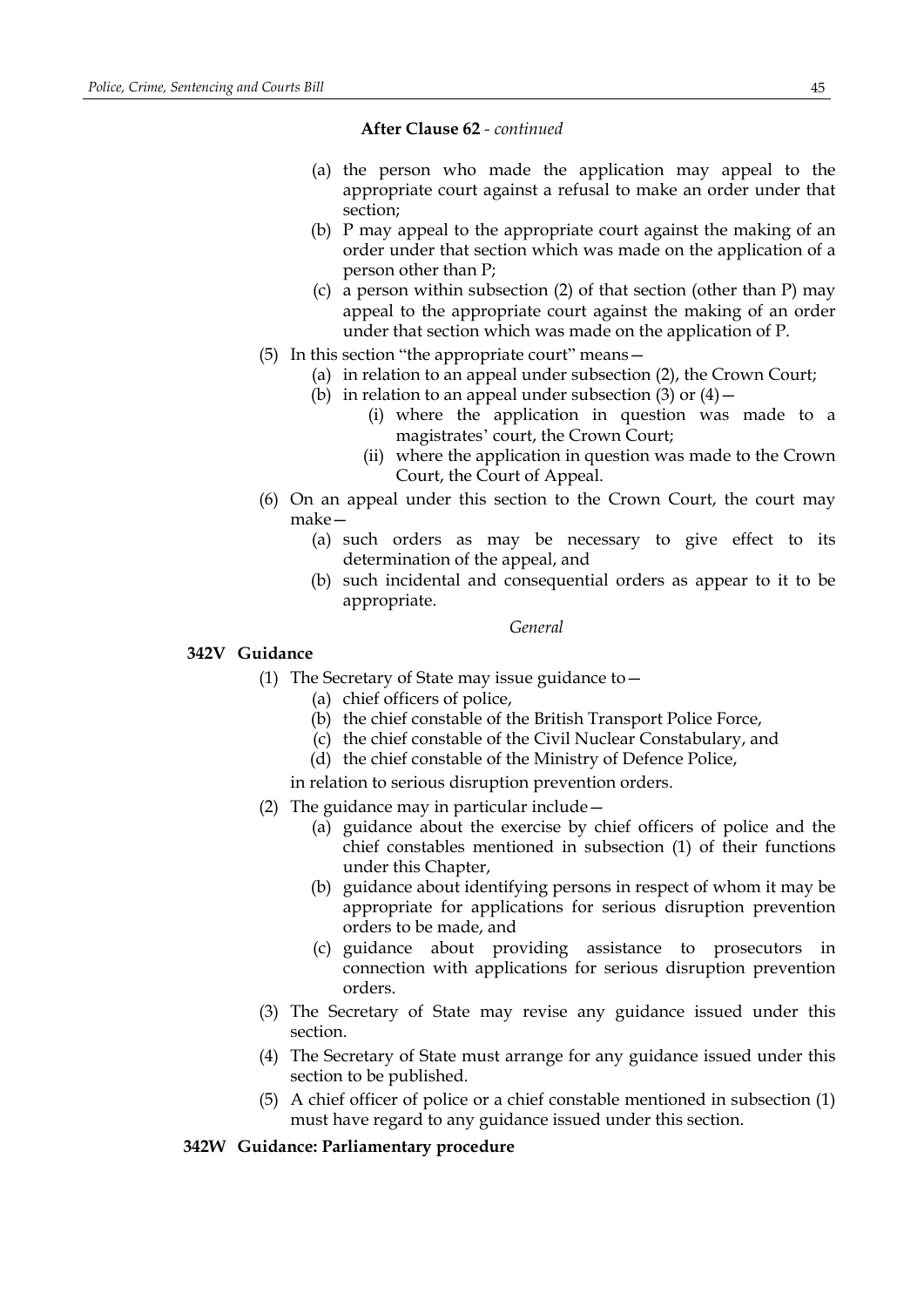- (1) Before issuing guidance under section 342V, the Secretary of State must lay a draft of the guidance before Parliament.
- (2) If, within the 40-day period, either House of Parliament resolves not to approve the draft guidance, the guidance may not be issued.
- (3) If no such resolution is made within that period, the Secretary of State may issue the guidance.
- (4) In this section "the 40-day period", in relation to draft guidance, means the period of 40 days beginning with the day on which the draft is laid before Parliament (or, if it is not laid before each House on the same day, the later of the days on which it is laid).
- (5) In calculating the 40-day period, no account is to be taken of any period during which—
	- (a) Parliament is dissolved or prorogued, or
	- (b) both Houses are adjourned for more than 4 days.

### **342X Interpretation of Chapter**

In this Chapter—

"home address", in relation to a person ("P"), means—

- (a) the address of P's sole or main residence, or
- (b) if P has no such residence, the address or location of a place where P can regularly be found and, if there is more than one such place, such one of those places as P may select;

"injunction" means an injunction granted by the High Court, the county court or a youth court;

"protest-related breach", in relation to an injunction, means a breach which is directly related to a protest;

"protest-related offence" means an offence which is directly related to a protest."

- (2) In section 3(2) of the Prosecution of Offences Act 1985 (functions of the Director of Public Prosecutions), before paragraph (g) insert—
	- "(fi) to have the conduct of applications for orders under section 342L(1)(b) of the Sentencing Code (serious disruption prevention orders on conviction);"."

## *Member's explanatory statement*

*This amendment contains provisions about serious disruption prevention orders. These are orders which can be imposed on a person who has committed two protest-related offences or who has, on at least two occasions, committed protest-related breaches of injunctions or caused or contributed to the commission of such offences or breaches or to activity related to a protest that resulted in serious disruption to two or more individuals or to an organisation.*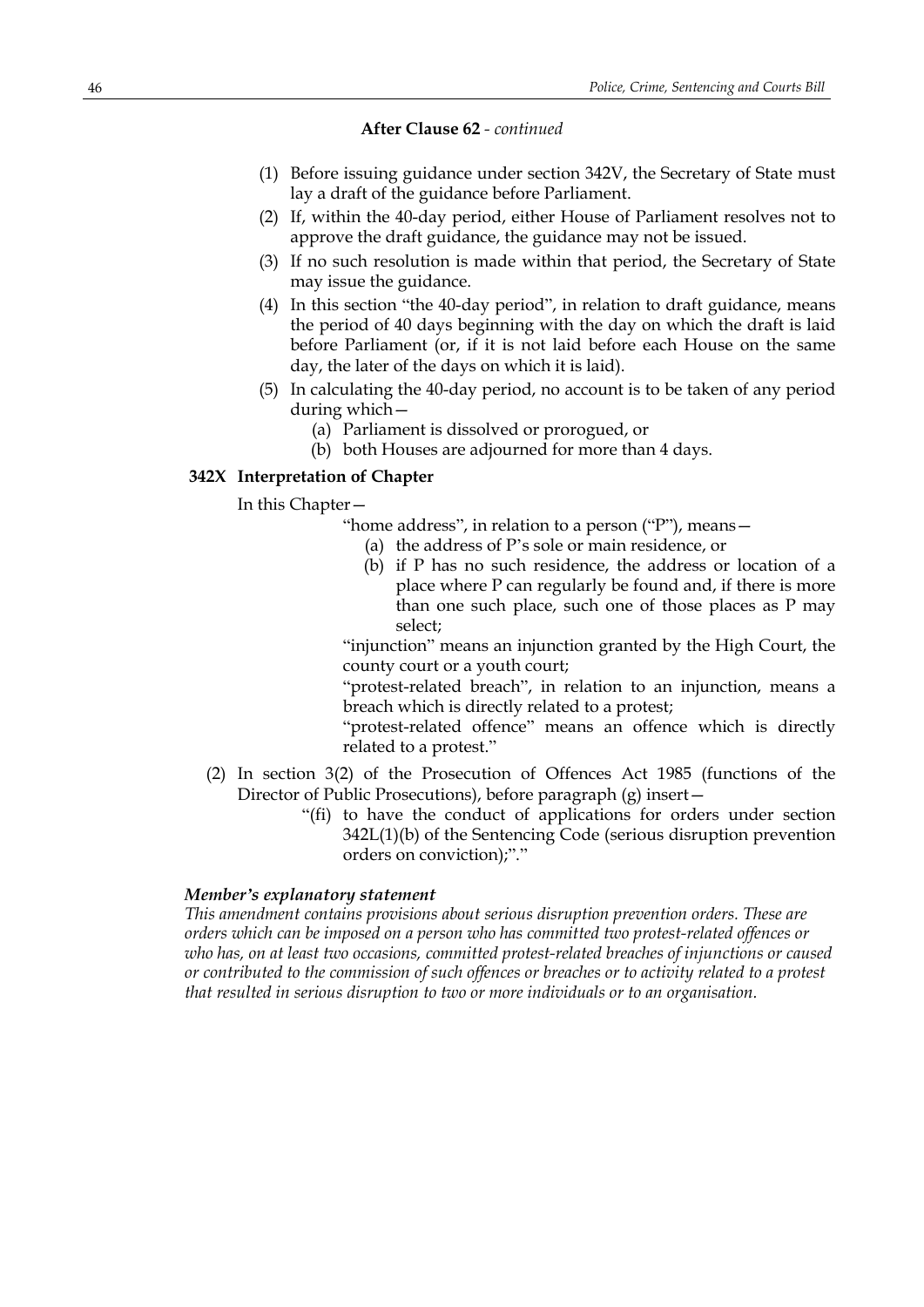## LORD BEST LORD YOUNG OF COOKHAM BARONESS THORNHILL BARONESS CHAKRABARTI

**160** Insert the following new Clause -

## **"Repeal of Vagrancy Act 1824**

- (1) The Vagrancy Act 1824 is repealed.
- (2) In this section—
	- "the 2014 Act" means the Anti-social Behaviour, Crime and Policing Act 2014;

"begging" means asking for gifts on streets or in other public places (for which purpose it is immaterial whether gifts are of money or in kind, whether they are expressed as gifts or as loans, and whether a person asks expressly or impliedly, by displaying receptacles for donations or otherwise; but "begging" does not include soliciting donations to a registered charity with the express written authority of that charity);

"registered charity" means a charity registered under section 30 of the Charities Act 2011, or exempted or excepted from registration under or by virtue of that section; and

"sleeping rough" means sleeping (or making preparations to sleep, or possessing bedding or other equipment for the purpose of sleeping) on streets or in other public places, or in places or structures not designed for human habitation.

- (3) The following principles are to be applied in the exercise of powers under the 2014 Act—
	- (a) begging or sleeping rough does not in itself amount to action causing alarm or distress (in the absence of other factors);
	- (b) policing and other enforcement action should balance protection of the community with sensitivity to the problems that cause people to engage in begging or sleeping rough; and
	- (c) powers under the 2014 Act should not in general be used in relation to people sleeping rough, and should be used in relation to people begging only where no other approach is reasonably available.
- (4) A constable or other person exercising functions under the 2014 Act, or considering whether to exercise functions under that Act, in connection with a person who has been, or may have been, involved in begging or sleeping rough, must consider whether the person could be referred to public authorities, or charitable or other persons, for help in addressing the problems that cause them to be involved in begging or sleeping rough.
- (5) The Secretary of State must issue guidance to local authorities and police forces about the implementation of subsections (3) and (4).
- (6) Local authorities and police forces must—
	- (a) have regard to the guidance; and
	- (b) take reasonable steps to provide education and training designed to ensure consistent and effective implementation of subsections (3) and (4).
- (7) Before issuing (or revising) the guidance the Secretary of State must consult—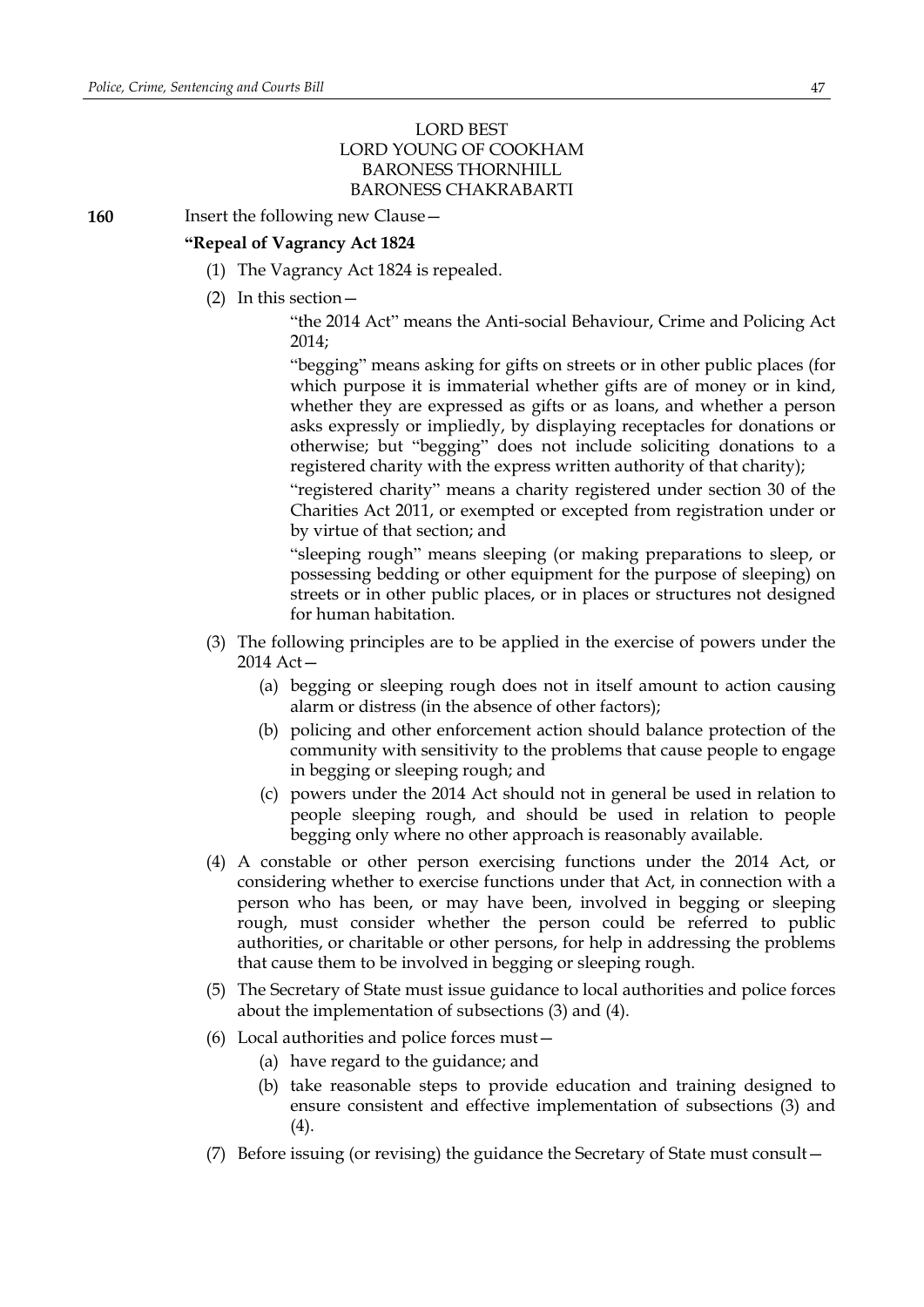- (a) representatives of police forces;
- (b) representatives of local authorities; and
- (c) persons representing the interests of homeless persons.
- (8) The following enactments are repealed (in consequence of subsection  $(1)$ )
	- (a) the Vagrancy Act 1898;
	- (b) the Vagrancy Act 1935;
	- (c) sections  $20(1)(g)$  and  $24(1)(f)$  of the Sentencing Act 2020;
	- (d) section 55(2)(b) of the Violent Crime Reduction Act 2006;
	- (e) paragraph 18 of Schedule 8 to the Serious Organised Crime and Police Act 2005;
	- (f) paragraphs 3(3)(b) and 7(3) of Schedule 3C to the Police Reform Act 2002;
	- (g) paragraph 2(3)(aa) of Schedule 5 to that Act;
	- (h) paragraph 4 of Schedule 6 to the Criminal Justice and Court Services Act 2000;
	- (i) section 43(5) of the Mental Health Act 1983;
	- (j) section 70 of the Criminal Justice Act 1982;
	- (k) section 20 of the Criminal Justice Act 1967;
	- (l) in section 48(2) of the Forestry Act 1967, the words "or against the Vagrancy Act 1824";
	- (m) in section 20(4) of the New Towns Act (Northern Ireland) 1965, the words "or against section 4 of the Vagrancy Act 1824";
	- (n) section 2(3)(c) of the House to House Collections Act 1939; and
	- (o) in section 81 of the Public Health Acts Amendment Act 1907, the words "shall for the purpose of the Vagrancy Act 1824 and of any Act for the time being in force altering or amending the same, be deemed to be an open and public place, and".
- (9) This section extends to England and Wales only.
- (10) This section comes into force at the end of the period of two months beginning with the date of Royal Assent."

## *Member's explanatory statement*

*This new Clause would repeal the Vagrancy Act 1824 and establish that begging or sleeping rough is not itself criminal; it would require police officers to balance protection of the community with sensitivity to the problems that cause people to engage in begging or sleeping rough and ensure that general public order enforcement powers should not in general be used in relation to people sleeping rough, and should be used in relation to people begging only where no other approach is reasonably available.*

#### LORD ROSSER

**160A**★ Insert the following new Clause —

## **"Guidance on locking on**

The Secretary of State must by regulations issue guidance to police forces about the protest technique of lock-ons, which includes—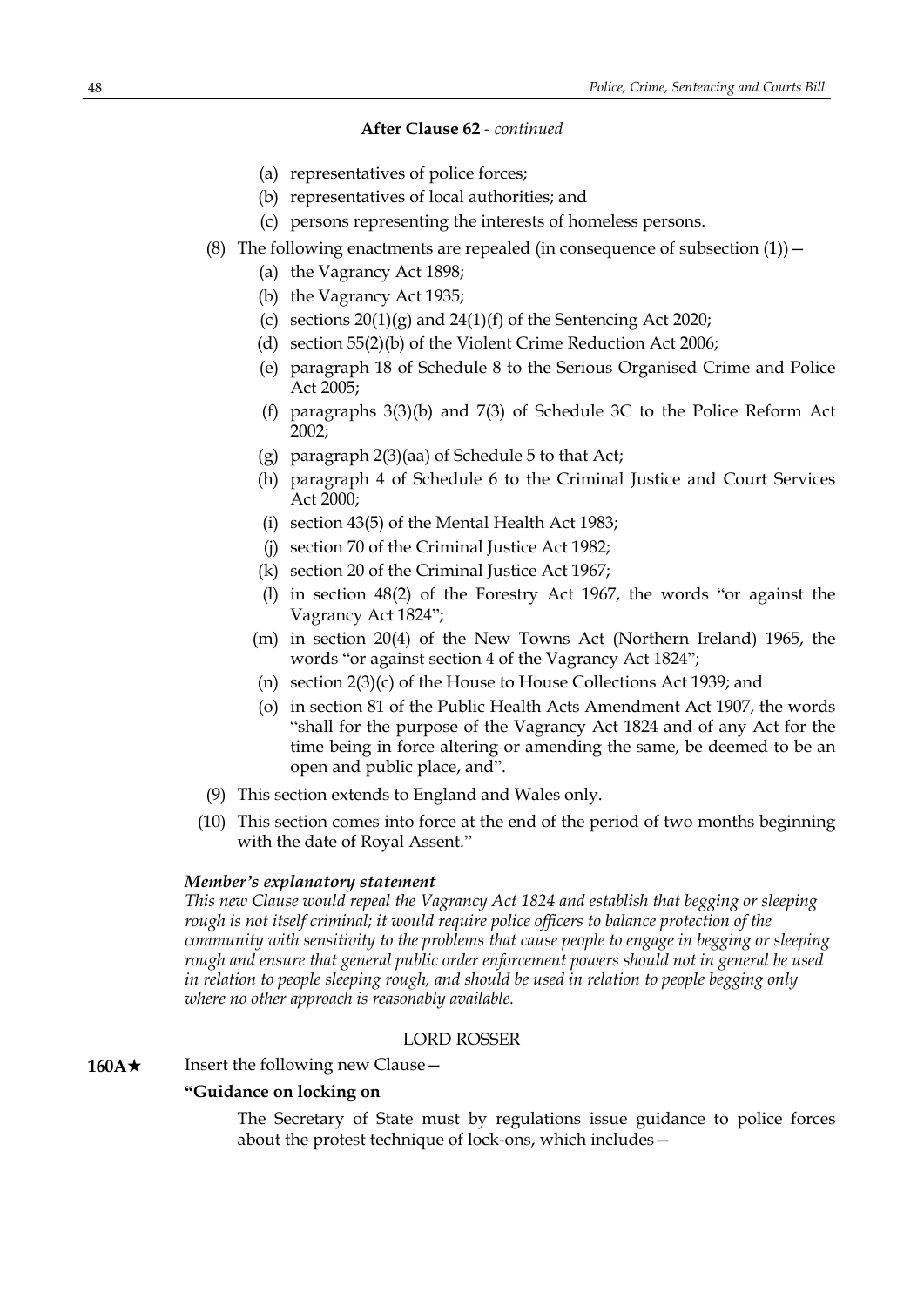- (a) examples of best practice, and
- (b) detailed guidance on addressing new and developing forms of locking on."

### *Member's explanatory statement*

*This new Clause creates statutory guidance for police forces on addressing the protest technique of lock-ons.*

### **160B**★ Insert the following new Clause —

### **"Consolidated protest guidance**

- (1) By 30 June 2022, the Secretary of State must by regulations issue guidance which consolidates into a single source—
	- (a) the College of Policing's authorised professional practice for public order guidance,
	- (b) the National Police Chiefs' Council's operational advice for protest policing, and
	- (c) the National Police Chiefs' Council's protest aide memoire.
- (2) The Secretary of State must regularly review the guidance and, if appropriate, must by regulations issue revised consolidated guidance.
- (3) The consolidated guidance must include specific updated guidance about the protest technique of lock-ons."

### *Member's explanatory statement*

*This new Clause consolidates public order policing guidance into one single source, as proposed by the HMICFRS. Such guidance must include specific updated guidance about the protest technique of lock-ons.*

## **160C★** Insert the following new Clause —

## **"National monitoring tool**

- (1) The Secretary of State must develop a consistent national monitoring tool, accessible by all police forces, to monitor the use of or requests for specialist protest officers across England and Wales.
- (2) Data collected under this section may be used to evaluate capacity and demand for specialist protest officers across England and Wales.
- (3) The monitoring tool must be accessible on a national, regional and local basis.
- (4) The monitoring tool must include—
	- (a) examples of best practice from policing protests across the United Kingdom, and
	- (b) how many trained officers have been required for any protests during the period in which monitoring took place."

### *Member's explanatory statement*

*This new Clause means the Home Secretary must develop a consistent national monitoring tool to monitor the use of specialist protest officers across the country in order to evaluate capacity and demand across the country.*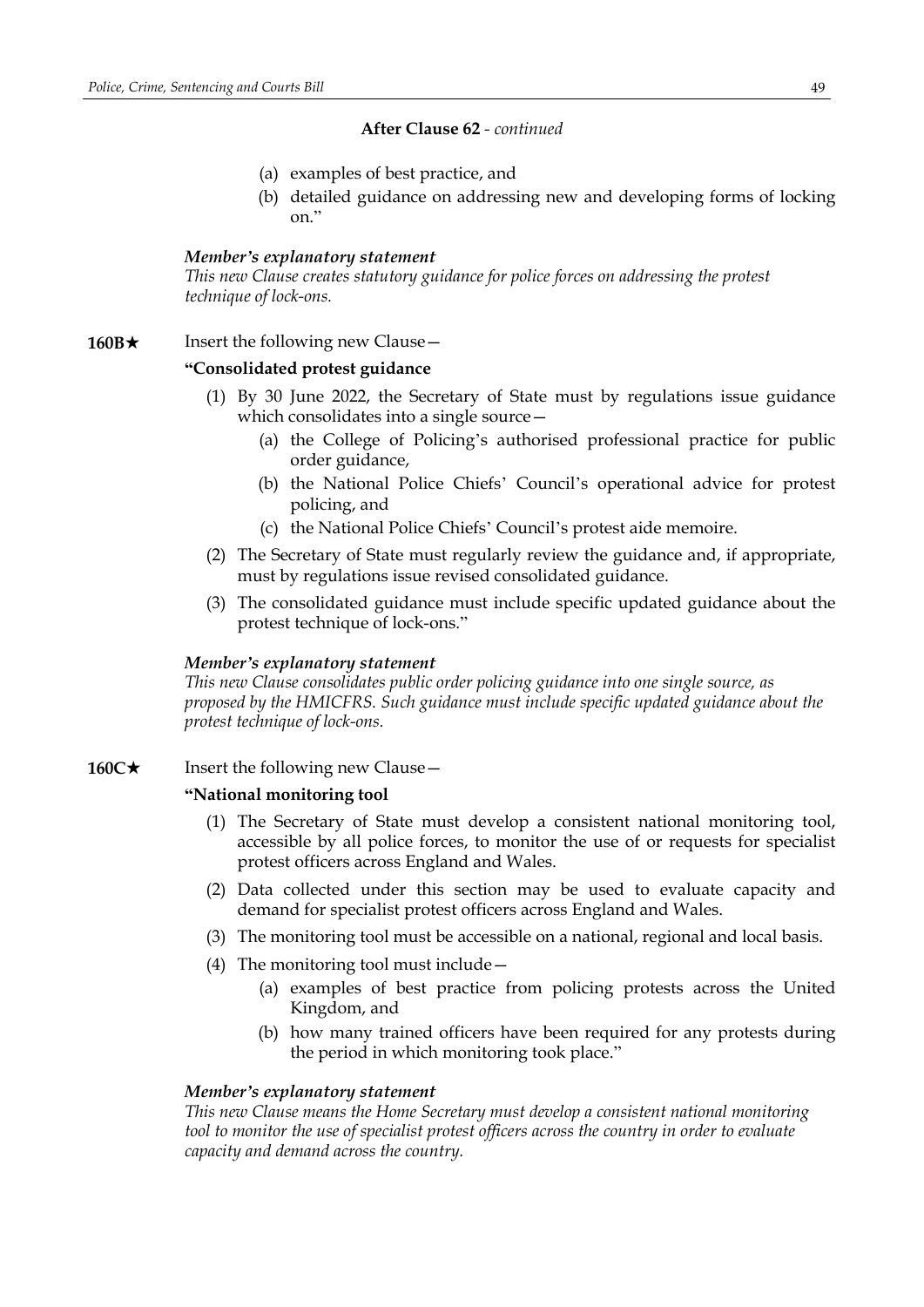## **Schedule 20**

|     | LORD WOLFSON OF TREDEGAR                                                                                                                                                                                                                            |
|-----|-----------------------------------------------------------------------------------------------------------------------------------------------------------------------------------------------------------------------------------------------------|
| 161 | Page 293, line 13, at end insert-                                                                                                                                                                                                                   |
|     | "10A In Schedule 24, omit paragraph 154(f)."                                                                                                                                                                                                        |
|     | Member's explanatory statement<br>This amendment repeals an amendment of section 38(4)(j) of the Crime and Disorder Act<br>1998, which has been repealed.                                                                                           |
| 162 | Page 293, line 22, at end insert-                                                                                                                                                                                                                   |
|     | "Counter-Terrorism and Sentencing Act 2021 (c. 11)                                                                                                                                                                                                  |
|     | 12<br>In Schedule 13 to the Counter-Terrorism and Sentencing Act 2021, omit<br>paragraph 44."                                                                                                                                                       |
|     | Member's explanatory statement<br>This amendment repeals an amendment in the Counter-Terrorism and Sentencing Act 2021 of<br>section 106A of the Powers of Criminal Courts (Sentencing) Act 2000, which was repealed by<br>the Sentencing Act 2020. |
|     | Clause 177                                                                                                                                                                                                                                          |
|     | <b>BARONESS WILLIAMS OF TRAFFORD</b>                                                                                                                                                                                                                |
| 163 | Page 197, line 8, at end insert -                                                                                                                                                                                                                   |
|     | "(za) section (Serious disruption prevention orders);"                                                                                                                                                                                              |
|     | Member's explanatory statement<br>This amendment is consequential on the new Clause in the name of Baroness Williams of<br>Trafford to be inserted after Clause 62 and relating to "serious disruption prevention orders".                          |
| 164 | [Withdrawn]                                                                                                                                                                                                                                         |
|     | Clause 178                                                                                                                                                                                                                                          |
|     | <b>LORD BEST</b><br><b>BARONESS CHAKRABARTI</b><br><b>BARONESS THORNHILL</b><br>LORD FALCONER OF THOROTON                                                                                                                                           |
| 165 | Page 198, line 3, after "33" insert ", (Repeal of Vagrancy Act 1824)"                                                                                                                                                                               |
|     | Member's explanatory statement<br>This amendment is consequential to the Amendment tabled in Lord Best's name to After<br>Clause 62.                                                                                                                |
|     | <b>BARONESS WILLIAMS OF TRAFFORD</b>                                                                                                                                                                                                                |
| 166 | Page 198, line 27, at end insert -                                                                                                                                                                                                                  |
|     | "(sa) section (Knife crime prevention order on conviction: adjournment of<br>proceedings) $(2)$ to $(4)$ ;"                                                                                                                                         |
|     |                                                                                                                                                                                                                                                     |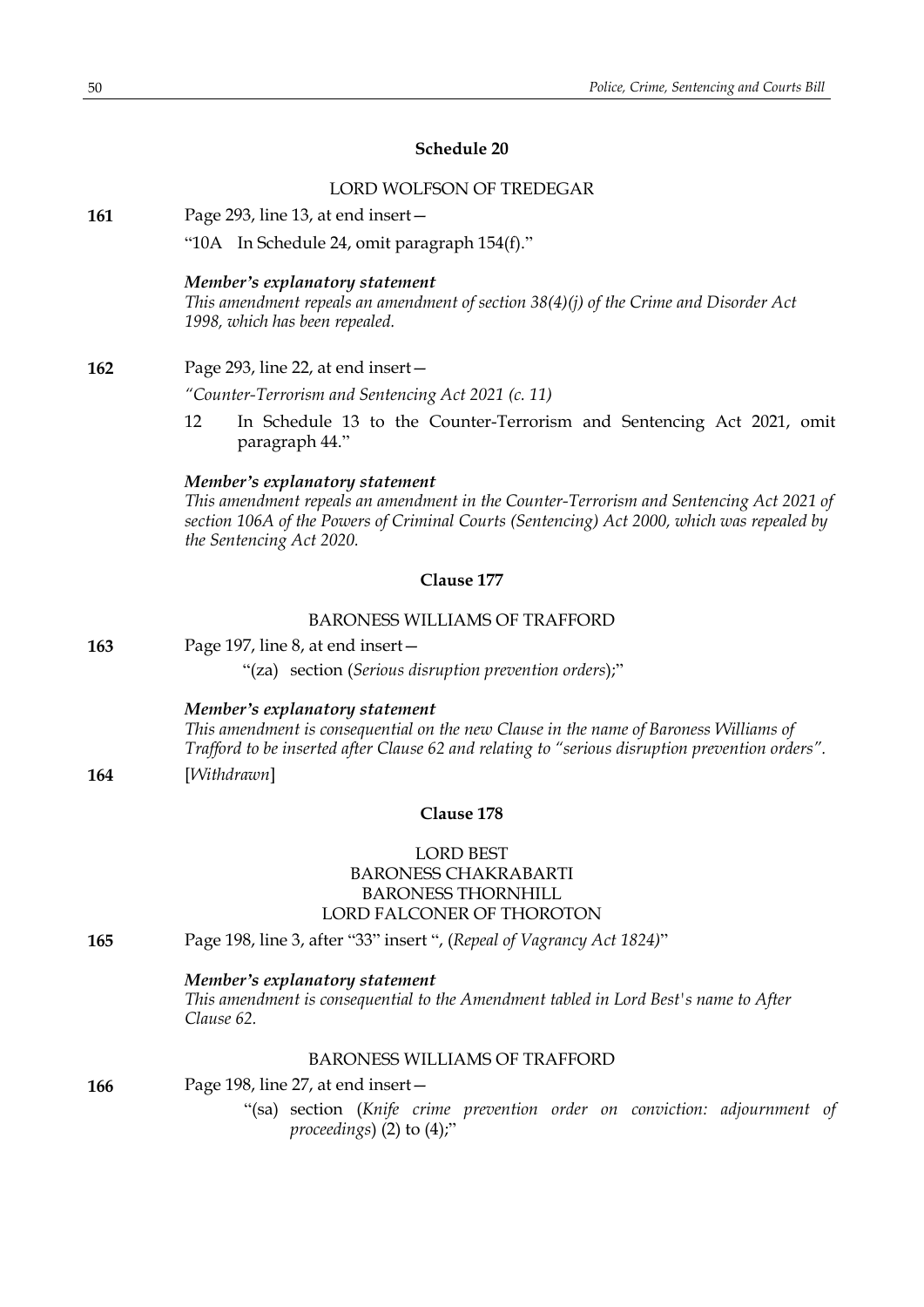## *Member's explanatory statement*

*This amendment is consequential on the new Clause in the name of Baroness Williams of Trafford to be inserted after Clause 142 and relating to adjournment of proceedings on an application for a knife crime prevention order.*

**166A** Page 198, line 28, at end insert—

- "(ta) section (*Football banning orders: relevant offences*) for the purposes of making an order;
- (tb) section (*Football banning orders: power to amend list of relevant offences*);"

### *Member's explanatory statement*

*This amendment is consequential on the new Clauses in the name of Baroness Williams of Trafford to be inserted after Clause 164 and relating to football banning orders. It has the effect that the powers to make an order or regulations under the Clauses come into force on Royal Assent.*

## LORD WOLFSON OF TREDEGAR

**167** Page 198, line 34, at end insert—

"(aa) section (*Required life sentence for manslaughter of emergency worker*);"

### *Member's explanatory statement*

*This amendment is consequential on the new Clause in the name of Lord Wolfson of Tredegar to be inserted after Clause 2 and relating to a required life sentence for the manslaughter of an emergency worker.*

**168** Page 198, line 40, at end insert—

"(ga) sections (*Penalty for cruelty to children*) and (*Penalty for causing or allowing a child or vulnerable adult to die or suffer serious physical harm*);"

## *Member's explanatory statement*

*This amendment is consequential upon the amendments in the name of Lord Wolfson of Tredegar to add clauses relating to offences against children before Clause 102.*

**169** [*Withdrawn*]